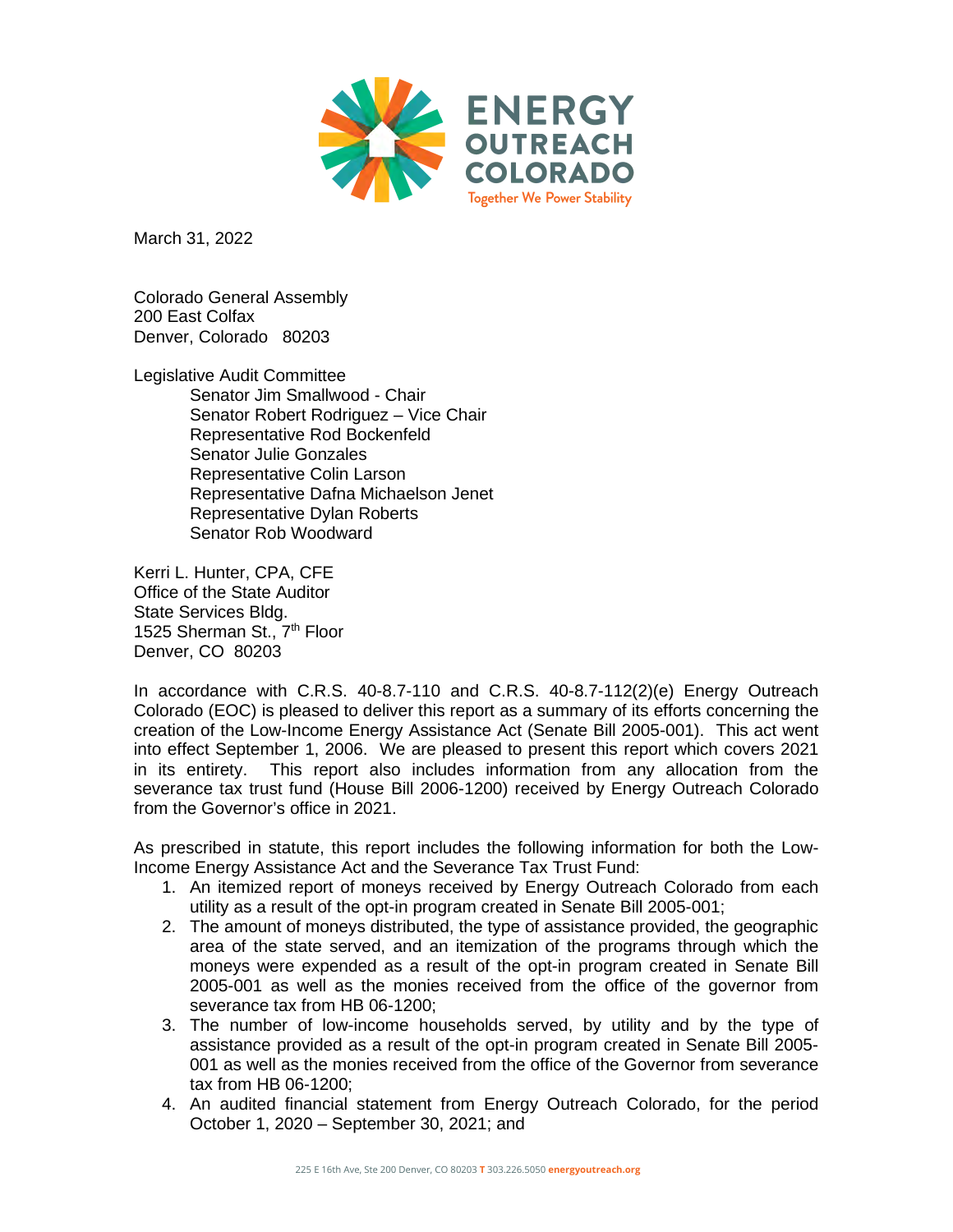5. A summary of how the moneys collected (as a result of the opt-in program created in Senate Bill 2005-001 (C.R.S. 40-8.7-101-111)) were generated and the number of customers participating in the program.

This report will be available on Friday, April 1st for the public to view on Energy Outreach Colorado's website, www.EnergyOutreach.org, and a written copy will be provided to any member of the public upon request.

We appreciate the opportunity to educate and inform all of you on the success of the Low-Income Energy Assistance Act and welcome any questions that you may have after reviewing this report. Please feel free to contact me at 303-226-5052 or via email at jgremmert@energyoutreach.org.

Respectfully,

Ahennut

Jennifer Gremmert Executive Director

Note : According to C.R.S. 24-1-136 (9), this report was distributed to the Colorado General Assembly in the following manner: "Whenever any report is required or allowed to be made to the general assembly, including any report required to be made to any committee of the general assembly or legislative staff, the reporting entity shall file one electronic copy of the report with the joint legislative library, and four hard copies with the state librarian for the state publications depository and distribution center. Such filing is sufficient to comply with the direction or authority to make such report. The electronic filing shall be by means of a portable document format and shall include a hyperlink to the web site where the report is located, if the report is directly accessible via the internet. If the reporting entity cannot provide an electronic copy of the report to the joint legislative library, then the reporting entity shall deliver six hard copies to the joint legislative library. The joint legislative library is responsible for delivering an electronic or hard copy of the report to the legislators, legislative committees, or legislative staff, as applicable, who are to receive the report. A legislator may request from the joint legislative library delivery of a hard copy of any report."

Electronic notification was made to  $lcs.ga@state.co.us$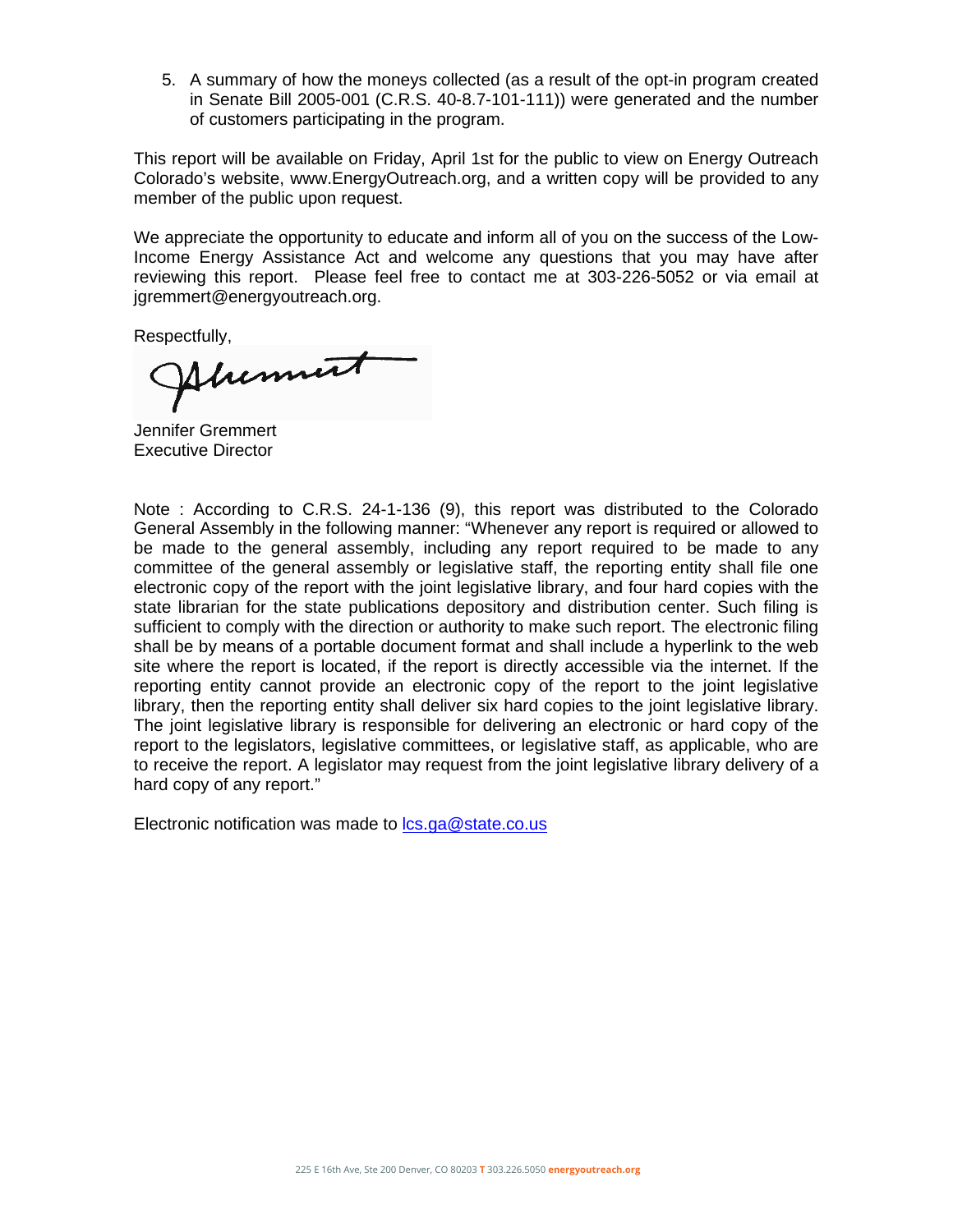Reference: Exact language from C.R.S 40-8.7-110 – Reports.

1) The organization shall submit a written report to the general assembly, the legislative audit committee, and the office of the state auditor on or before March 31 of each year, beginning in 2007, that covers the immediately preceding calendar year. The report shall include:

(a) An itemized account of moneys received by the organization from each utility;

(b) The amount of moneys distributed, the type of assistance provided, the geographic area of the state served, and an itemization of the programs through which the moneys are expended;

(c) The number of low-income households served, by utility and by type of assistance provided;

(d) An audited financial statement from the organization; and

(e) A summary of how the moneys collected were generated, including the number of customers participating in the program.

(1.5) To the extent applicable, the organization shall include in the report the information required by paragraphs (b) and (c) of subsection (1) of this section for moneys received from the governor's energy office pursuant to section [40-8.7-112](http://www.michie.com/colorado/lpext.dll?f=FifLink&t=document-frame.htm&l=jump&iid=COCODE&d=40-8.7-112&sid=358b0050.ec0678e.0.0#JD_40-87-112) (2) (a)

(2) The report shall be made available to the public for review.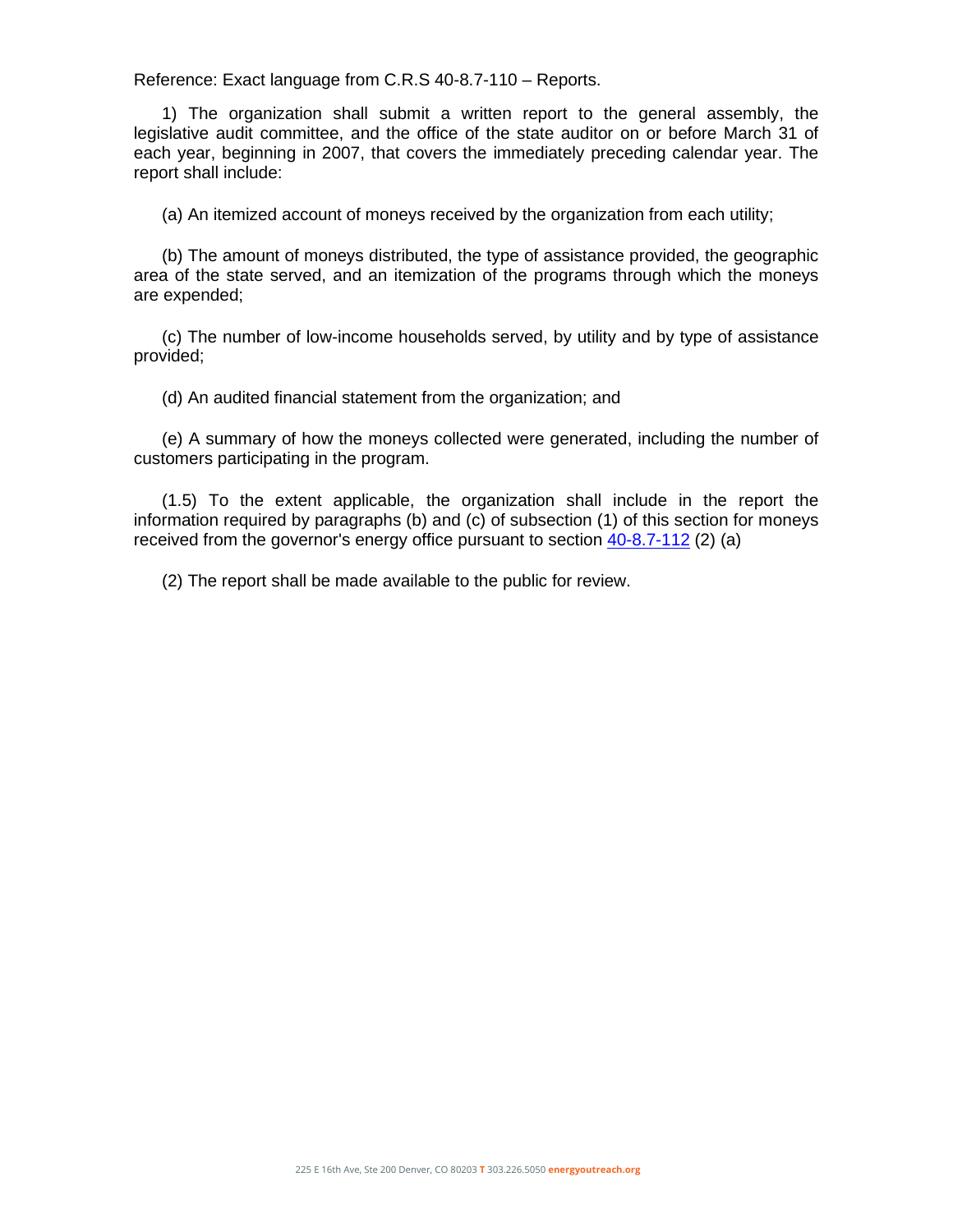#### Senate Bill 05-001 Final Report January 1, 2021- December 31, 2021 Itemized funds recorded by Energy Outreach Colorado

| <b>Organization Name</b>                    | <b>Program Description</b>                                                                        | Corporate<br><b>Contributions</b> | Utility Match 1/1/21 -<br>12/31/21 | <b>Customer Contributions</b><br>1/1/2021-12/31/21 | <b>Number of customers</b><br>contributing 1/1/21 -<br>12/31/21 |                                                              |
|---------------------------------------------|---------------------------------------------------------------------------------------------------|-----------------------------------|------------------------------------|----------------------------------------------------|-----------------------------------------------------------------|--------------------------------------------------------------|
| Aguilar                                     | Encouraging customer donations to Energy<br>Outreach                                              | \$0.00                            | \$0.00                             | \$0.00                                             |                                                                 | No information from utility provided for 2021                |
| Aspen                                       | Corporate donation of \$1.00/meter                                                                | \$0.00                            | \$0.00                             | \$0.00                                             |                                                                 | No information from utility provided for 2021                |
| <b>Atmos Energy</b>                         | Voluntary contribution check off boxes on utility<br>bills with monthly contributions sent to EOC | \$83,874.41                       | \$0.00                             | \$80,866.80                                        | 1,993                                                           |                                                              |
| <b>Black Hills Energy</b>                   | Voluntary contribution check off boxes on utility<br>bills with monthly contributions sent to EOC | \$12,500.00                       | \$73,274.21                        | \$73,274.21                                        | 3,055                                                           | Have not received Q4 customer contributions<br>and match yet |
| <b>Burlington</b>                           | Encouraging customer donations to Colorado East<br><b>Community Action Agency</b>                 | \$0.00                            | \$0.00                             | \$0.00                                             |                                                                 | No information from utility provided for 2021                |
| Center                                      | No information at this time                                                                       | \$0.00                            | \$0.00                             | \$0.00                                             |                                                                 | No information from utility provided for 2021                |
| <b>City of Glenwood Springs</b>             | Corporate donation of \$.25/meter                                                                 | \$0.00                            | \$0.00                             | \$0.00                                             |                                                                 | No information from utility provided for 2021                |
| City of Lamar                               | Corporate donation of \$.50/meter                                                                 | \$1,537.50                        | \$0.00                             | \$0.00                                             |                                                                 |                                                              |
| City of Yuma                                | Voluntary contribution check off boxes on utility<br>bills                                        | \$0.00                            | \$0.00                             | \$115.00                                           |                                                                 |                                                              |
| Colorado Natural Gas, Inc.                  | Voluntary contribution check off boxes on utility<br>bills with monthly contributions sent to EOC | \$0.00                            | \$0.00                             | \$3,872.19                                         | 27                                                              | Monthly contributions only                                   |
| <b>Colorado Springs Utilities</b>           | Own Program - Project COPE - Funds donated to<br>11 partner agencies                              | \$1,000.00                        | \$500,000.00                       | \$583,680.00                                       | 3,733                                                           |                                                              |
| <b>CORE</b>                                 | Customers can make monthly contributions on<br>their bill                                         | \$18,948.00                       | \$37,840.29                        | \$37,840.29                                        | 348                                                             |                                                              |
| Delta                                       | Encouraging customer donations to Energy<br>Outreach                                              | \$0.00                            | \$0.00                             | \$0.00                                             |                                                                 | No information from utility provided for 2021                |
| <b>Delta Montrose Electric Association</b>  | Corporate donation of \$.50/meter                                                                 | \$17,503.52                       | \$0.00                             | \$0.00                                             |                                                                 |                                                              |
| <b>Empire Electric Association</b>          | Encouraging customer donations to Energy<br>Outreach/matches contributions                        | \$1,903.58                        | \$1,142.44                         | \$1,142.44                                         | 10                                                              |                                                              |
| <b>Fleming</b>                              | Town manages assistance fund                                                                      | \$0.00                            | \$0.00                             | \$0.00                                             |                                                                 | No information from utility provided for 2021                |
| <b>Fort Collins</b>                         | Energy Outreach Manages fund                                                                      | \$75,000.00                       | \$0.00                             | \$0.00                                             |                                                                 |                                                              |
| <b>Fort Morgan</b>                          | Own Program - Funds donated to Caring Ministries<br>of Morgan County                              | \$0.00                            | \$0.00                             | \$0.00                                             |                                                                 | No information from utility provided for 2021                |
| Fountain                                    | Own program - Lighten the Load - Porion of late<br>fees used                                      | \$0.00                            | \$0.00                             | \$0.00                                             |                                                                 | No information from utility provided for 2021                |
| <b>Frederick</b>                            | Participates in United Power program                                                              | \$0.00                            | \$0.00                             | \$0.00                                             |                                                                 | No information from utility provided for 2021                |
| Granada                                     | Encouraging customer donations to Energy<br>Outreach                                              | \$0.00                            | \$0.00                             | \$0.00                                             |                                                                 | No information from utility provided for 2021                |
| <b>Grand Valley Rural Power</b>             | Customers can make monthly contributions on<br>their bill                                         | \$0.00                            | \$0.00                             | \$4,785.37                                         |                                                                 |                                                              |
| Gunnison                                    | Corporate donation of unclaimed deposits                                                          | \$0.00                            | \$0.00                             | \$0.00                                             |                                                                 | No information from utility provided for 2021                |
| <b>Gunnison County Electric Association</b> | Corporate donation of \$.25/meter                                                                 | \$2,807.25                        | \$0.00                             | \$51.74                                            |                                                                 |                                                              |
| Haxtun                                      | Encouraging customer donations to Energy<br>Outreach                                              | \$0.00                            | \$0.00                             | \$0.00                                             |                                                                 | No information from utility provided for 2021                |
| <b>Highline Electric Association</b>        | Corporate donation of \$1/meter                                                                   | \$3,049.00                        | \$0.00                             | \$0.00                                             |                                                                 | Pays every 3 years                                           |
| Holly                                       | Corporate donation of 10% of unrestricted reserve<br>funds                                        | \$0.00                            | \$0.00                             | \$0.00                                             |                                                                 | No information from utility provided for 2021                |
| <b>Holy Cross Energy</b>                    | Corporate donation                                                                                | \$0.00                            | \$0.00                             | \$267.00                                           |                                                                 | \$60,500 made in 2020 through Sept 2022                      |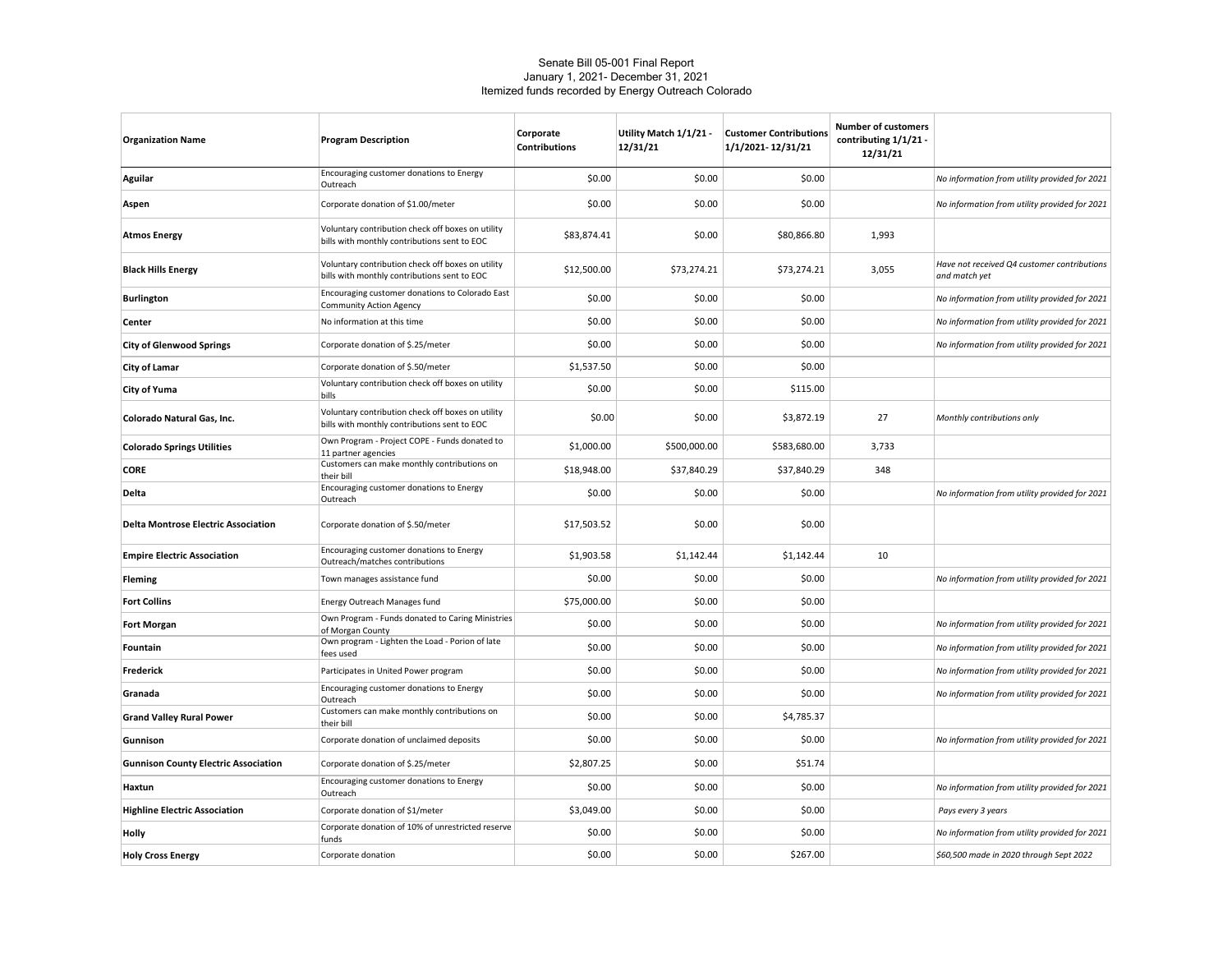#### Senate Bill 05-001 Final Report January 1, 2021- December 31, 2021 Itemized funds recorded by Energy Outreach Colorado

| <b>Organization Name</b>                       | <b>Program Description</b>                                                                    | Corporate<br><b>Contributions</b> | Utility Match 1/1/21 -<br>12/31/21 | <b>Customer Contributions</b><br>1/1/2021-12/31/21 | <b>Number of customers</b><br>contributing 1/1/21 -<br>12/31/21 |                                               |
|------------------------------------------------|-----------------------------------------------------------------------------------------------|-----------------------------------|------------------------------------|----------------------------------------------------|-----------------------------------------------------------------|-----------------------------------------------|
| Holyoke                                        | Encouraging customer donations to Energy<br>Outreach                                          | \$0.00                            | \$0.00                             | \$0.00                                             |                                                                 | No information from utility provided for 2021 |
| Julesburg                                      | Encouraging customer donations to Energy<br>Outreach                                          | \$0.00                            | \$0.00                             | \$0.00                                             |                                                                 | No information from utility provided for 2021 |
| <b>KC Electric Association</b>                 | Corporate donation of \$.25/meter                                                             | \$0.00                            | \$0.00                             | \$0.00                                             |                                                                 | No information from utility provided for 2021 |
| La Junta                                       | Corporate donation of unclaimed deposits -<br>distributed to Associated Charities of La Junta | \$0.00                            | \$0.00                             | \$0.00                                             |                                                                 | No information from utility provided for 2021 |
| La Plata Electric Association                  | Customers can make monthly contributions on<br>their bill                                     | \$0.00                            | \$0.00                             | \$13,026.70                                        | 175                                                             |                                               |
| <b>Las Animas</b>                              | Own Program - Funds donated to Las Animas<br><b>Helping Hands</b>                             | \$0.00                            | \$0.00                             | \$0.00                                             |                                                                 | No information from utility provided for 2021 |
| Longmont                                       | Own Program - COPE - Funds donated to Outreach<br>United Resource Center (OUR Center)         | \$0.00                            | \$0.00                             | \$0.00                                             |                                                                 | No information from utility provided for 2021 |
| <b>Loveland (House of Neighborly Services)</b> | Own Program - Help a Neighbor In Distress (HAND)<br>Program                                   | \$0.00                            | \$0.00                             | \$0.00                                             |                                                                 | No information from utility provided for 2021 |
| Lyons                                          | 20% discount rate for low-income residents                                                    | \$0.00                            | \$0.00                             | \$0.00                                             |                                                                 | No information from utility provided for 2021 |
| <b>Morgan County Rural Electric Assoc.</b>     | Corporate donation of \$.25/meter                                                             | \$2,260.50                        | \$0.00                             | \$0.00                                             |                                                                 |                                               |
| <b>Mountain Parks Electric Inc</b>             | Corporate donation of \$.25/meter                                                             | \$8,931.00                        | \$0.00                             | \$0.00                                             |                                                                 |                                               |
| <b>Mountain View Electric Association</b>      | Corporate Donation                                                                            | \$12,713.75                       | \$0.00                             | \$0.00                                             |                                                                 |                                               |
| Oak Creek                                      | Encouraging customer donations to Energy<br>Outreach                                          | \$0.00                            | \$0.00                             | \$0.00                                             |                                                                 | No information from utility provided for 2021 |
| <b>Poudre Valley REA</b>                       | Customers can make monthly contributions on<br>their bill                                     | \$0.00                            | \$0.00                             | \$27,402.38                                        | 152                                                             |                                               |
| Rangley                                        | Own Program - Winter Assistance Relief<br>Management (W.A.R.M.)                               | \$0.00                            | \$0.00                             | \$0.00                                             |                                                                 | No information from utility provided for 2021 |
| <b>San Isabel Electric Association</b>         | Corporate donation of \$1/meter                                                               | \$21,182.00                       | \$0.00                             | \$0.00                                             |                                                                 |                                               |
| San Luis Valley Rural Electric Cooperative     | Corporate donation of \$.50/meter                                                             | \$0.00                            | \$0.00                             | \$0.00                                             |                                                                 | No information from utility provided for 2021 |
| <b>San Miguel Power Association</b>            | Corporate donation                                                                            | \$0.00                            | \$0.00                             | \$0.00                                             |                                                                 | No information from utility provided for 2021 |
| Sangre De Cristo Electric Assoc.               | Corporate donation                                                                            | \$5,750.00                        | \$0.00                             | \$0.00                                             |                                                                 |                                               |
| <b>Southeast Colorado Power Association</b>    | Corporate donation of \$.25/meter                                                             | \$0.00                            | \$0.00                             | \$0.00                                             |                                                                 | No information from utility provided for 2021 |
| Springfield                                    | Corporate donation of unclaimed deposits                                                      | \$0.00                            | \$0.00                             | \$0.00                                             |                                                                 | No information from utility provided for 2021 |
| <b>Town of Estes Park</b>                      | Corporate donation of unclaimed deposits                                                      | \$2,000.00                        | \$0.00                             | \$0.00                                             |                                                                 |                                               |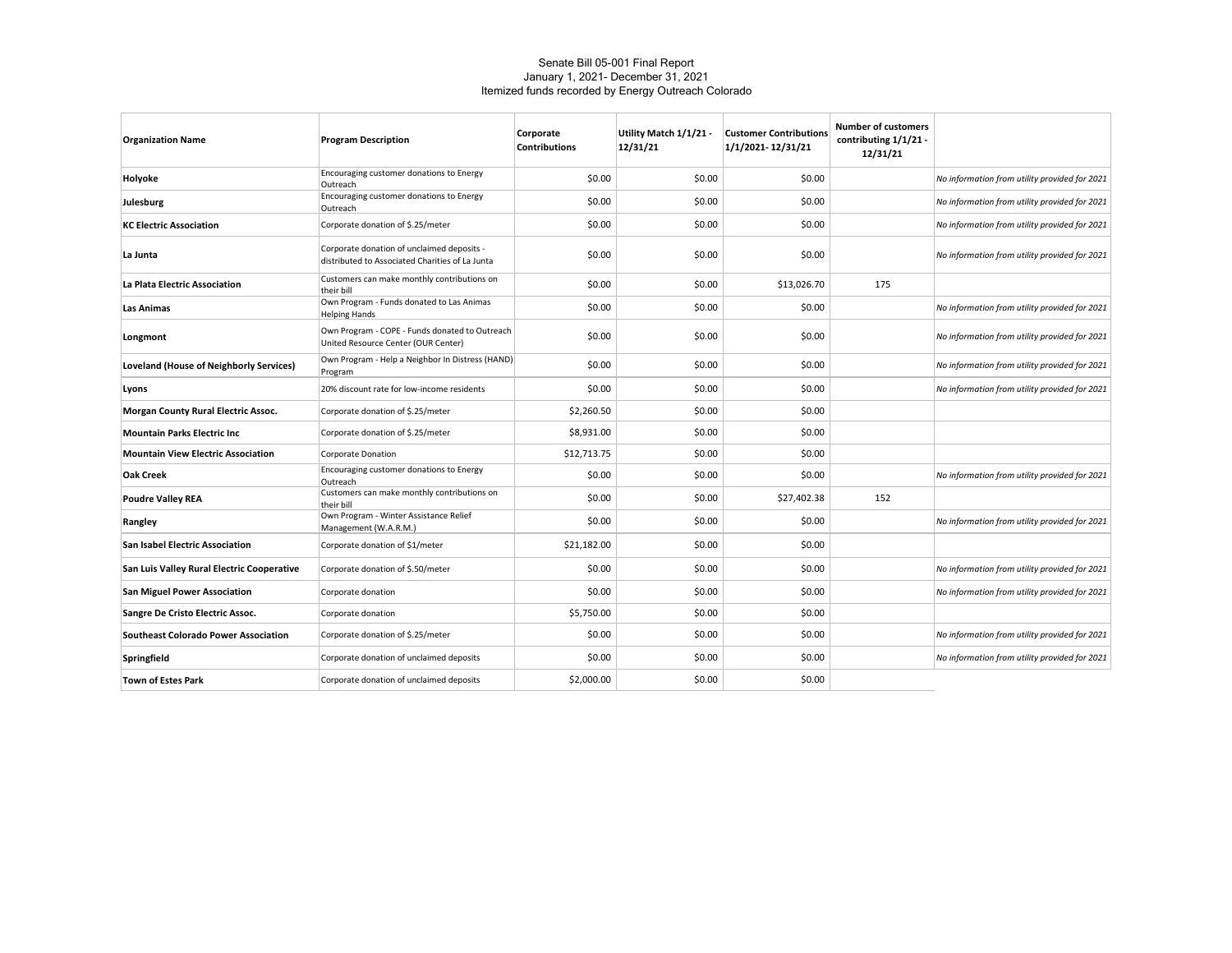#### Senate Bill 05-001 Final Report January 1, 2021- December 31, 2021 Itemized funds recorded by Energy Outreach Colorado

| <b>Organization Name</b>                                                 | <b>Program Description</b>                                                                        | Corporate<br><b>Contributions</b> | Utility Match 1/1/21 -<br>12/31/21 | <b>Customer Contributions</b><br>1/1/2021-12/31/21 | <b>Number of customers</b><br>contributing 1/1/21 -<br>12/31/21 |                                                    |
|--------------------------------------------------------------------------|---------------------------------------------------------------------------------------------------|-----------------------------------|------------------------------------|----------------------------------------------------|-----------------------------------------------------------------|----------------------------------------------------|
| Town of Ignacio                                                          | \$.25 per meter forwarded to Energy Outreach<br>Colorado                                          | \$1,687.50                        | \$0.00                             | \$0.00                                             |                                                                 |                                                    |
| <b>Trinidad</b>                                                          | Encouraging customer donations to Energy<br>Outreach                                              | \$0.00                            | \$0.00                             | \$0.00                                             |                                                                 | No information from utility provided for 2021      |
| United Power, Inc.                                                       | Encouraging customer donations to Energy<br>Outreach/corporate donation                           | \$25,000.00                       | \$0.00                             | \$0.00                                             |                                                                 |                                                    |
| Walden                                                                   | No information at this time                                                                       | \$0.00                            | \$0.00                             | \$0.00                                             |                                                                 | No information from utility provided for 2021      |
| Walsenberg                                                               | No information at this time                                                                       | \$0.00                            | \$0.00                             | \$0.00                                             |                                                                 | No information from utility provided for 2021      |
| <b>White River Electric Association</b>                                  | Corporate donation of \$1.00/meter                                                                | \$5,000.00                        | \$0.00                             | \$0.00                                             |                                                                 | No information from utility provided for 2021      |
| Wray                                                                     | Encouraging customer donations to Energy<br>Outreach                                              | \$0.00                            | \$0.00                             | \$0.00                                             |                                                                 | Donates every 3 years                              |
| <b>Xcel Energy</b>                                                       | Voluntary contribution check off boxes on utility<br>bills with monthly contributions sent to EOC | \$2,963,052.05                    | \$0.00                             | \$729,380.94                                       | 6,083                                                           | Late payment fees create corporate<br>contribution |
| Yampa Valley Electric Association                                        | Corporate donation of \$1.00/meter                                                                | \$20,829.00                       | \$0.00                             | \$0.00                                             |                                                                 |                                                    |
| <b>Y-W Electric Association</b>                                          |                                                                                                   | \$7,432.00                        | \$0.00                             | \$0.00                                             |                                                                 |                                                    |
| <b>TOTALS</b>                                                            |                                                                                                   | \$3,293,961.06                    | \$612,256.94                       | \$1,555,705.06                                     | 15576                                                           |                                                    |
| <b>TOTAL FUNDS RAISED 1/1/21-12/31/21</b>                                |                                                                                                   | \$5,461,923.06                    |                                    |                                                    |                                                                 |                                                    |
| TOTAL FUNDS RAISED 1/1/20-12/31/20                                       |                                                                                                   | \$4,784,735.66                    |                                    |                                                    |                                                                 |                                                    |
| TOTAL FUNDS RAISED 1/1/19-12/31/19                                       |                                                                                                   | \$7,310,606.27                    |                                    |                                                    |                                                                 |                                                    |
| TOTAL FUNDS RAISED 1/1/18-12/31/18                                       |                                                                                                   | \$7,174,045.83                    |                                    |                                                    |                                                                 |                                                    |
| TOTAL FUNDS RAISED 1/1/17-12/31/17                                       |                                                                                                   | \$8,131,910.10                    |                                    |                                                    |                                                                 |                                                    |
| TOTAL FUNDS RAISED 1/1/16-12/31/16                                       |                                                                                                   | \$7,043,418.81                    |                                    |                                                    |                                                                 |                                                    |
| TOTAL FUNDS RAISED 1/1/15-12/31/15                                       |                                                                                                   | \$7,326,604.12                    |                                    |                                                    |                                                                 |                                                    |
| TOTAL FUNDS RAISED 1/1/14-12/31/14                                       |                                                                                                   | \$7,882,404.23                    |                                    |                                                    |                                                                 |                                                    |
| TOTAL FUNDS RAISED 1/1/13-12/31/13                                       |                                                                                                   | \$7,096,907.78                    |                                    |                                                    |                                                                 |                                                    |
| TOTAL FUNDS RAISED 1/1/12-12/31/12                                       |                                                                                                   | \$7,124,176.62                    |                                    |                                                    |                                                                 |                                                    |
| TOTAL FUNDS RAISED 1/1/11-12/31/11                                       |                                                                                                   | \$7,192,109.20<br>\$7,825,460.15  |                                    |                                                    |                                                                 |                                                    |
| TOTAL FUNDS RAISED 1/1/10-12/31/10<br>TOTAL FUNDS RAISED 1/1/09-12/31/09 |                                                                                                   | \$1,712,711.77                    |                                    |                                                    |                                                                 |                                                    |
| TOTAL FUNDS RAISED 1/1/08 - 12/31/08                                     |                                                                                                   | \$2,970,994.97                    |                                    |                                                    |                                                                 |                                                    |
| TOTAL FUNDS RAISED 1/1/07 - 12/31/07                                     |                                                                                                   | \$2,423,883.00                    |                                    |                                                    |                                                                 |                                                    |
| TOTAL FUNDS RAISED 9/1/06 - 12/31/06                                     |                                                                                                   | \$413,581.00                      |                                    |                                                    |                                                                 |                                                    |
|                                                                          |                                                                                                   |                                   |                                    |                                                    |                                                                 |                                                    |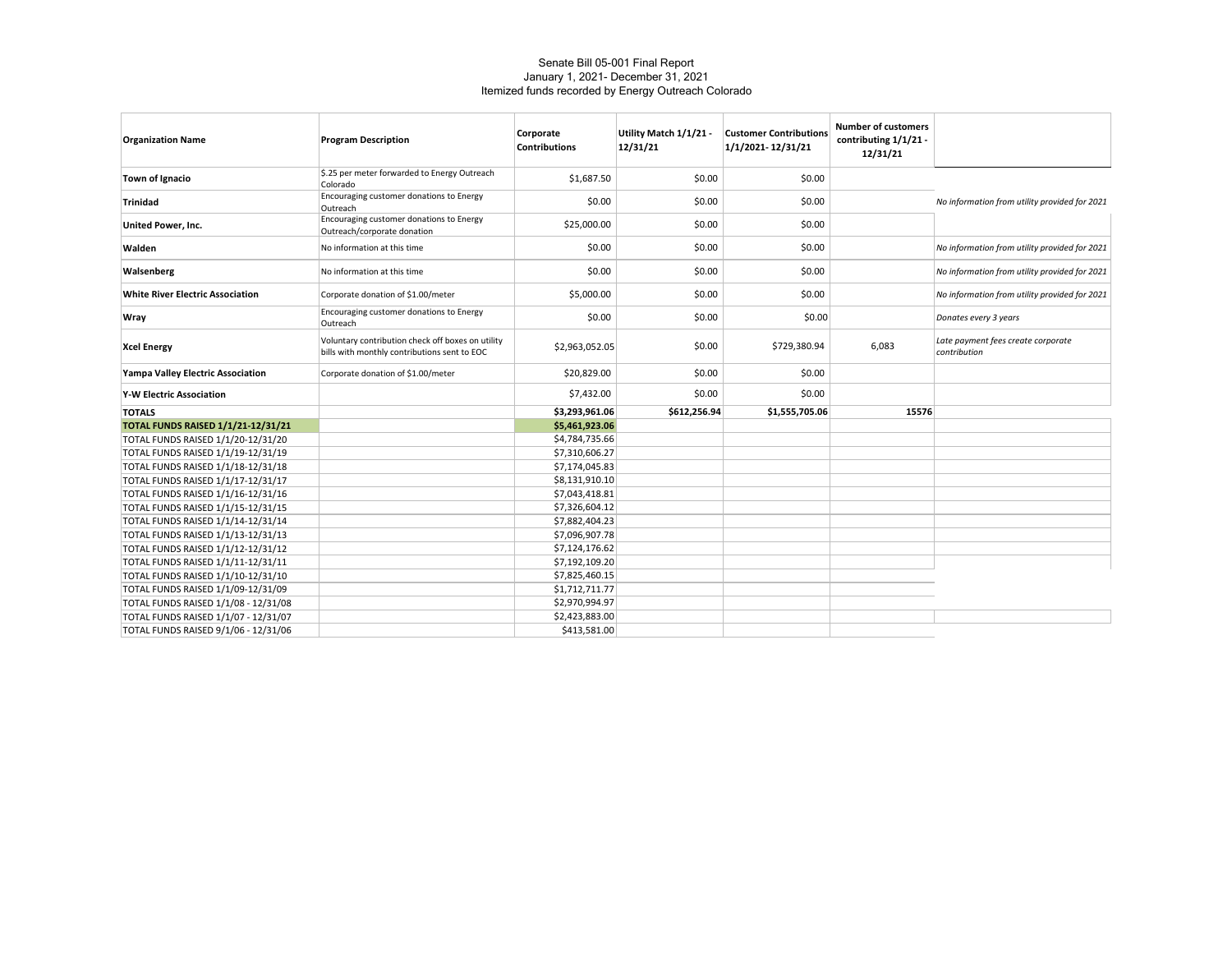# **Energy Outreach Colorado**

**Financial Statements** 

**September 30, 2021** 

**(With Independent Auditor's Report Thereon)** 

Kundinger, Corder & Engle, P.C.

Certified Public Accountants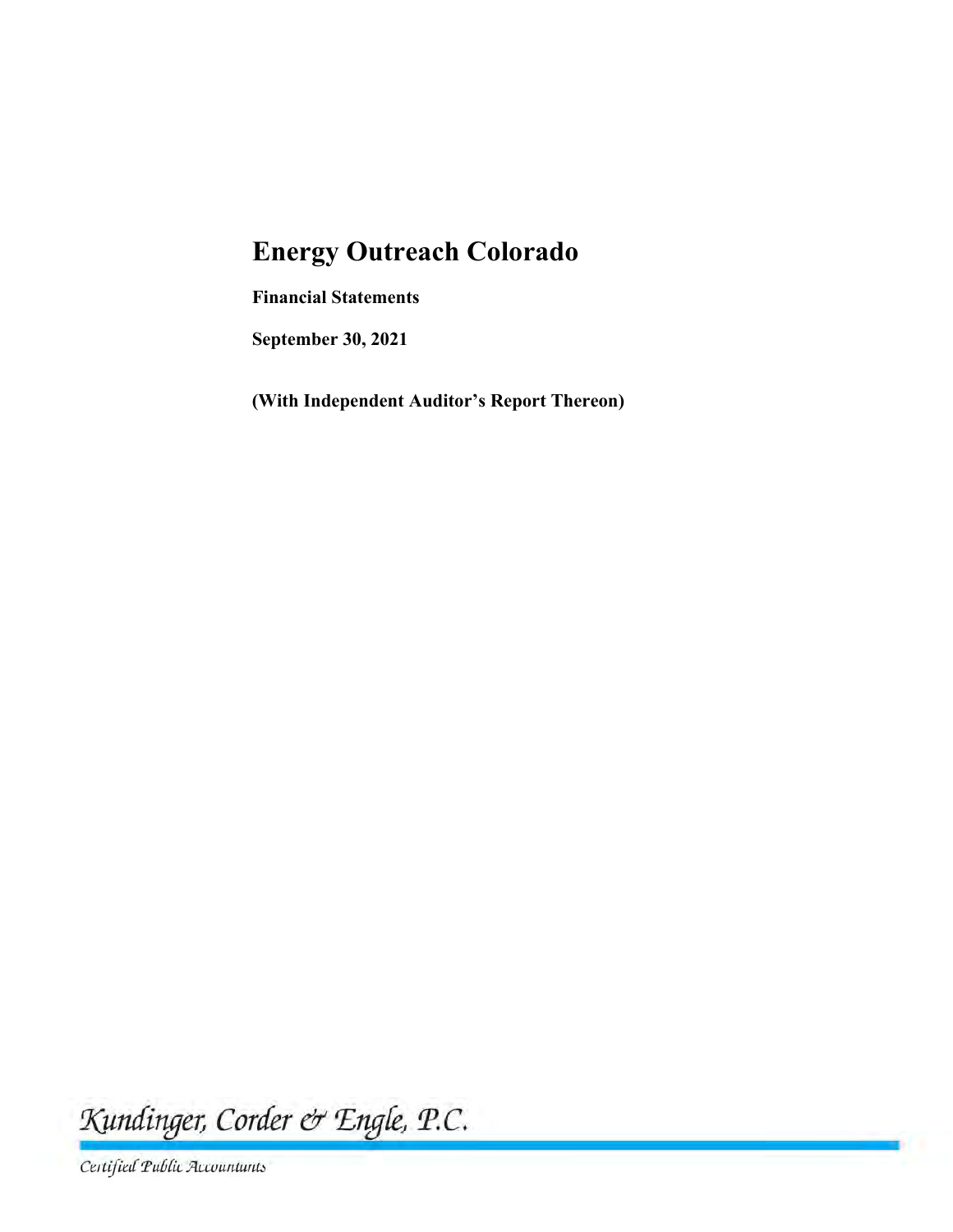## Kundinger, Corder & Engle, P.C.

Certified Public Accountants 475 Lincoln Street, Suite 200 Denver, Colorado 80203

Phone (303) 534-5953 Fax (303) 892-7776 www.keedenver.com

#### **Independent Auditor's Report**

**Board of Directors Energy Outreach Colorado** 

#### **Report on the Financial Statements**

We have audited the accompanying financial statements of Energy Outreach Colorado (Energy Outreach), which comprise the statement of financial position as of September 30, 2021, and the related statements of activities, functional expenses, and cash flows for the year then ended, and the related notes to the financial statements.

#### **Management's Responsibility for the Financial Statements**

Management is responsible for the preparation and fair presentation of these financial statements in accordance with accounting principles generally accepted in the United States of America; this includes the design, implementation, and maintenance of internal control relevant to the preparation and fair presentation of financial statements that are free from material misstatement, whether due to fraud or error.

#### **Auditor's Responsibility**

Our responsibility is to express an opinion on these financial statements based on our audit. We conducted our audit in accordance with auditing standards generally accepted in the United States of America and the standards applicable to financial audits contained in *Government Auditing Standards*, issued by the Comptroller General of the United States. Those standards require that we plan and perform the audit to obtain reasonable assurance about whether the financial statements are free from material misstatement.

An audit involves performing procedures to obtain audit evidence about the amounts and disclosures in the financial statements. The procedures selected depend on the auditor's judgment, including the assessment of the risks of material misstatement of the financial statements, whether due to fraud or error. In making those risk assessments, the auditor considers internal control relevant to the entity's preparation and fair presentation of the financial statements in order to design audit procedures that are appropriate in the circumstances, but not for the purpose of expressing an opinion on the effectiveness of the entity's internal control. Accordingly, we express no such opinion. An audit also includes evaluating the appropriateness of accounting policies used and the reasonableness of significant accounting estimates made by management, as well as evaluating the overall presentation of the financial statements.

We believe that the audit evidence we have obtained is sufficient and appropriate to provide a basis for our audit opinion.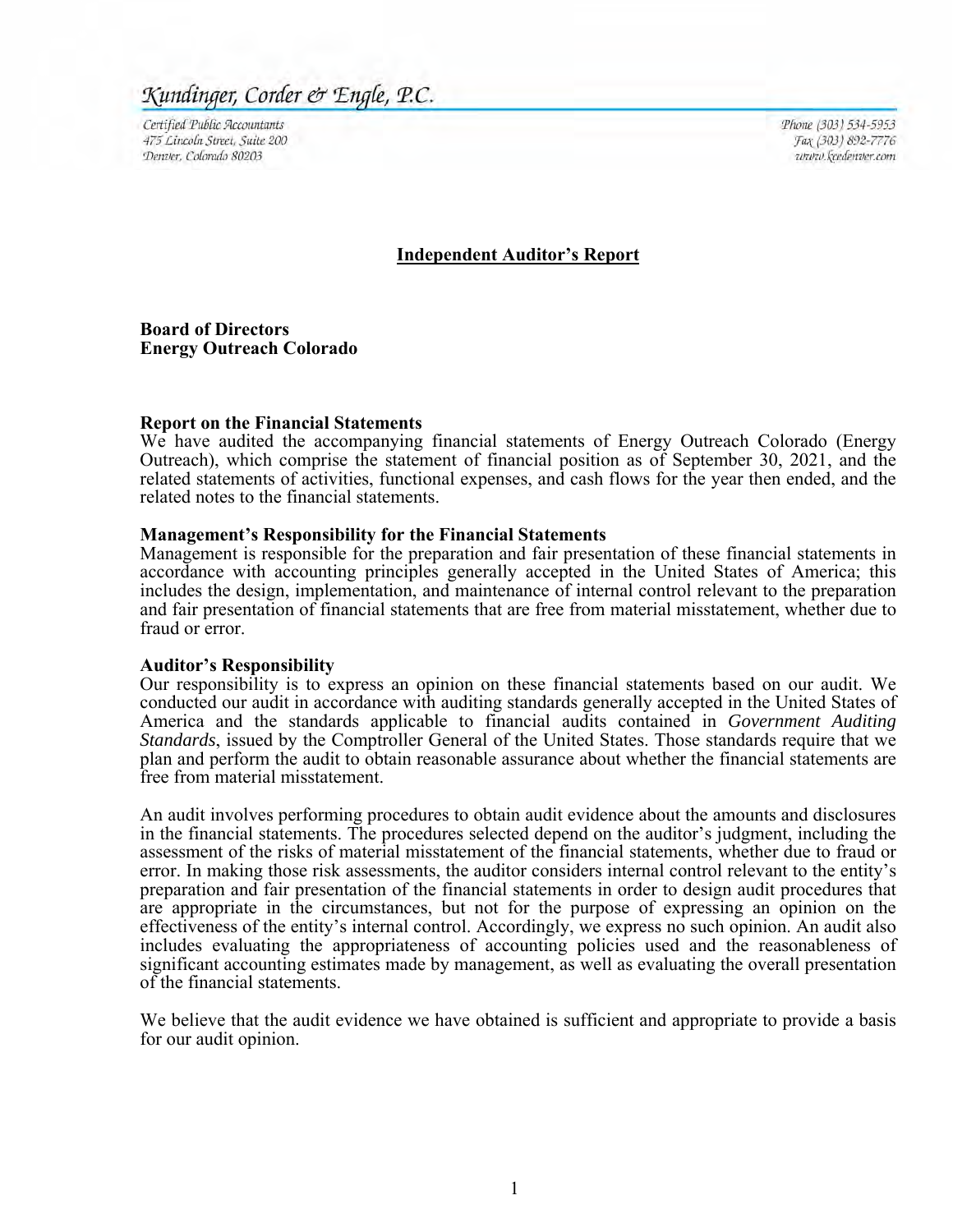#### **Board of Directors Energy Outreach Colorado**

#### **Opinion**

In our opinion, the financial statements referred to above present fairly, in all material respects, the financial position of Energy Outreach as of September 30, 2021, and the changes in its net assets and its cash flows for the year then ended in accordance with accounting principles generally accepted in the United States of America.

Kundinger, Cardia . Congle, P.C.

January 13, 2022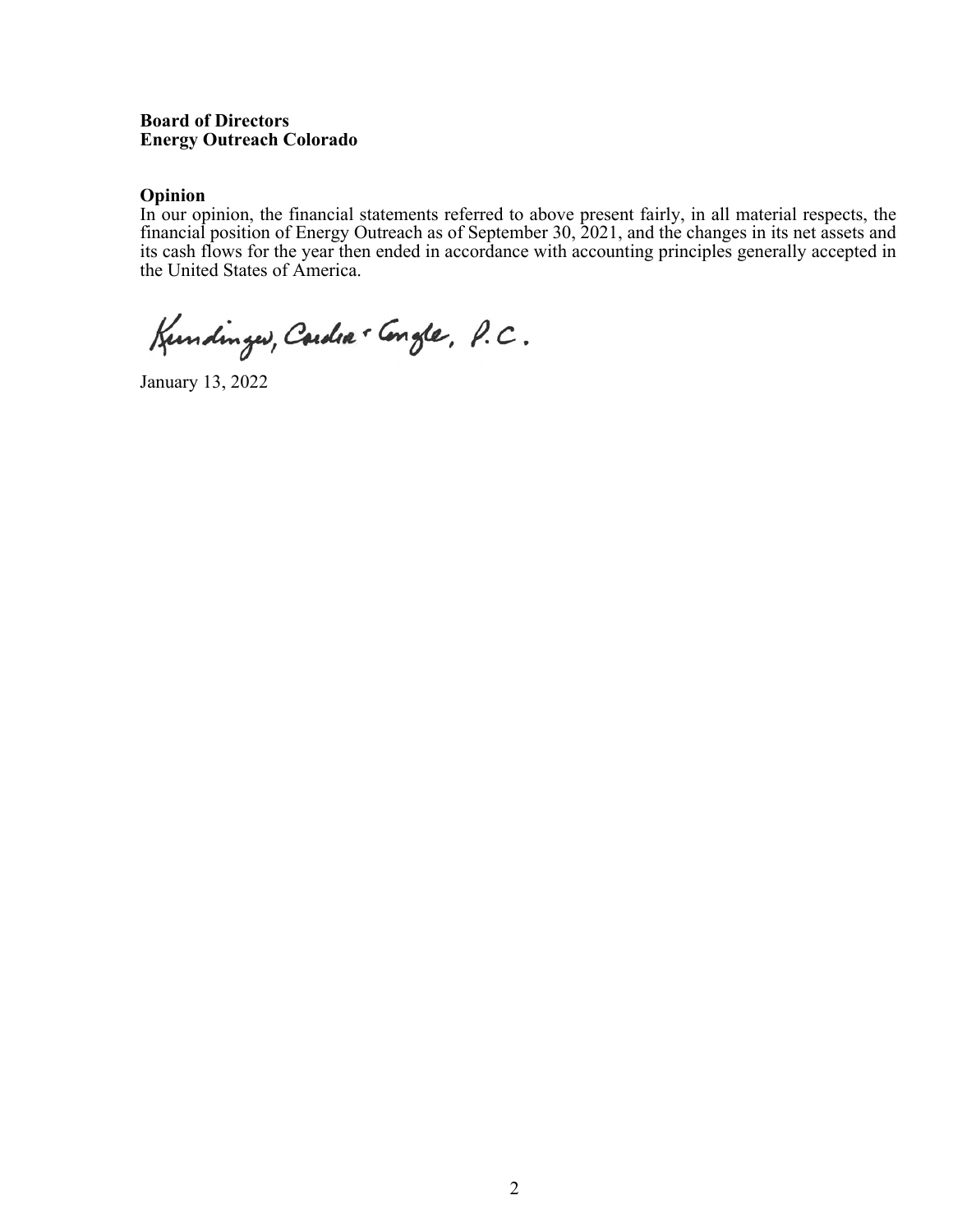## **Energy Outreach Colorado Statement of Financial Position September 30, 2021**

| <b>Assets</b>                                   |                           |            |
|-------------------------------------------------|---------------------------|------------|
| Cash and cash equivalents                       | $\boldsymbol{\mathsf{S}}$ | 1,294,930  |
| Grant and contract receivables, net             |                           | 3,462,058  |
| Investments (notes 3 and 6)                     |                           | 19,619,335 |
| Other assets                                    |                           | 421,962    |
| Total assets                                    | \$                        | 24,798,285 |
|                                                 |                           |            |
| <b>Liabilities</b>                              |                           |            |
| Accounts payable and accrued expenses           | $\mathbb{S}$              | 2,648,236  |
| Grant payable (note 4)                          |                           | 423,855    |
| <b>Total liabilities</b>                        |                           | 3,072,091  |
|                                                 |                           |            |
| <b>Net Assets</b><br>Without donor restrictions |                           | 21,257,553 |
| With donor restrictions (note 8)                |                           | 468,641    |
| Total net assets                                |                           | 21,726,194 |
| Commitments (notes 6, 7 and 9)                  |                           |            |
| Total liabilities and net assets                |                           | 24,798,285 |
|                                                 |                           |            |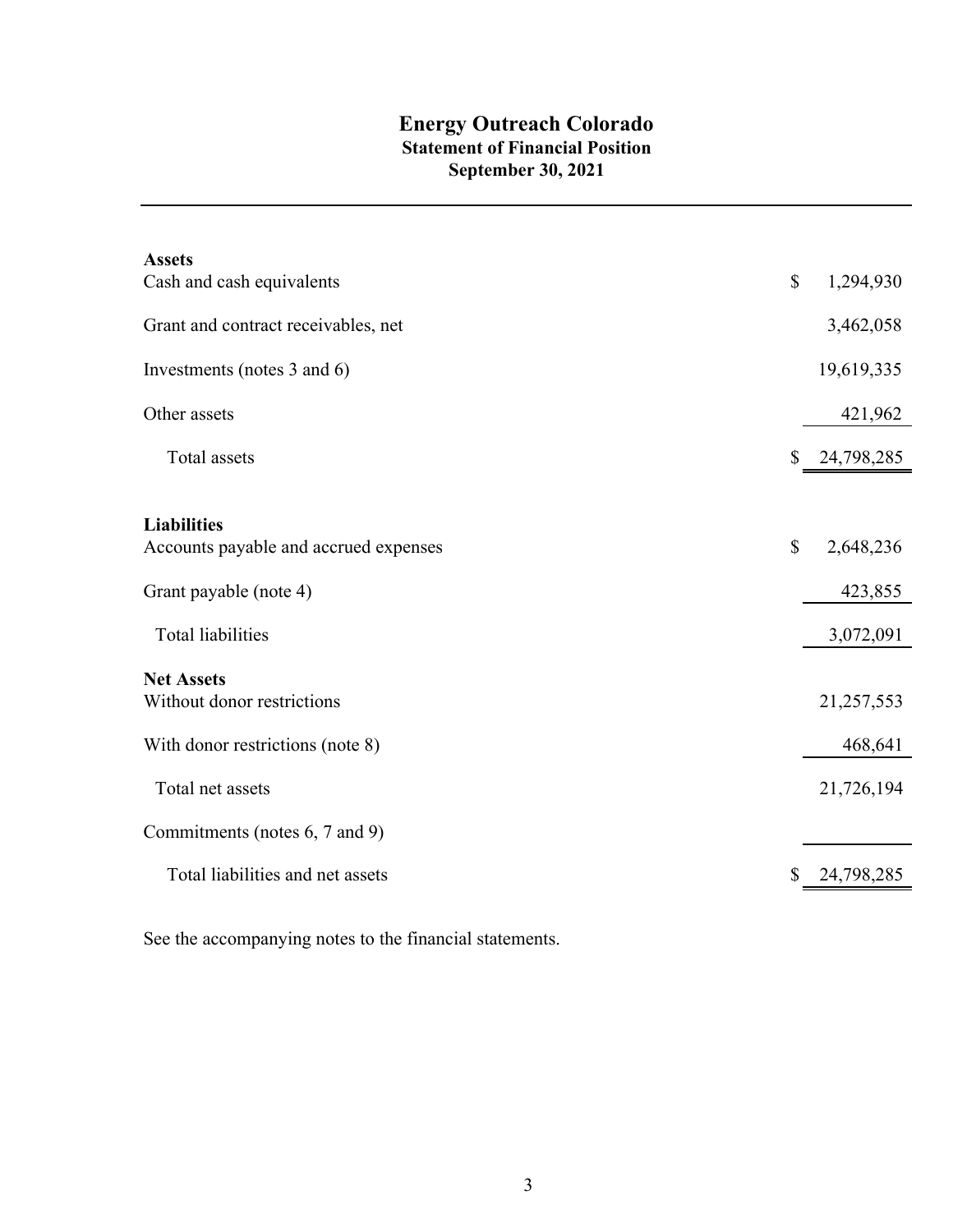## **Energy Outreach Colorado Statement of Activities Year Ended September 30, 2021**

|                                                                                                                                                                                                                                                                                                                                                        | Without donor<br>restrictions                                                                                            | With donor<br>restrictions            | Total                                                                                                                    |
|--------------------------------------------------------------------------------------------------------------------------------------------------------------------------------------------------------------------------------------------------------------------------------------------------------------------------------------------------------|--------------------------------------------------------------------------------------------------------------------------|---------------------------------------|--------------------------------------------------------------------------------------------------------------------------|
| <b>Public Support and Revenue</b>                                                                                                                                                                                                                                                                                                                      |                                                                                                                          |                                       |                                                                                                                          |
| Public support<br><b>Customer contributions</b><br>Utility and corporate contributions (note 5)<br>Unclaimed utility deposits and refunds (note 4)<br>Less amount passed through to LEAP<br>Foundation grants<br>Other government funding<br>Special event revenue<br>Less direct benefits to donors<br>Net assets released from restrictions (note 8) | \$<br>2,102,465<br>11,153,304<br>423,855<br>(423, 855)<br>312,724<br>12,955,768<br>186,606<br>(75, 326)<br>6,741,414     | 1,888,518<br>5,000,000<br>(6,741,414) | 2,102,465<br>13,041,822<br>423,855<br>(423, 855)<br>312,724<br>17,955,768<br>186,606<br>(75,326)                         |
| Total public support                                                                                                                                                                                                                                                                                                                                   | 33,376,955                                                                                                               | 147,104                               | 33,524,059                                                                                                               |
| Revenue<br>Owner participation<br>Investment return (note 3)<br>Other income                                                                                                                                                                                                                                                                           | 497,432<br>3,019,907<br>150,027                                                                                          |                                       | 497,432<br>3,019,907<br>150,027                                                                                          |
| Total revenue                                                                                                                                                                                                                                                                                                                                          | 3,667,366                                                                                                                |                                       | 3,667,366                                                                                                                |
| Total public support and revenue                                                                                                                                                                                                                                                                                                                       | 37,044,321                                                                                                               | 147,104                               | 37, 191, 425                                                                                                             |
| <b>Expenses</b><br>Program services<br>Low-income home energy assistance<br>EOC cash assistance program<br><b>Energy Solutions Grants</b><br>Crisis Intervention Program<br>NEEP programs<br>Advocacy programs<br>Weatherization assistance for low-income persons<br>Central 70<br>Other programs<br>Total program services                           | 100,432<br>12,789,726<br>5,976,474<br>5,313,517<br>2,668,606<br>727,225<br>5,358,906<br>286,294<br>536,255<br>33,757,435 |                                       | 100,432<br>12,789,726<br>5,976,474<br>5,313,517<br>2,668,606<br>727,225<br>5,358,906<br>286,294<br>536,255<br>33,757,435 |
| Supporting services<br>General and administrative<br>Fund raising                                                                                                                                                                                                                                                                                      | 1,134,573<br>807,185                                                                                                     |                                       | 1,134,573<br>807,185                                                                                                     |
| Total supporting services                                                                                                                                                                                                                                                                                                                              | 1,941,758                                                                                                                |                                       | 1,941,758                                                                                                                |
| Total expenses                                                                                                                                                                                                                                                                                                                                         | 35,699,193                                                                                                               |                                       | 35,699,193                                                                                                               |
| <b>Change in net assets</b>                                                                                                                                                                                                                                                                                                                            | 1,345,128                                                                                                                | 147,104                               | 1,492,232                                                                                                                |
| Net assets at beginning of year                                                                                                                                                                                                                                                                                                                        | 19,912,425                                                                                                               | 321,537                               | 20,233,962                                                                                                               |
| Net assets at end of year                                                                                                                                                                                                                                                                                                                              | 21,257,553<br>\$                                                                                                         | 468,641                               | 21,726,194                                                                                                               |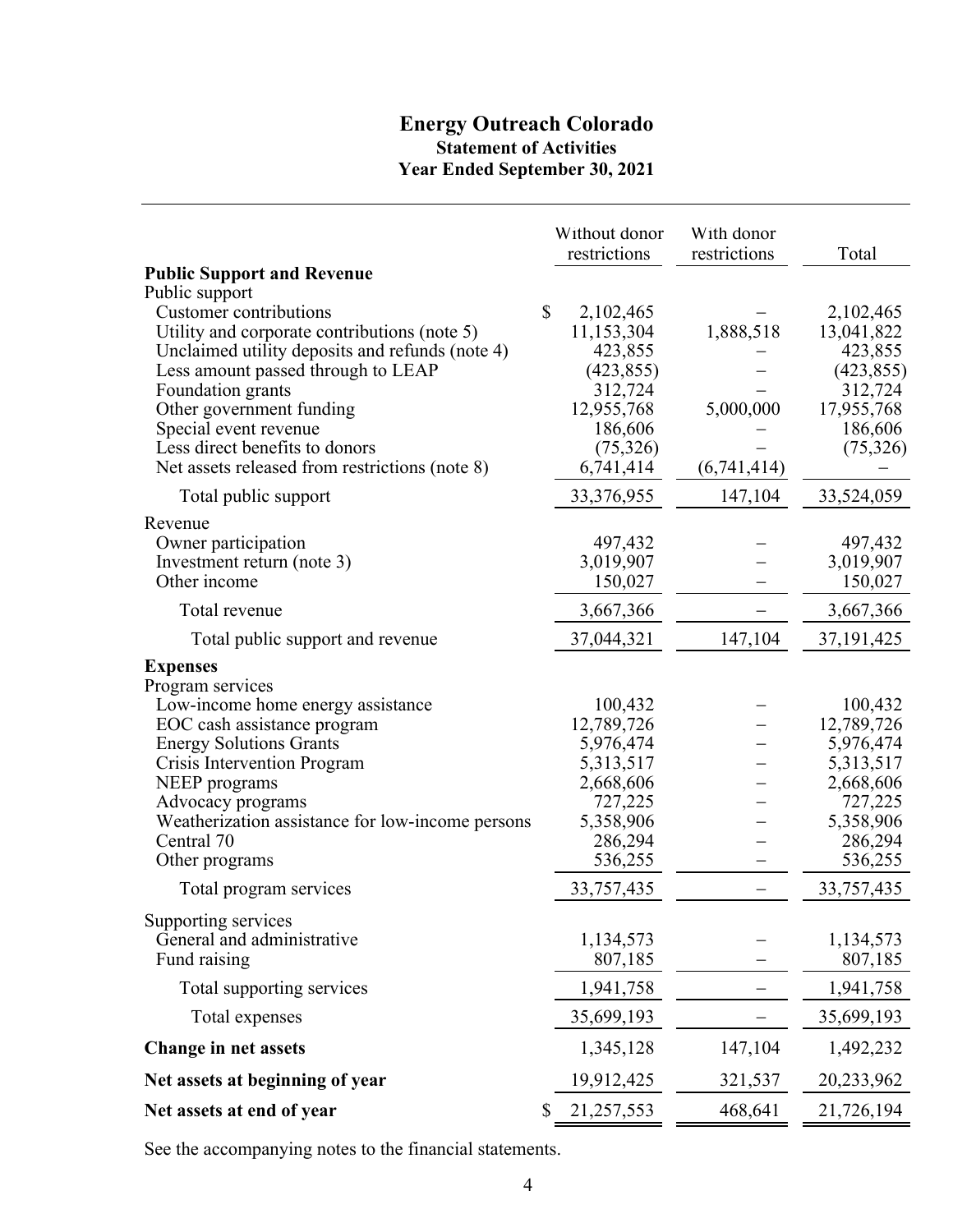#### **Energy Outreach Colorado Statement of Functional Expenses Year Ended September 30, 2021**

|                                                                  | <b>Program Services</b><br><b>Supporting Services</b> |                   |                  |                          |             |                          |                       |                   |                          |                 |           |                   |                 |
|------------------------------------------------------------------|-------------------------------------------------------|-------------------|------------------|--------------------------|-------------|--------------------------|-----------------------|-------------------|--------------------------|-----------------|-----------|-------------------|-----------------|
|                                                                  | <b>Low-Income</b>                                     | <b>EOC</b>        |                  |                          |             |                          | Weatherization        |                   |                          |                 | General   |                   |                 |
|                                                                  | Home                                                  | Cash              | <b>Energy</b>    | <b>Crisis</b>            |             |                          | <b>Assistance for</b> |                   |                          | <b>Total</b>    | and       |                   |                 |
|                                                                  | <b>Energy</b>                                         | Assistance        | <b>Solutions</b> | <b>Intervention</b>      | <b>NEEP</b> | Advocacy                 | Low-Income            |                   | Other                    | Program         | Admini-   | Fund              | Total           |
|                                                                  | <b>Assistance</b>                                     | Program           | <b>Grants</b>    | Program                  | Programs    | Programs                 | <b>Persons</b>        | <b>Central 70</b> | Programs                 | <b>Services</b> | strative  | Raising           | <b>Expenses</b> |
| Energy assistance payments                                       | $\qquad \qquad -$                                     | 4,466,327         |                  |                          |             |                          |                       |                   | —                        | 4,466,327       |           | $\qquad \qquad -$ | 4,466,327       |
| Other grants                                                     | $\overline{\phantom{a}}$                              | 8,047,940         | 453,782          | $\overline{\phantom{0}}$ | 260,330     | 3,000                    |                       |                   | -                        | 8,765,052       |           | $\qquad \qquad -$ | 8,765,052       |
| Salaries and benefits                                            | 35,693                                                | 180,548           | 256,547          | 199,790                  | 187,477     | 290,373                  | 564,514               | 40,967            | 229,009                  | 1,984,918       | 749,486   | 477,054           | 3,211,458       |
| Professional fees and contract service                           | $\qquad \qquad$                                       | 9,267             | 5,156,382        | 5,052,090                | 2,163,891   | 380,713                  | 4,620,190             | 228,455           | 226,036                  | 17,837,024      | 199,745   | 88,717            | 18,125,486      |
| Equipment maintenance and supplies                               | 2,864                                                 | 26,372            | 47,179           | 29,082                   | 26,515      | 18,944                   | 68,788                | 6,823             | 33,522                   | 260,089         | 82,033    | 55,418            | 397,540         |
| Telephones and website                                           | 59,838                                                | 40,113            | 10,252           | 5,484                    | 6,474       | 2,463                    | 10,136                | 1,446             | 4,694                    | 140,900         | 10,286    | 7,816             | 159,002         |
| Building rent and parking                                        | 1,728                                                 | 14,537            | 28,514           | 17,221                   | 13,928      | 11,437                   | 37,933                | 4,339             | 19,921                   | 149,558         | 44,994    | 33,090            | 227,642         |
| Printing and publications                                        | $\overline{\phantom{0}}$                              | 283               | 485              | 23                       | 434         | 6                        | 1,901                 | -                 | 5,042                    | 8,174           | 353       | 82,972            | 91,499          |
| Office expense                                                   | 20                                                    | 2,236             | 3,313            | 622                      | 750         | 16,175                   | 16,389                | 48                | 11,269                   | 50,822          | 18,240    | 105,085           | 174,147         |
| Meetings and conferences                                         | 65                                                    | 66                | 3,079            | 96                       | 494         | 2,623                    | 1,606                 | $\qquad \qquad -$ | 11                       | 8,040           | 15,105    | 27,430            | 50,575          |
| Insurance                                                        | 88                                                    | 823               | 12,769           | 7,627                    | 6,487       | 584                      | 32,566                | 3,948             | 4,812                    | 69,704          | 2,175     | 1,728             | 73,607          |
| Travel                                                           | $\overline{\phantom{0}}$                              | $\qquad \qquad -$ | 706              | 143                      | 621         | $\overline{\phantom{0}}$ | 1,957                 | $\qquad \qquad -$ | 356                      | 3,783           | 245       | 161               | 4,189           |
| Depreciation                                                     | 136                                                   | 1,214             | 2,221            | 1,339                    | 1,185       | 902                      | 2,926                 | 268               | 1,583                    | 11,774          | 2,937     | 2,643             | 17,354          |
| Other expenses                                                   |                                                       | $\qquad \qquad -$ | 1,245            | $-$                      | 20          | $\sim$                   | $-$                   | —                 | $\overline{\phantom{0}}$ | 1,270           | 65,611    | 397               | 67,278          |
|                                                                  | 100,432                                               | 12,789,726        | 5,976,474        | 5,313,517                | 2,668,606   | 727,225                  | 5,358,906             | 286,294           | 536,255                  | 33,757,435      | 1,191,210 | 882,511           | 35,831,156      |
| Less investment and special even<br>expenses netted with revenue |                                                       |                   |                  |                          |             |                          |                       |                   |                          |                 | (56, 637) | (75, 326)         | (131,963)       |
| Total expenses                                                   | 100,432                                               | 12,789,726        | 5,976,474        | 5,313,517                | 2,668,606   | 727,225                  | 5,358,906             | 286,294           | 536,255                  | 33,757,435      | 1,134,573 | 807,185           | 35,699,193      |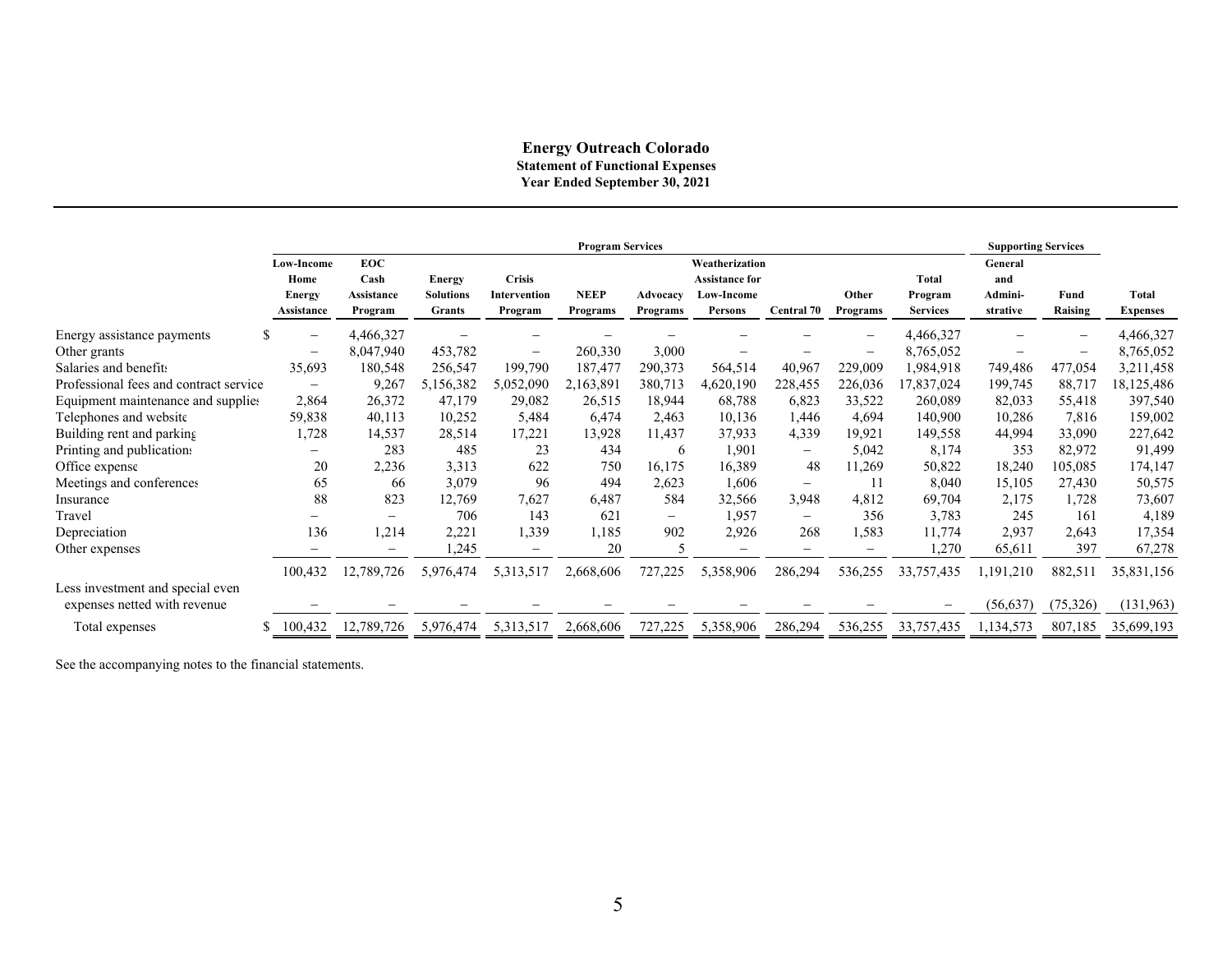## **Energy Outreach Colorado Statement of Cash Flows Year Ended September 30, 2021**

| <b>Cash flows from operating activities</b>              |              |              |
|----------------------------------------------------------|--------------|--------------|
| Cash received from contributions and grants              | $\mathbb{S}$ | 31,737,481   |
| Interest and dividends received                          |              | 499,739      |
| Other cash received                                      |              | 647,459      |
| Cash paid to employees, suppliers and service recipients |              | (38,965,232) |
| Net cash used in operating activities                    |              | (6,080,553)  |
| <b>Cash flows from investing activities</b>              |              |              |
| Purchases of fixed assets                                |              | (255, 638)   |
| Sales of investments                                     |              | 5,316,993    |
| Purchases of investments                                 |              | (2,514,462)  |
| Net cash provided by investing activities                |              | 2,546,893    |
| Net decrease in cash and cash equivalents                |              | (3,533,660)  |
| Cash and cash equivalents at beginning of year           |              | 4,828,590    |
| Cash and cash equivalents at end of year                 |              | 1,294,930    |
|                                                          |              |              |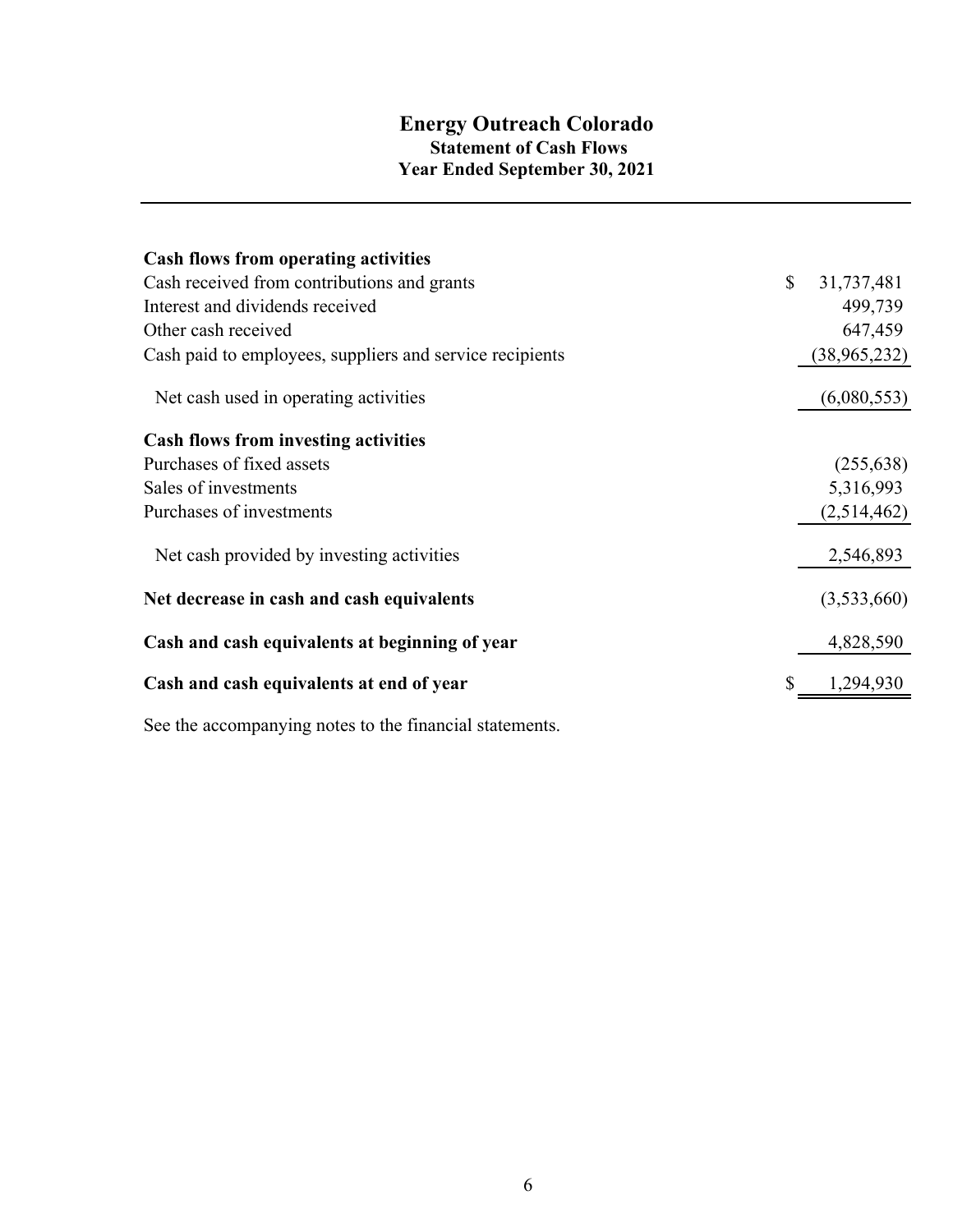#### **(1) Summary of Significant Accounting Policies**

#### **(a) Organization**

Energy Outreach Colorado (Energy Outreach), formerly Colorado Energy Assistance Foundation, was established in 1989 to enable the Colorado Commission on Low-Income Energy Assistance (the Commission) to raise funds for the purpose of providing cash payments to low-income individuals and families to meet the cost of home energy. A significant portion of the funds are distributed through the Colorado Low Income Home Energy Assistance Program (LEAP). In addition to LEAP, Energy Outreach delivers funds and services through a network of agencies in the State of Colorado. Energy Outreach provides funds for creative energy efficiency, educational and housing ventures related to conservation of resources through its Energy Savings Grants and educational grants. Energy Outreach also provides energy efficient upgrades for non-profit agencies throughout the state and the city of Denver through its Nonprofit Energy Efficiency Program (NEEP).

#### **(b) Basis of Accounting**

The accompanying financial statements have been prepared on the accrual basis of accounting and, accordingly, reflect all significant receivables, payables, and other liabilities.

#### **(c) Financial Statement Presentation**

Energy Outreach is required to present information regarding its financial position and activities according to the following net asset classifications:

*Net assets without donor restrictions* - Net assets that are not subject to donor-imposed restrictions and may be expended for any purpose in performing the primary objectives of Energy Outreach. These net assets may be used at the discretion of Energy Outreach's management and the board of directors.

*Net assets with donor restrictions* - Net assets subject to stipulations imposed by donors and grantors. Some donor restrictions are temporary in nature; those restrictions will be met by actions of Energy Outreach or by the passage of time. Other donor restrictions are perpetual in nature, whereby the donor has stipulated the funds be maintained in perpetuity. As of September 30, 2021, there are no net assets with perpetual donor restrictions.

#### **(d) Cash and Cash Equivalents**

Energy Outreach considers all highly liquid investments with an initial maturity of three months or less, and which are not held by investment managers as a part of the investments portfolio or subject to donor restrictions for long-term purposes, to be cash equivalents.

#### **(e) Concentrations of Credit Risk**

 Financial instruments that potentially subject Energy Outreach to concentrations of credit risk consist principally of investment securities. Energy Outreach places its cash and temporary investments with creditworthy, high-quality institutions. A significant portion of the funds are not insured by the FDIC or related institutions. Energy Outreach's investments in fixed income and equity securities are managed by investment advisors who are engaged by the board of directors.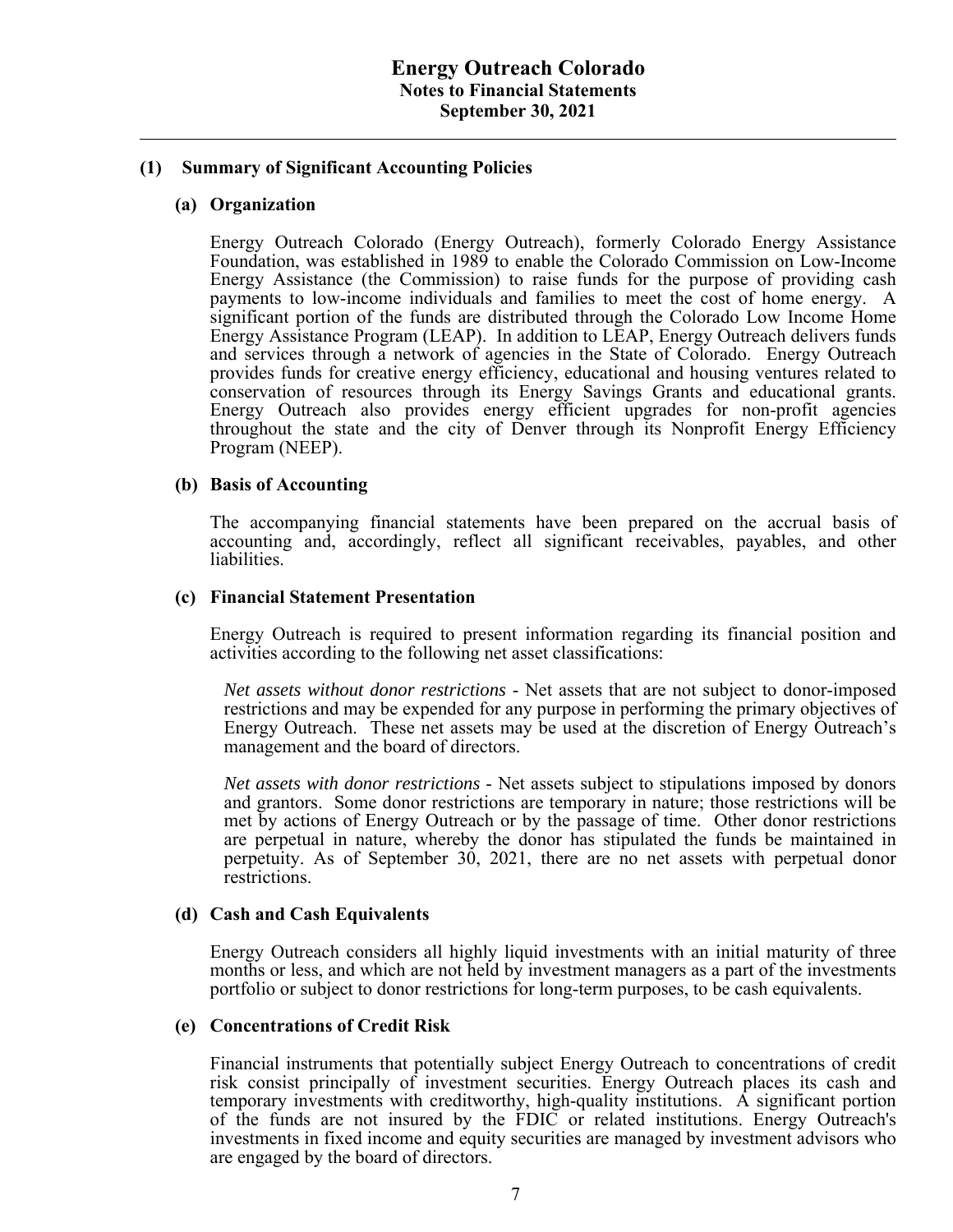#### **(e) Concentrations of Credit Risk, Continued**

These investments are subject to the risk of fluctuations in market value but, in the opinion of the board of directors, the risk is appropriate in view of the amount and term of the investment funds. Credit risk with respect to receivables is limited due to the number and credit worthiness of the government entities, individuals and organizations from whom the amounts are due.

#### **(f) Investments**

Investments are recorded at cost if purchased, or at fair value, if donated. Thereafter, investments are reported at their fair value in the statement of financial position. Fair value is more fully described in note  $1(g)$ . Management is responsible for the fair value measurement of investments reported in the financial statements and believes that the reported values are reasonable.

Investment return consists of Energy Outreach's distributive share of any interest, dividends, and capital gains and losses generated from investments. Gains and losses attributable to investments are realized and reported upon a sale or disposition of the investment. Unrealized gains and losses are included in the change in net assets in the statement of activities.

Investment funds in liquidation are reported as investment redemptions receivable upon notification by the investment manager that a redemption is in process.

Energy Outreach has an investment policy that permits it to provide additional funding for its on-going programs using a portion of the corpus of its investments. The amount of the additional funding available under that policy is based on 5% of the corpus. During the year ended September 30, 2021, approximately \$3,000,000 of the corpus was utilized for core program activities.

#### **(g) Fair Value Measurements**

Fair value is defined as the price that would be received to sell an asset or paid to transfer a liability in an orderly transaction between market participants at the measurement date. Generally accepted accounting principles in the U.S. establishes a fair value hierarchy that prioritizes investments based on the assumptions market participants would use when pricing an asset. The fair value hierarchy gives the highest priority to quoted prices in active markets (observable inputs) and the lowest priority to an entity's assumptions (unobservable inputs).

Assets are grouped at fair value in three levels based on the markets in which the assets and liabilities are traded and the reliability of the assumptions used to determine fair value. These levels are:

- Level 1 Unadjusted quoted market prices for identical assets or liabilities in active markets as of the measurement date.
- Level 2 Inputs other than quoted market prices that are observable for the asset/liability, either directly or indirectly.
- Level 3 Unobservable inputs that cannot be corroborated by observable market data.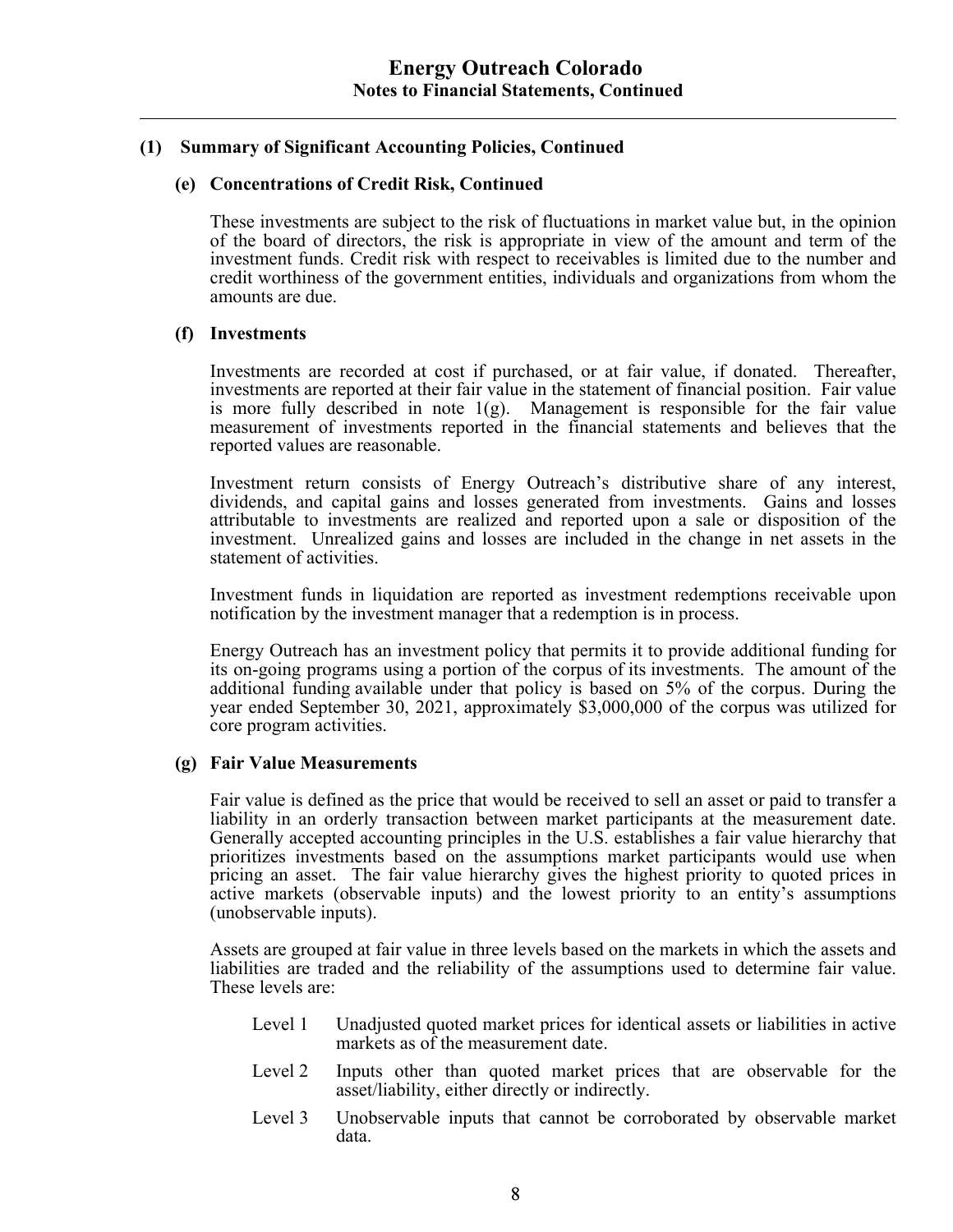#### **(g) Fair Value Measurements, Continued**

In certain cases, the inputs used to measure fair value may fall into different levels of the fair value hierarchy. In such cases, an investment's level within the fair value hierarchy is based on the lowest level of input that is significant to the fair value measurement. These classifications (Level 1, 2 and 3) are intended to reflect the observability of inputs used in the valuation of investments and are not necessarily an indication of risk or liquidity.

In addition, certain investments are reported using the "practical expedient" method. The practical expedient method allows net asset value per share or its equivalent to represent fair value for reporting purposes when the criteria for using this method are met. Investments valued using net asset value per share or its equivalent are not categorized within the hierarchy.

Investments in marketable equity and fixed income securities with readily determinable market values are reported at fair value based on quoted prices in active markets. Investments in equity securities fluctuate in value in response to many factors such as the activities and financial condition of individual companies, business and industry market conditions and the general economic environment. Alternative investments are not publicly traded on national security markets exchanges, are generally illiquid, and may be valued differently than if readily available markets existed for such investments. The market value for alternative investments represents the pro-rata interest in the net assets of the investment and is based on financial information determined and reported by the investment manager. Based on inherent uncertainties of valuation of alternative investments, the reported market value of the investment may differ significantly from realizable value.

#### **(h) Estimates**

The preparation of financial statements in conformity with generally accepted accounting principles requires management to make estimates and assumptions that affect the reported amounts of assets and liabilities and disclosure of contingent assets and liabilities at the date of the financial statements, and the reported amounts of revenues and expenses during the reporting period. Actual results could differ from those estimates.

#### **(i) Accounts Receivable**

Accounts receivable represent amounts due resulting from the performance of services provided to other organizations and individuals. The allowance for doubtful accounts is based on past experience and on analysis of the collectibility of current accounts receivable. Accounts deemed uncollectible are charged to the allowance in the year they are deemed uncollectible. Accounts receivable are considered to be past due based on contractual terms. Management considers all receivables to be fully collectible at September 30, 2021.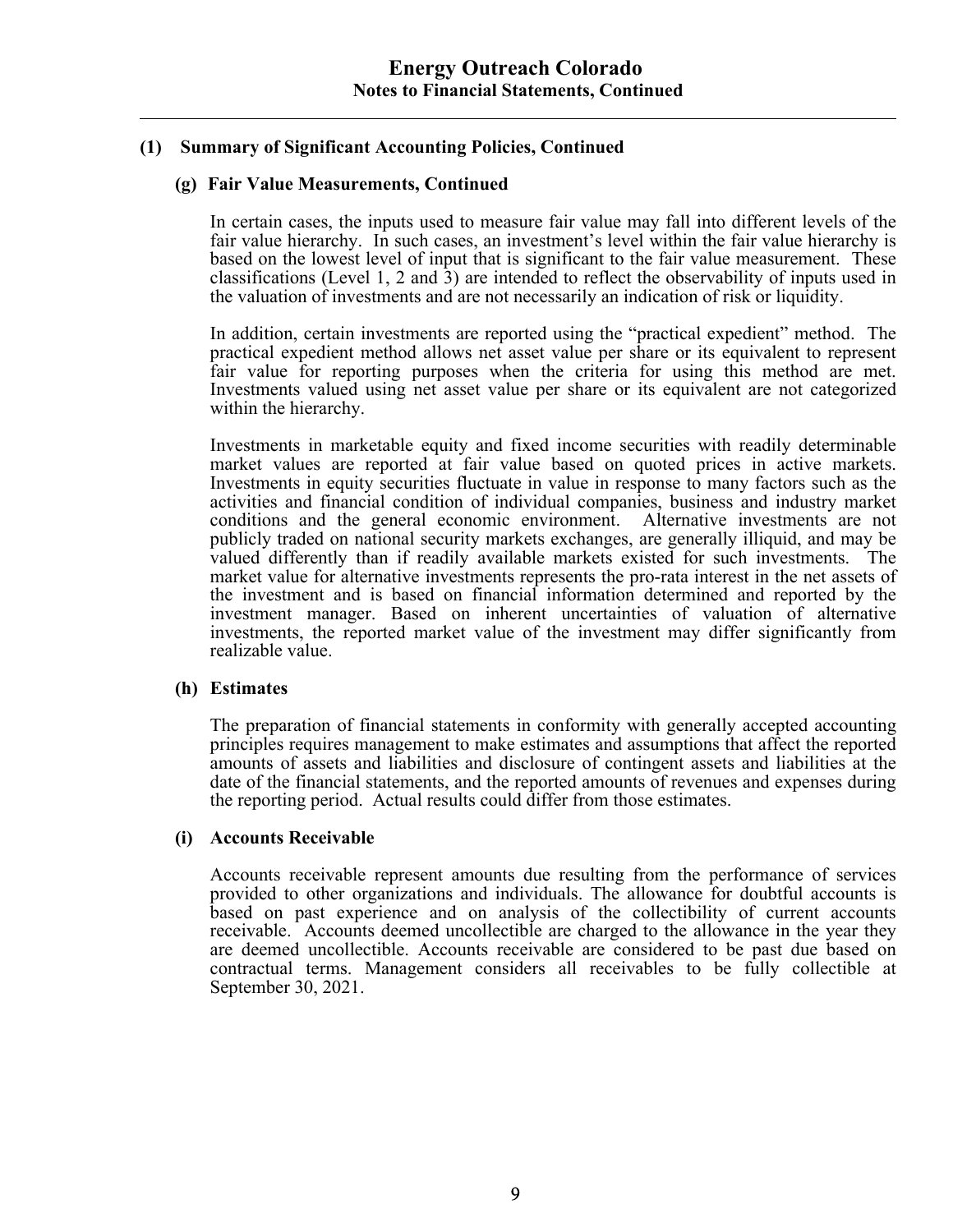### **(j) Revenue Recognition**

#### Public Support

Public support in the statement of activities consists of revenue from contributions and grants. Contributions and grants are recognized when cash, securities, or other assets, and unconditional promises to give, or notification of a beneficial interest is received. Conditional promises to give, that is, those with a measurable performance or other barrier, and a right of return, are not recognized until the conditions on which they depend have been substantially met. Should Energy Outreach substantially meet the conditions in the same period that the contribution was received, and barring any further donor-imposed restrictions, Energy Outreach has elected to recognize the revenue in net assets without donor restrictions. Payments received in advance of conditions being met are recorded as refundable advances in the statement of financial position.

Government grants are treated as contributions that are conditioned upon certain performance requirements and the incurrence of allowable qualifying expenses. There are no conditional contributions related to these grants at September 30, 2021.

Contributions and grants received are recorded as net assets without donor restrictions or net assets with donor restrictions, depending on the existence and/or nature of any donorimposed restrictions. When a donor restriction expires, (that is, when a stipulated time restriction ends or purpose restriction is accomplished), net assets with donor restrictions are reclassified to net assets without donor restrictions and reported in the statement of activities as net assets released from restrictions.

#### Contracts with Customers

Owner participation and earned revenue from contracts to complete weatherization assistance projects. Revenue from exchange transactions is recorded as performance obligations are met under the contracts. Amounts received in advance are deferred until such time as they are earned.

#### Donated Goods and Services

Donated goods are recorded at fair value at the date of the donation. Contributed services are recognized as contributions if the services (a) create or enhance nonfinancial assets or (b) require specialized skills, are performed by people with those skills, and would otherwise be purchased by Energy Outreach. Accordingly, these are reflected as contributions in the accompanying statements at their estimated values at date of receipt. There were no in-kind contributions recognized for the year ended September 30, 2021.

#### **(k) Property and Equipment**

Property and equipment are recorded at cost and depreciated using the straight-line method over the estimated useful lives of the assets, which are generally three to five years. Property and equipment consisted of the following at September 30, 2021:

| Furniture and equipment<br>Leasehold improvements | \$159,043<br>73,772  |
|---------------------------------------------------|----------------------|
| Software                                          | 437,850              |
| Less: accumulated depreciation                    | 670,665<br>(268,687) |
|                                                   |                      |

Depreciation expense for the year ended September 30, 2021 was \$17,354.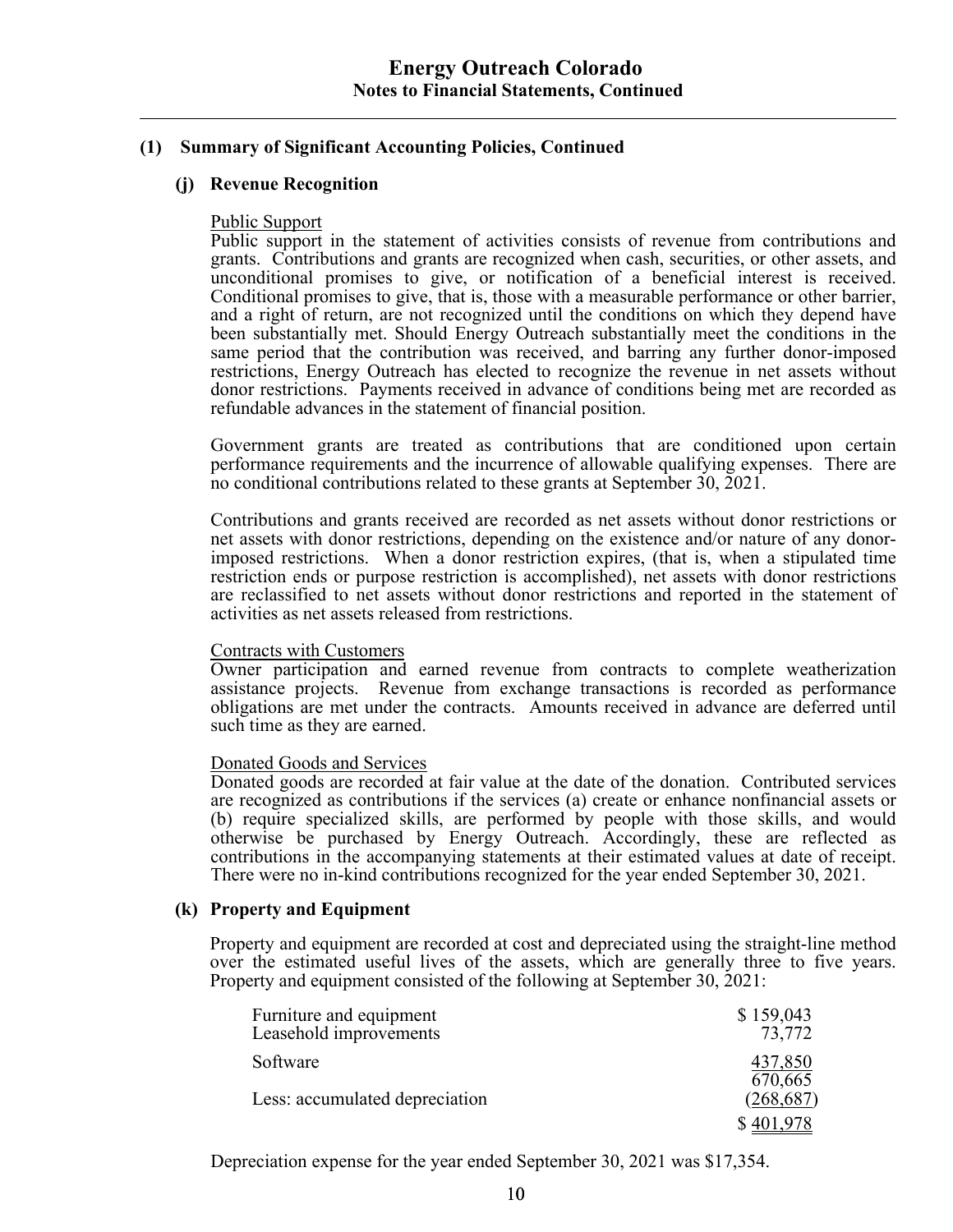#### **(l) Functional Allocation of Expenses**

The costs of providing program and supporting services have been summarized on a functional basis in the accompanying statement of functional expenses. Energy Outreach incurs expenses that directly relate to, and can be assigned to, a specific program or supporting activity. Energy Outreach also conducts a number of activities which benefit both its program objectives as well as supporting services (i.e. fund raising and general and administrative activities). These costs, which are not specifically attributable to a specific program or supporting activity, are allocated by management on a consistent basis among program and supporting services benefited, based on either financial or nonfinancial data, such as headcount, square-footage, or estimates of time and effort incurred by personnel.

#### **(m) Income Taxes**

Energy Outreach is exempt from federal income taxes under Section  $501(c)(3)$  of the Internal Revenue Code and qualifies for the charitable contribution deduction. However, income from activities not directly related to its tax-exempt purpose is subject to taxation as unrelated business income.

Energy Outreach follows the *Accounting for Uncertainty in Income Taxes* accounting standard which requires Energy Outreach to determine whether a tax position is more likely than not to be sustained upon examination by the applicable taxing authority, based solely on the technical merits of the position. Energy Outreach has analyzed the tax positions taken or expected to be taken that would require recognition of a liability (or asset) or disclosure in the financial statements and determined there are none. The three previous tax years remain subject to examination by the IRS.

#### **(n) Subsequent Events**

Energy Outreach has evaluated all subsequent events through January 13, 2022, which is the date the financial statements were available to be issued.

#### **(2) Liquidity and Availability of Financial Assets**

The following reflects Energy Outreach's financial assets as of September 30, 2021, reduced by amounts not available for general expenditure within one year. Financial assets are considered unavailable when illiquid, not convertible to cash within one year, or when restricted by donors for purposes more limited than general expenditures. General expenditures include general and administrative expenses, fund raising expenses and grant commitments expected to be paid in the subsequent year. Annual operations are defined as activities occurring during Energy Outreach's fiscal year.

Energy Outreach's Grant Committee (the Committee) meets annually to review and approve grant requests. Due to this timing, Energy Outreach strives to maintain financial assets available to meet general expenditures at a level that represents 100% of annual expenses for administrative, general, and fund raising expenses plus an amount that represents the next expected payment for annual grant commitments approved by the Committee, which represents the expected annual grant cash needs.

The board designates 5% of the investment balance as of August  $31<sup>st</sup>$  for the following year's expenditures.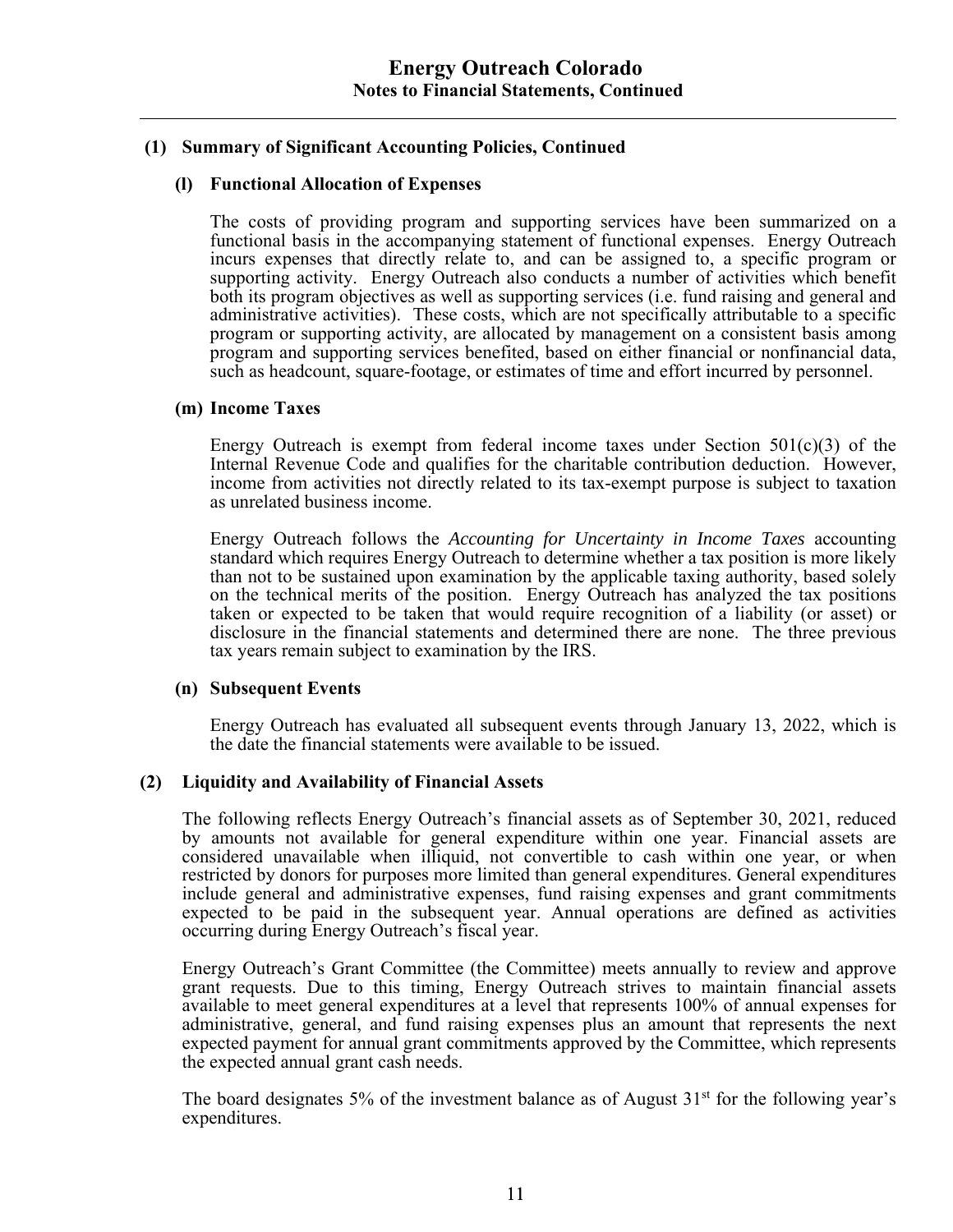### **(2) Liquidity and Availability of Financial Assets, Continued**

The table below presents financial assets available for general expenditures within one year at September 30, 2021:

| Financial assets at year-end                                                            |             |
|-----------------------------------------------------------------------------------------|-------------|
| Cash and cash equivalents                                                               | \$1,294,930 |
| Grants and contracts receivable within one year                                         | 3,462,058   |
| Total financial assets at year-end                                                      | 4,756,988   |
| Investments approved by the board for expenditure                                       | 1,400,000   |
| Less net assets with purpose restrictions not expected<br>to be met within one year     | (290, 491)  |
| Financial assets available to meet general and specific<br>expenditures within one year |             |

Energy Outreach receives significant contributions and grants restricted by donors, and considers contributions restricted for programs which are ongoing, major, and central to its annual operations to be available to meet cash needs for general expenditures. Energy Outreach manages its liquidity and reserves following three guiding principles:

- Operating within a prudent range of financial soundness and stability.
- Maintaining adequate liquid assets.
- Maintaining sufficient reserves to provide reasonable assurance that long-term grant commitments and obligations under endowments with donor restrictions and quasiendowments that support mission fulfillment will continue to be met, ensuring the sustainability of Energy Outreach.

Energy Outreach has a liquidity policy to maintain cash and cash equivalents at a minimum of 30 days of operating expenses. Energy Outreach has a policy to target a year-end balance of reserves of net assets without donor restrictions to meet 15 to 30 days of expected expenditures. To achieve these targets, Energy Outreach forecasts its future cash flows and monitors its liquidity quarterly, and monitors its reserves annually. During the year ended September 30, 2021, the level of liquidity and reserves was managed within the policy requirements.

| Board designated for next year's expenditures | \$1,400,000  |
|-----------------------------------------------|--------------|
| Undesignated                                  | 19,857,553   |
| Total net assets without donor restrictions   | \$21,257,553 |

Board Designated Assets and Investment Policy

Energy Outreach has a reserve balance that has accumulated as a result of several large onetime settlements resulting from decisions made by the Colorado Public Utilities Commission. Energy Outreach advocated that the funds received be used to support the needs of low-income Colorado energy consumers.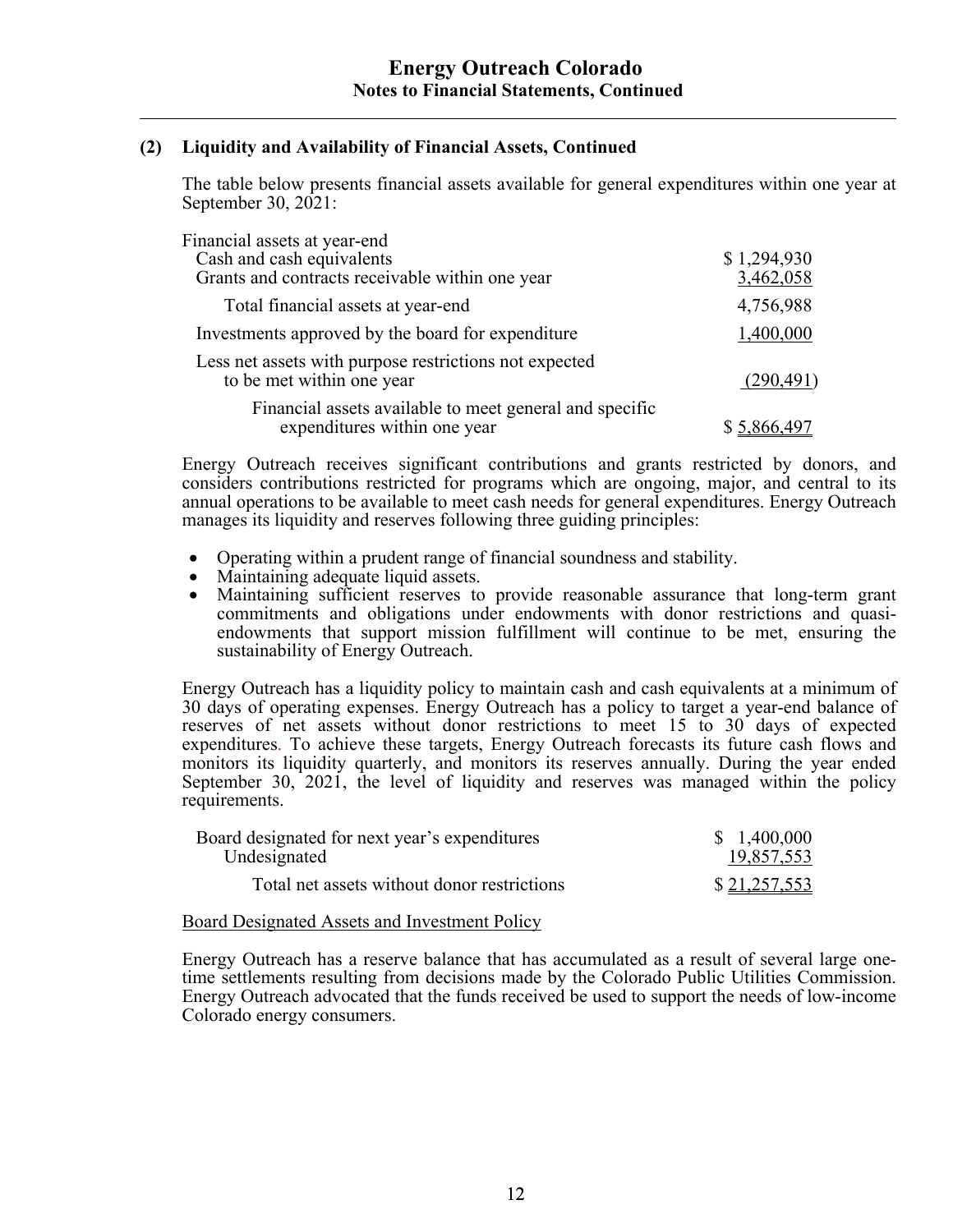### **(2) Liquidity and Availability of Financial Assets, Continued**

#### Board Designated Assets and Investment Policy, Continued

Energy Outreach's reserve funds are held in a quasi-endowment. As a quasi-endowment, the corpus does not have the same legal restrictions and obligations as a technical endowment. Since Energy Outreach's reserve funds represent accumulated income, the board of directors has decided to treat these funds as permanent capital, and, unlike a technical endowment, both the income and principal can be spent at the board's discretion. The board recognizes that the need for energy assistance will likely persist over time and wants to ensure that future generations are served as energy price volatility and rapidly changing technologies affect the low-income population's ability to afford home energy costs.

Energy Outreach has an investment policy that permits it to provide additional funding for its on-going programs using a portion of the corpus of its investments. The amount of the additional funding available under that policy is based on a 5% floor of the corpus as valued on a date on or around July 31st – August 31st of any given year whereby the upcoming year's budget is being formed. The board approves the annual spend from these funds at the time the budget is approved.

#### **(3) Investments**

Energy Outreach's investment assets, which include private and publicly held investments, are dedicated to providing the financial resources needed to meet Energy Outreach's charitable objectives. Investments are stated at fair value and are comprised of the following at September 30, 2021:

| Money market funds<br>Bond funds:                                                                                                                                                        | \$<br>105,625                                                                 |
|------------------------------------------------------------------------------------------------------------------------------------------------------------------------------------------|-------------------------------------------------------------------------------|
| Fixed income<br>Floating rate corporate loans                                                                                                                                            | 3,502,528<br>1,318,076                                                        |
| Total bond funds                                                                                                                                                                         | 4,820,604                                                                     |
| Equity funds and managed equities:<br>Large cap growth<br>Mid cap growth<br>Small cap equity<br>International equity<br>Emerging markets<br>Real estate investment trust<br>Energy funds | 3,426,772<br>774,276<br>787,377<br>2,590,917<br>959,264<br>497,675<br>632,738 |
| Total managed equity and equity funds                                                                                                                                                    | 9,669,019                                                                     |
| Alternative investments:<br>Low correlated hedge funds<br>Real estate<br>Private equity<br>Total alternative investments                                                                 | 3,046,807<br>878,140<br>1,099,140<br>5,024,087<br>\$19,619,335                |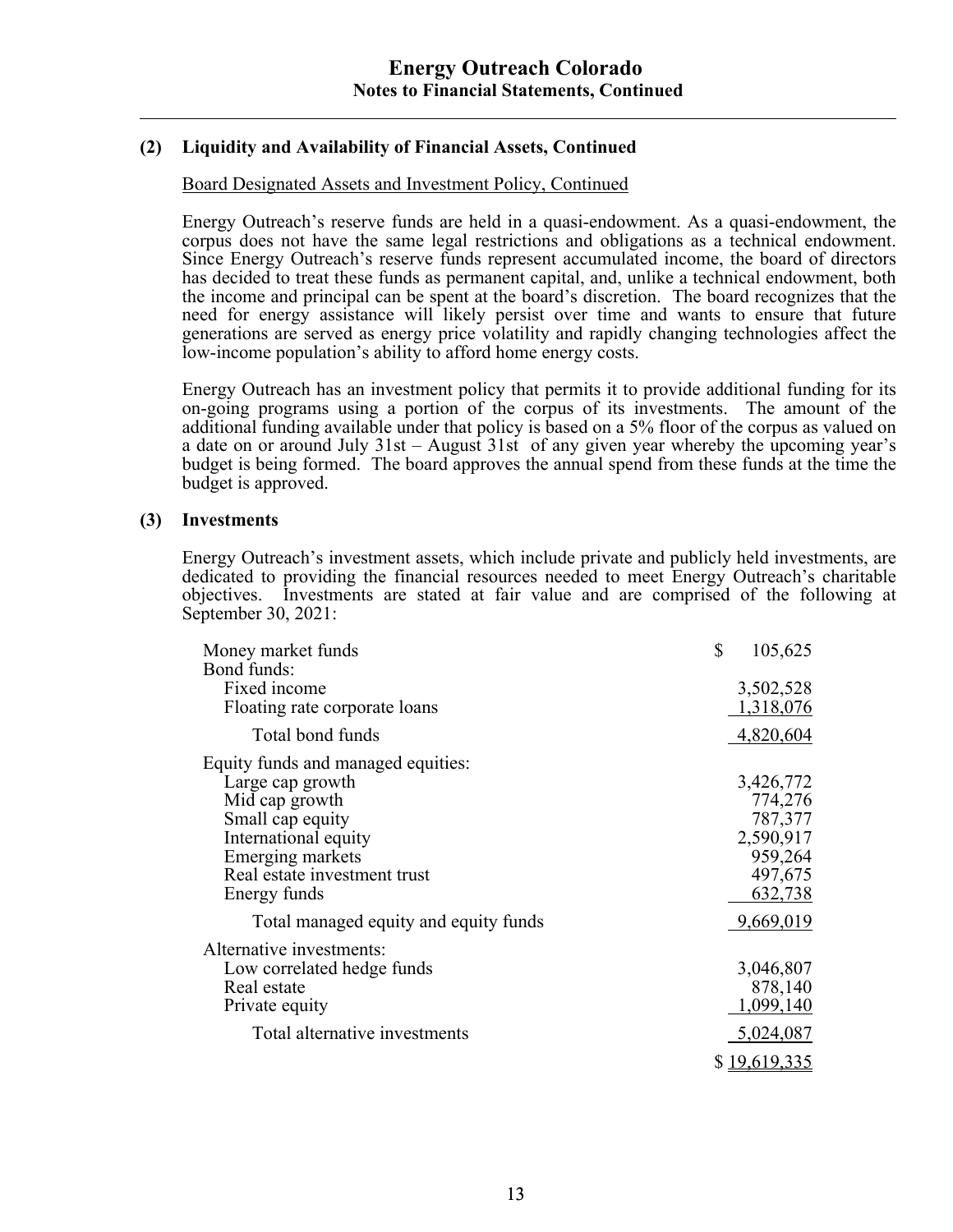#### **(3) Investments, Continued**

Investment return is summarized as follows:

| Investment interest and dividend income                                  | \$499,739             |
|--------------------------------------------------------------------------|-----------------------|
| Realized and unrealized gains on investments<br>Less investment expenses | 2,576,805<br>(56,637) |
| Total investment return                                                  | \$3,019,907           |

The following table summarizes the valuation of Energy Outreach's financial instruments by the fair value hierarchy levels as of September 30, 2021:

|                                    | Fair Value   | (Level 1)  |
|------------------------------------|--------------|------------|
| Investments measured at fair value |              |            |
| Money market funds                 | 105,625      | 105,625    |
| Bond funds                         | 4,820,604    | 4,820,604  |
| Equity funds and managed equities  | 9,669,019    | 9,669,019  |
|                                    | 14,595,248   | 14,595,248 |
| Investments measured at NAV        |              |            |
| Alternative investments            | 5,024,087    |            |
| Total                              | \$19,619,335 | 14,595,248 |

Level 1 assets have been valued using a market approach. All other investment have been valued at net asset value per share as reported by the investment manager or sponsor as a practical expedient. There were no changes in the valuation techniques during the current year.

The following table summarizes the significant information related to investments measured at NAV as of September 30, 2021:

|                                   |             | Unfunded               | Redemption    | Redemption    |
|-----------------------------------|-------------|------------------------|---------------|---------------|
|                                   |             | Fair Value Commitments | Frequency     | Notice Period |
| Limited Liability Corporation (a) | \$1,488,267 | None                   | Semi-annually | 95 days       |
| Limited Partnership (b)           | 1,558,540   | None                   | Quarterly or  | 60 days or    |
|                                   |             |                        | Monthly       | 90 days       |
| Real Estate (c)                   | 878,140     | None                   | Quarterly     | 60 days       |
| Private Equity Fund (d)           | 1,099,140   | None                   | Quarterly     | 60 days       |

- (a) The objective of this limited liability corporation is capital appreciation with limited variability of returns. The fund attempts to achieve this objective by allocating capital among a number of underlying funds, which follow alternative investment strategies. These underlying funds are commonly described as hedge funds and, therefore, the fund is referred to as a fund of hedge funds.
- (b) The objective of this partnership is to maximize capital appreciation over the long term pursuant to a "multi-manager" investment philosophy. The partnership seeks to achieve this objective by allocating its asset primarily among a select group of sub-advisers, who principally employ "long/short" investment strategies in the global equity markets.
- (c) This limited partnership invests directly into real estate for long-term capital appreciation.
- (d) The objective of this private equity fund is to seek attractive long-term capital appreciation by investing in a globally diversified portfolio of private equity and debt investments.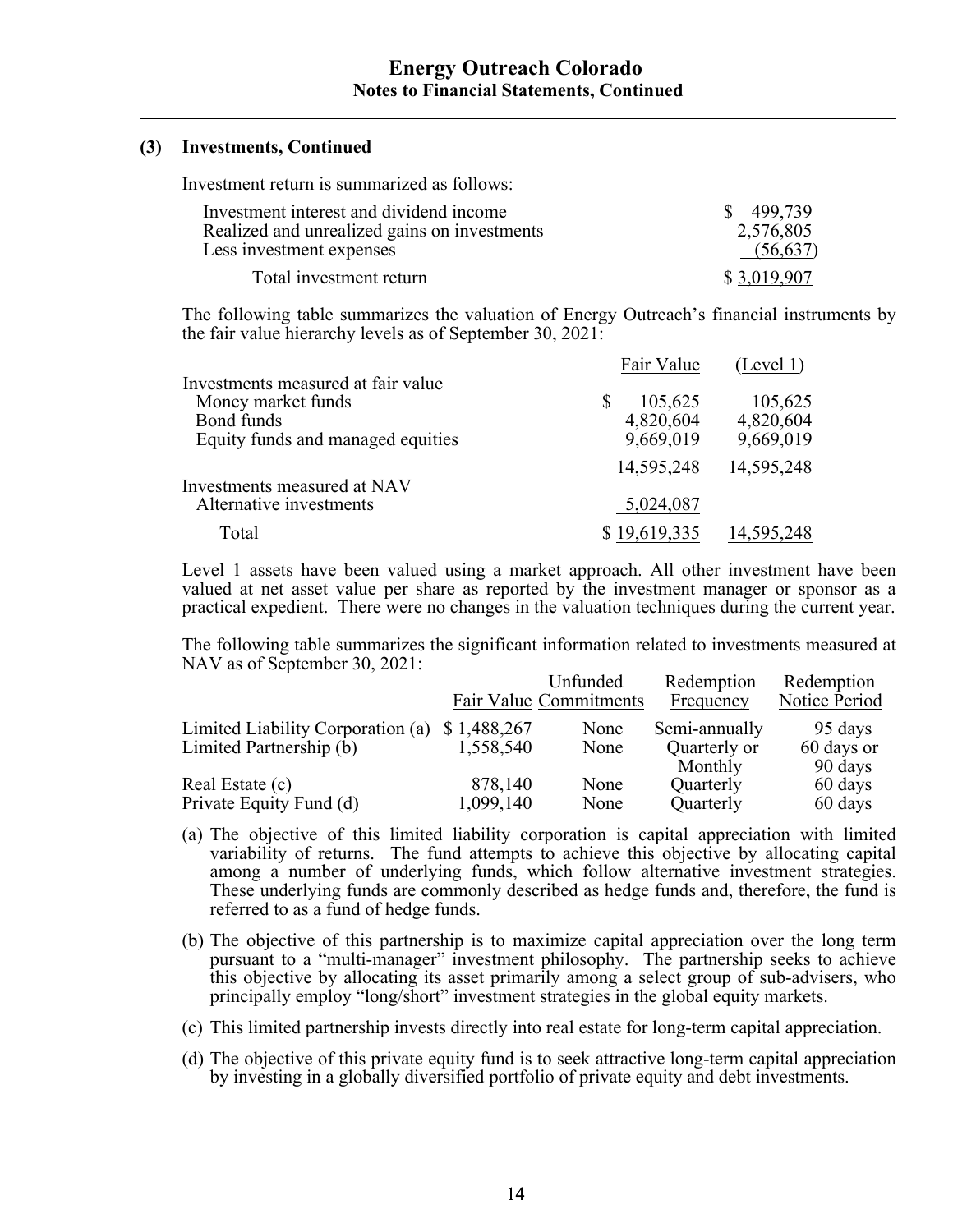#### **(4) Unclaimed Utility Deposits and Refunds**

Unclaimed utility deposits represent revenue that is available to Energy Outreach as a result of the enactment by the Colorado Legislature in 1990 of a bill which requires utilities to remit to Energy Outreach unclaimed customer and security deposits two or more years old. In addition, the Colorado Legislature passed a bill in 1992, whereby the PUC can order up to 90% of undistributed overcharge refunds to be made available to Energy Outreach on a case-by-case basis. During fiscal year 2021, Energy Outreach received \$294,939 from unclaimed deposits and refunds. Under the Colorado Revised Statutes, any unclaimed deposits and refunds received by Energy Outreach must be forwarded to LEAP, and as such are not included in total revenues of Energy Outreach. There is \$423,855 that is owed to LEAP at September 30, 2021.

#### **(5) Significant Contributions**

During the year ended September 30, 2021, Xcel made contributions to Energy Outreach totaling \$1,120,313 based on customer late payments. Xcel also provided funding for the nonprofit energy efficiency program, multi-family and single family weatherization programs totaling \$5,658,140. Furthermore, Xcel remitted \$23,125 representing unclaimed deposits. Xcel customers contributed \$735,474 to Energy Outreach during the year ended September 30, 2021.

#### **(6) Margin Agreement**

 Energy Outreach has a \$7,253,135 margin agreement with its investment manager with the intention of using these funds, if necessary, to support working capital needs. There was no balance outstanding on this margin agreement at September 30, 2021. Interest is variable with an average variable rate of 1.90% at September 30, 2021. Energy Outreach's investments with the investment manager are collateral for the agreement.

#### **(7) Employee Retirement Plan**

Energy Outreach has a retirement plan for employees, which requires Energy Outreach to contribute 8% of an employee's salary to the plan. The contributions are vested over a twoyear period. Energy Outreach's contributions to the plan were \$206,891 in 2021. In addition, full-time employees may contribute to a tax deferred annuity plan after they have been employed by Energy Outreach for 90 days.

#### **(8) Net Assets with Donor Restrictions**

 Net assets with donor restrictions at September 30, 2021 consist of \$468,641 in unexpended funds related to restricted grants. Net assets released from restrictions during 2021 consisted of expenditures totaling \$6,741,414 related to restricted grants and contributions.

#### **(9) Commitments**

Energy Outreach is obligated under an operating lease for rental of office space, which expires June 30, 2022. Rent expense for this office space lease was \$160,418 in 2021. Energy Outreach has separate operating lease agreements for rental of a copier through June 2026 and rental of a postage machine on a month-to-month basis. Rent expense under theses leases totaled \$12,751 during 2021.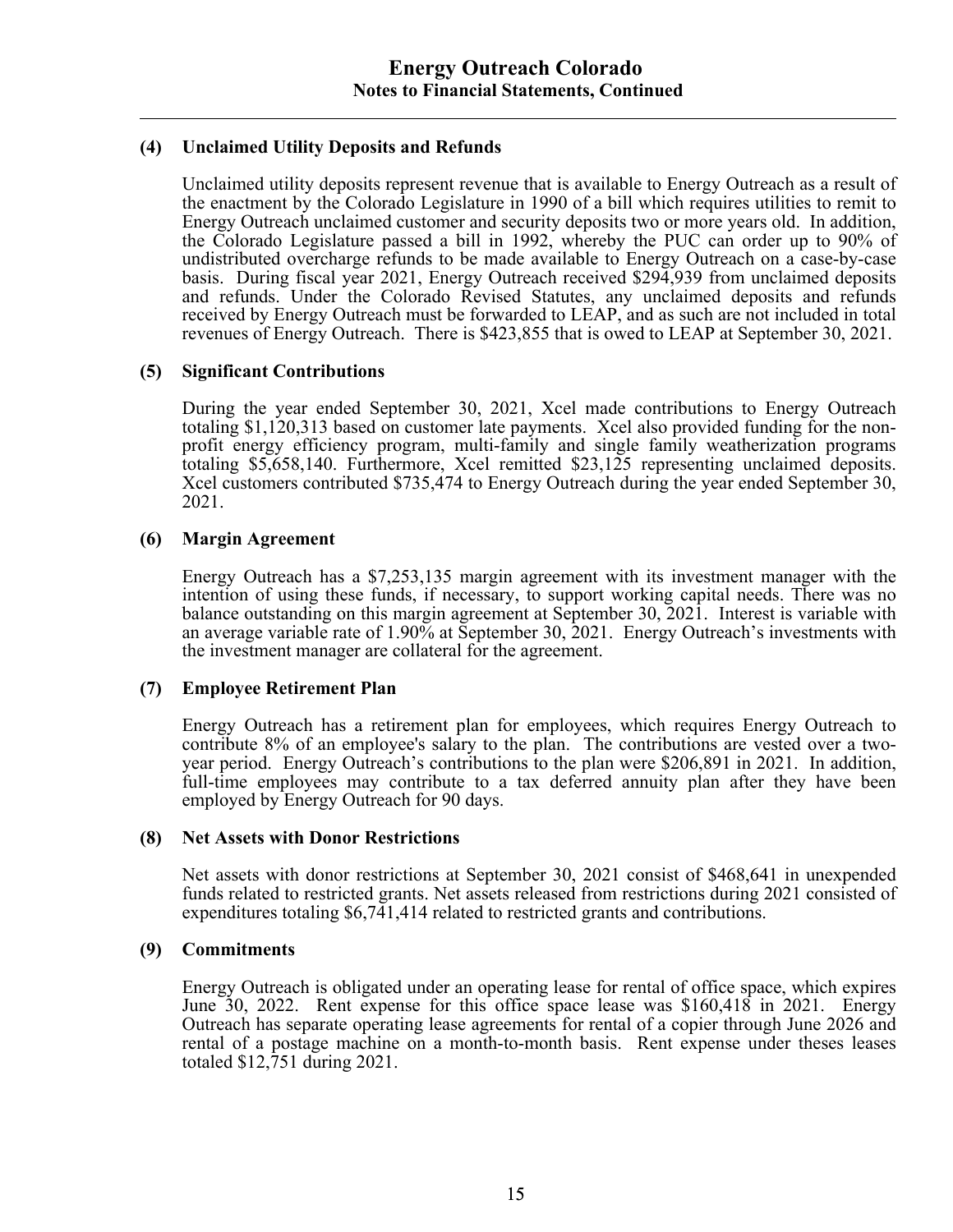## **(9) Commitments, Continued**

Future minimum lease payments are as follows for the years ending September 30:

| 2022 | $\mathbb{S}$ | 97,142         |
|------|--------------|----------------|
| 2023 |              | 3,547          |
| 2024 |              | 3,547          |
| 2025 |              | 3,547          |
| 2026 |              | 2,660          |
|      |              | <u>110,443</u> |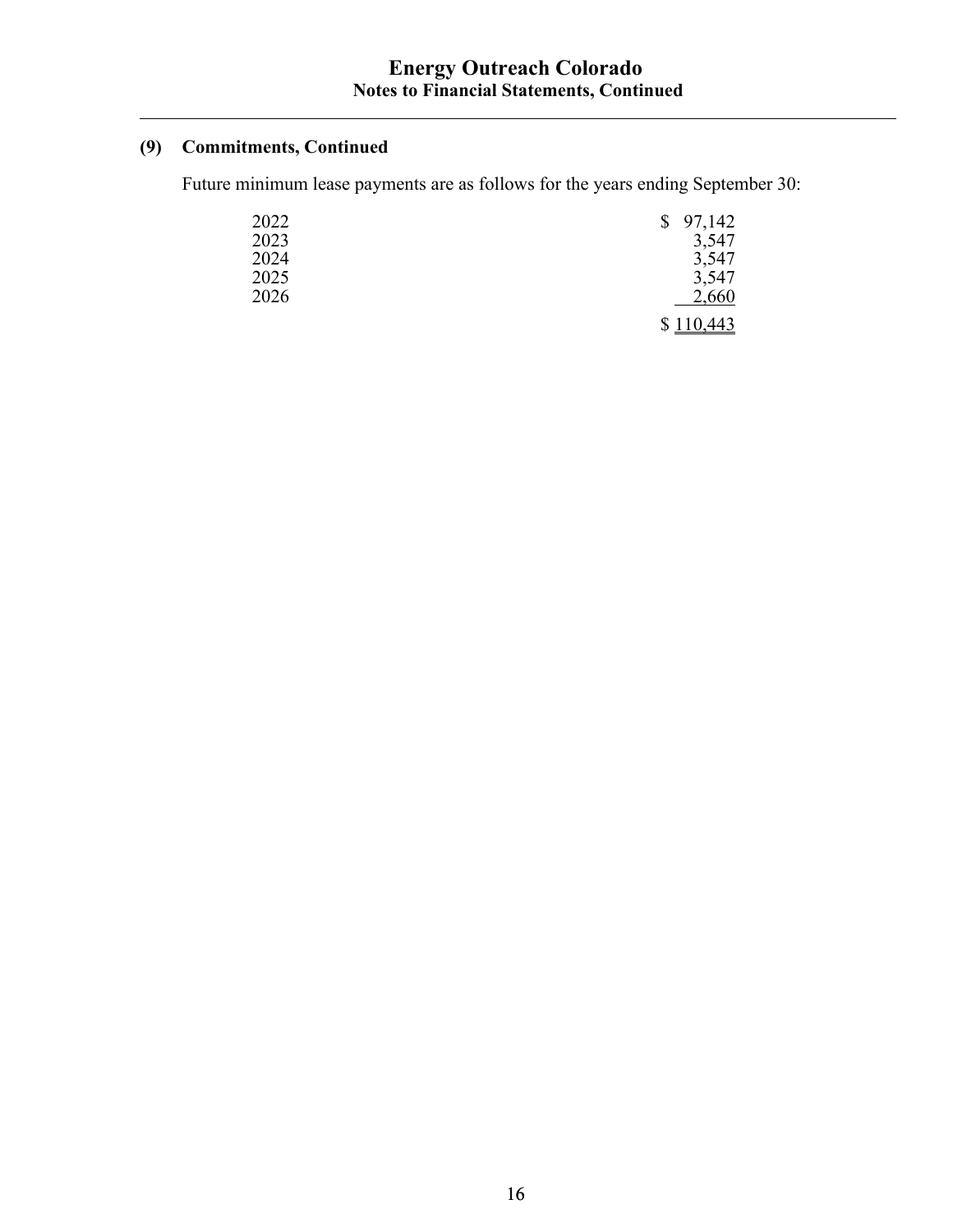

#### **EXPENDITURES BY COUNTY REPORT** 1/1/2021 - 12/31/2021

| <b>County</b>      | # Of Clients     | Amount (in \$) |
|--------------------|------------------|----------------|
| Adams              | 1,122            | 674,929.79     |
| Alamosa            | 182              | 91,669.25      |
| Arapahoe           | 2,318            | 1,535,091.85   |
| Archuleta          | 55               | 21,802.25      |
| Baca               | $\boldsymbol{9}$ | 3,801.20       |
| Bent               | 100              | 42,652.56      |
| <b>Boulder</b>     | 1,077            | 657,760.44     |
| <b>Broomfield</b>  | 159              | 102,436.32     |
| Chaffee            | 65               | 28,152.56      |
| Cheyenne           | 5                | 1,709.62       |
| <b>Clear Creek</b> | 41               | 23,489.10      |
| Conejos            | 175              | 86,891.07      |
| Costilla           | 230              | 114,154.04     |
| Crowley            | 35               | 13,321.16      |
| Custer             | 19               | 8,749.62       |
| Delta              | 210              | 81,431.82      |
| Denver             | 3,020            | 2,085,519.69   |
| Dolores            | 48               | 17,177.40      |
| Douglas            | 375              | 153,590.46     |
| Eagle              | 43               | 17,749.35      |
| El Paso            | 2,068            | 1,326,864.04   |
| Elbert             | 31               | 16,507.59      |
| Fremont            | 207              | 102,216.39     |
| Garfield           | 176              | 110,085.58     |
| Gilpin             | 17               | 10,980.28      |
| Grand              | 73               | 28,030.55      |
| Gunnison           | 80               | 29,699.99      |
| Hinsdale           | $\overline{2}$   | 933.13         |
| Huerfano           | 119              | 63,372.73      |
| Jackson            | 17               | 6,772.05       |
| Jefferson          | 1,509            | 995,393.57     |
| Kiowa              | $\overline{2}$   | 441.79         |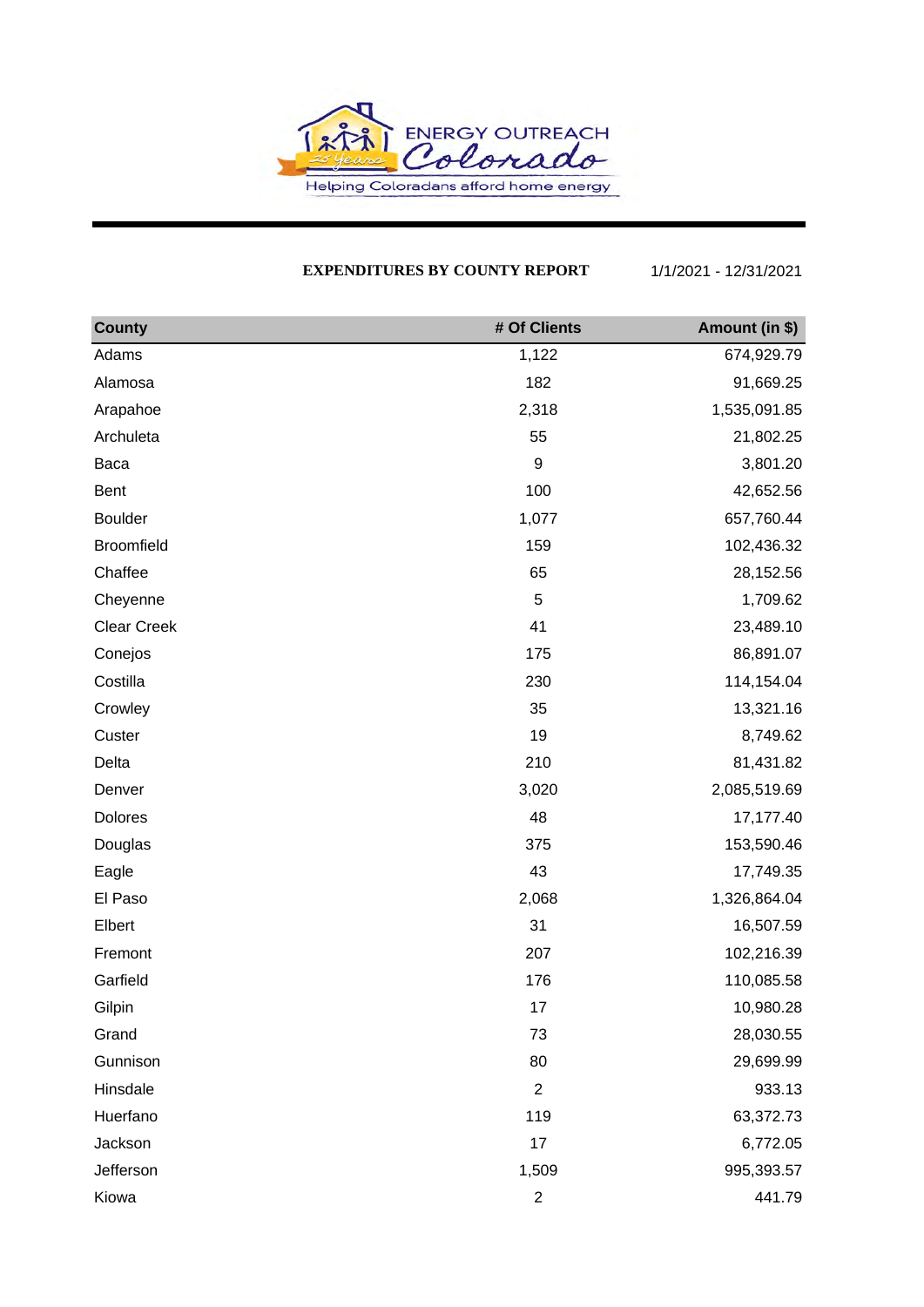| <b>County</b>     | # Of Clients   | Amount (in \$) |
|-------------------|----------------|----------------|
| <b>Kit Carson</b> | 76             | 22,137.95      |
| La Plata          | 297            | 95,958.28      |
| Lake              | 107            | 64,245.24      |
| Larimer           | 1,684          | 713,413.64     |
| Las Animas        | 209            | 102,401.81     |
| Lincoln           | 23             | 6,801.64       |
| Logan             | 118            | 80,090.40      |
| Mesa              | 790            | 501,756.88     |
| Mineral           | $\mathbf 1$    | 427.00         |
| Moffat            | 300            | 87,083.77      |
| Montezuma         | 420            | 126,411.29     |
| Montrose          | 197            | 66,113.20      |
| Morgan            | 167            | 80,766.76      |
| Not Selected      | $\overline{5}$ | 3,811.89       |
| Otero             | 108            | 46,160.76      |
| Ouray             | 16             | 7,181.96       |
| Park              | 84             | 39,901.68      |
| Phillips          | 45             | 12,273.81      |
| Pitkin            | 5              | 1,641.46       |
| Prowers           | 70             | 33,646.30      |
| Pueblo            | 894            | 485,186.45     |
| Rio Blanco        | 38             | 15,541.10      |
| Rio Grande        | 99             | 50,828.54      |
| Routt             | 96             | 31,531.18      |
| Saguache          | 79             | 37,114.18      |
| San Juan          | 21             | 12,096.67      |
| San Miguel        | 52             | 21,268.69      |
| Sedgwick          | $\overline{2}$ | 2,000.00       |
| Summit            | 47             | 20,524.56      |
| Teller            | 185            | 80,989.05      |
| Washington        | 46             | 13,908.17      |
| Weld              | 1,319          | 681,451.56     |
| Yuma              | 74             | 18,498.80      |
| <b>Total</b>      | 21,263         | 12,016,541.91  |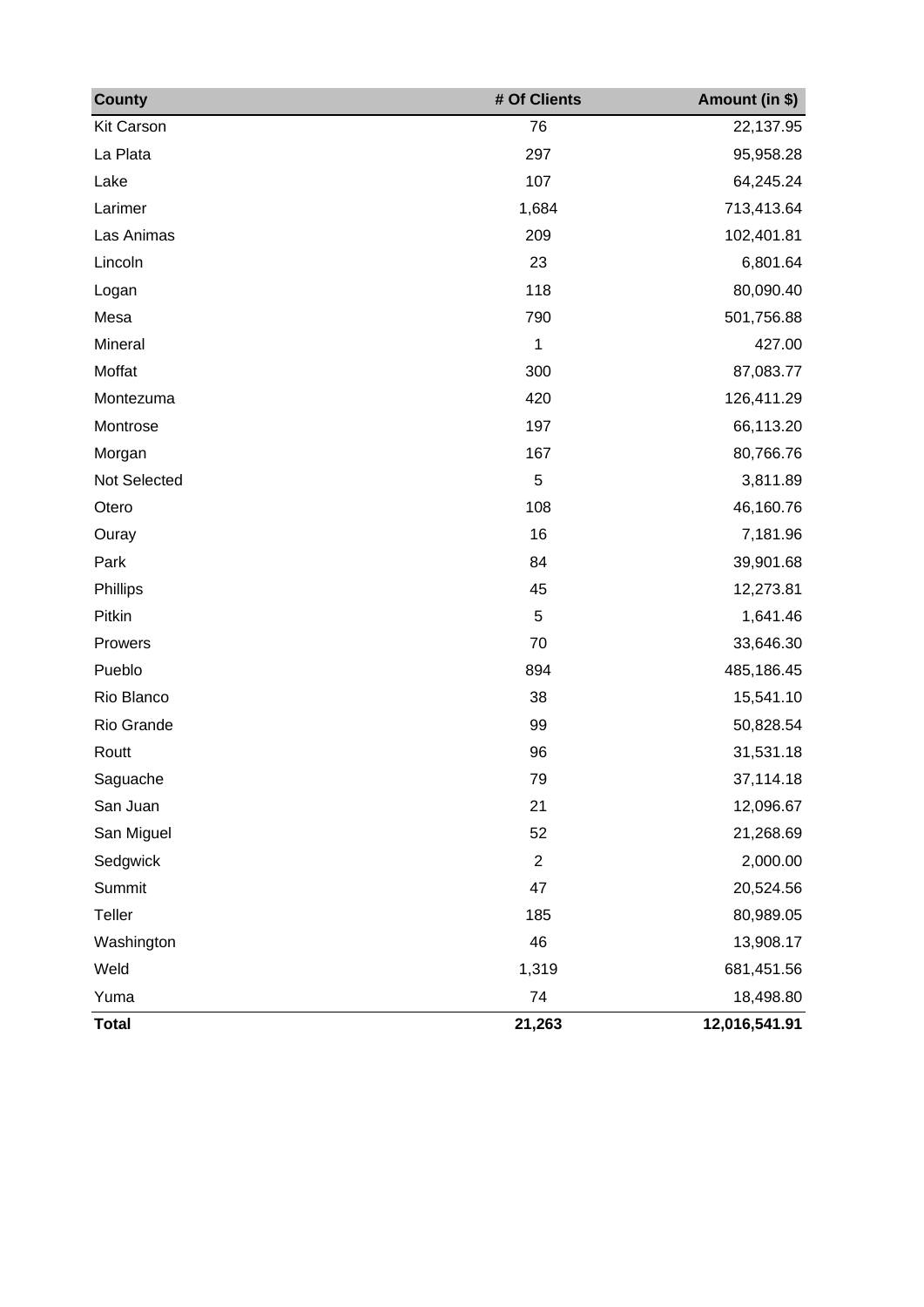

#### **EXPENDITURES BY FUEL TYPE REPORT** 1/1/2021 - 12/31/2021

| <b>Fuel</b>        | Vendor                                          | # Of Clients | Amount (in \$) |
|--------------------|-------------------------------------------------|--------------|----------------|
| <b>Electricity</b> |                                                 |              |                |
|                    |                                                 |              |                |
|                    | <b>Black Hills Energy - Electric</b>            | 950          | 498,675.87     |
|                    | City of Burlington                              | 53           | 16,616.75      |
|                    | City of Delta                                   | 61           | 21,851.36      |
|                    | <b>City of Fort Collins Utilities</b>           | 700          | 267,661.88     |
|                    | City of Fort Morgan - Electric                  | 2            | 190.26         |
|                    | <b>City of Fountain Utilities</b>               | 157          | 73,372.48      |
|                    | City of Glenwood Springs Electric<br>Department | 22           | 9,373.17       |
|                    | City of Gunnison                                | 57           | 20,907.12      |
|                    | City of Holyoke                                 | 18           | 4,367.58       |
|                    | City of La Junta                                | 57           | 25,332.54      |
|                    | City of Longmont                                | 308          | 197,372.16     |
|                    | City of Loveland                                | 472          | 227,054.59     |
|                    | City of Wray                                    | 12           | 3,556.13       |
|                    | City of Yuma                                    | 26           | 5,500.91       |
|                    | Colorado Springs Utilities - Electric           | 211          | 106,989.41     |
|                    | <b>CORE Electric Cooperative (former IREA)</b>  | 428          | 149,253.43     |
|                    | Delta-Montrose Electric Association<br>(DMEA)   | 136          | 48,426.29      |
|                    | Empire Electric Association, Inc.               | 290          | 76,968.75      |
|                    | <b>Grand Valley Power</b>                       | 74           | 21,876.21      |
|                    | <b>Gunnison County Electric Association</b>     | 13           | 5,199.78       |
|                    | <b>High West Energy</b>                         | 3            | 1,471.12       |
|                    | <b>Highline Electric Association</b>            | 20           | 5,030.44       |
|                    | <b>Holy Cross Energy</b>                        | 50           | 21,332.56      |
|                    | <b>KC Electric Association</b>                  | 19           | 5,950.53       |
|                    | La Plata Electric Association (LPEA)            | 236          | 70,993.60      |
|                    | Lamar Light & Power                             | 58           | 26,402.44      |
|                    | Las Animas Municipal Utilities                  | 85           | 35,959.72      |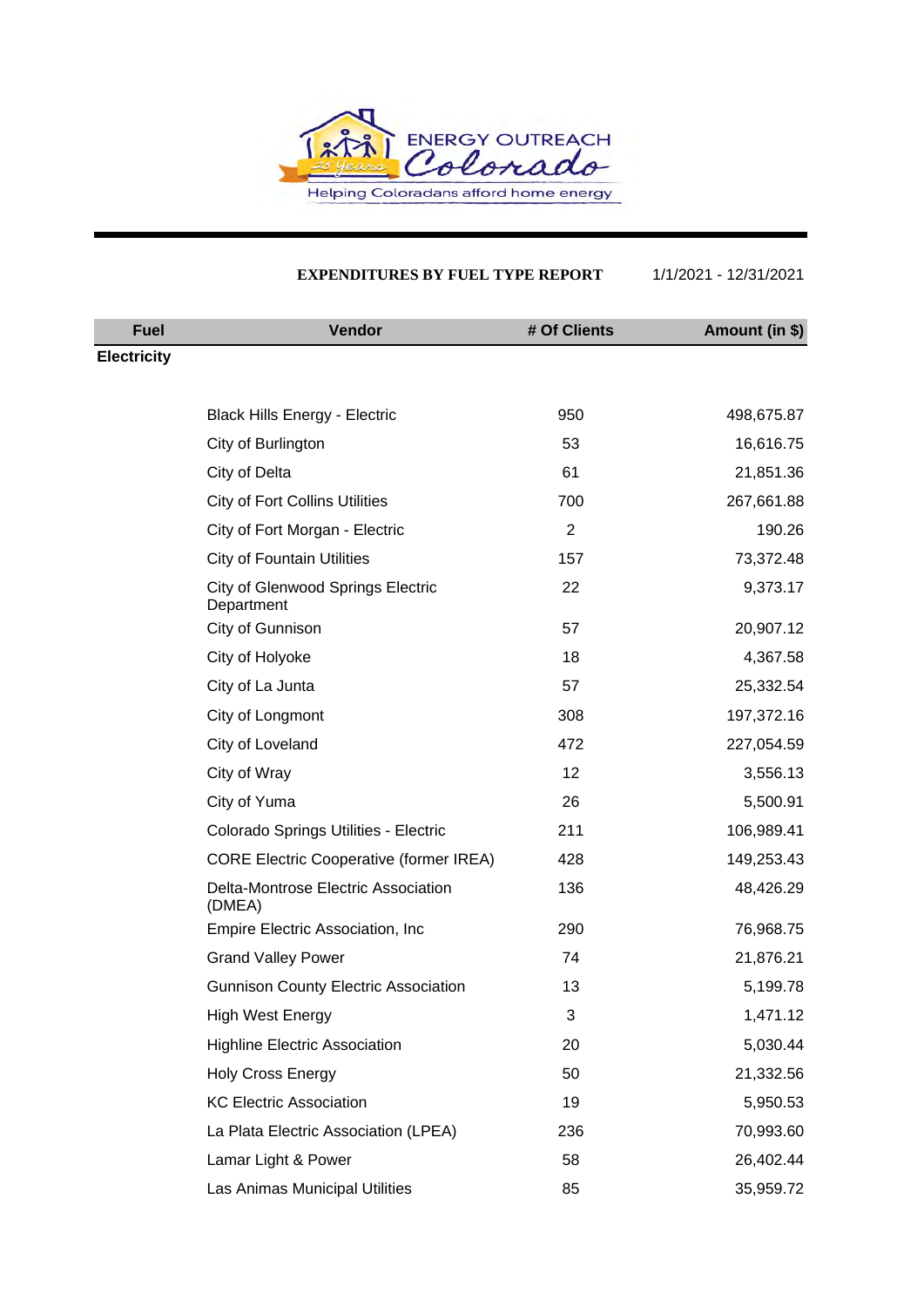| <b>Fuel</b> | Vendor                                              | # Of Clients | Amount (in \$) |
|-------------|-----------------------------------------------------|--------------|----------------|
|             | Moon Lake Electric Association, Inc                 | 4            | 1,001.37       |
|             | Morgan County Rural Electric Association            | 13           | 4,471.91       |
|             | Mountain Parks Electric, Inc.                       | 54           | 21,971.99      |
|             | Mountain View Electric Association<br>(MVEA)        | 118          | 43,455.21      |
|             | Poudre Valley Rural Electric Association<br>(PVREA) | 70           | 19,304.54      |
|             | San Isabel Electric Association (SIEA)              | 101          | 38,775.09      |
|             | San Luis Valley Rural Electric Cooperative          | 52           | 19,462.88      |
|             | San Miguel Power Association                        | 85           | 28,184.17      |
|             | Sangre de Cristo Electric Association               | 21           | 7,423.15       |
|             | Southeast Colorado Power Association                | 11           | 4,531.59       |
|             | Town of Estes Park                                  | 12           | 6,496.81       |
|             | Town of Fleming                                     | 4            | 1,964.86       |
|             | Town of Granada                                     | 3            | 1,440.87       |
|             | Town of Haxtun                                      | 9            | 1,990.54       |
|             | Town of Holly                                       | 4            | 3,127.77       |
|             | Town of Julesburg                                   | 1            | 1,000.00       |
|             | Town of Lyons                                       | 3            | 1,604.16       |
|             | Town of Oak Creek                                   | 1            | 314.94         |
|             | Town of Springfield                                 | 4            | 1,163.23       |
|             | <b>United Power</b>                                 | 178          | 55,022.68      |
|             | <b>White River Electric Association</b>             | 18           | 6,780.30       |
|             | Xcel Energy - Electricity                           | 2,936        | 1,610,169.51   |
|             | Y-W Electric Association                            | 35           | 10,532.13      |
|             | Yampa Valley Electric Association (YVEA)            | 283          | 80,960.75      |
|             | <b>Total For Electricity</b>                        | 8,538        | 3,918,837.53   |

#### **Firewood**

| A & C Milling, Inc.         | 4   | 2,245.00  |
|-----------------------------|-----|-----------|
| All Seasons Farm            | 5   | 2,420.00  |
| Allpine Lumber              | 128 | 65,300.00 |
| Apache Tree Services - EA   | 2   | 2,000.00  |
| April Nichols (Firewood)    | 14  | 5,246.00  |
| Bar Ni Ranch                | 1   | 550.00    |
| Big R of La Veta (firewood) | 1   | 986.00    |
| Big R of Pueblo             | 4   | 2,029.00  |
| Bill Harding (firewood)     |     | 2,030.00  |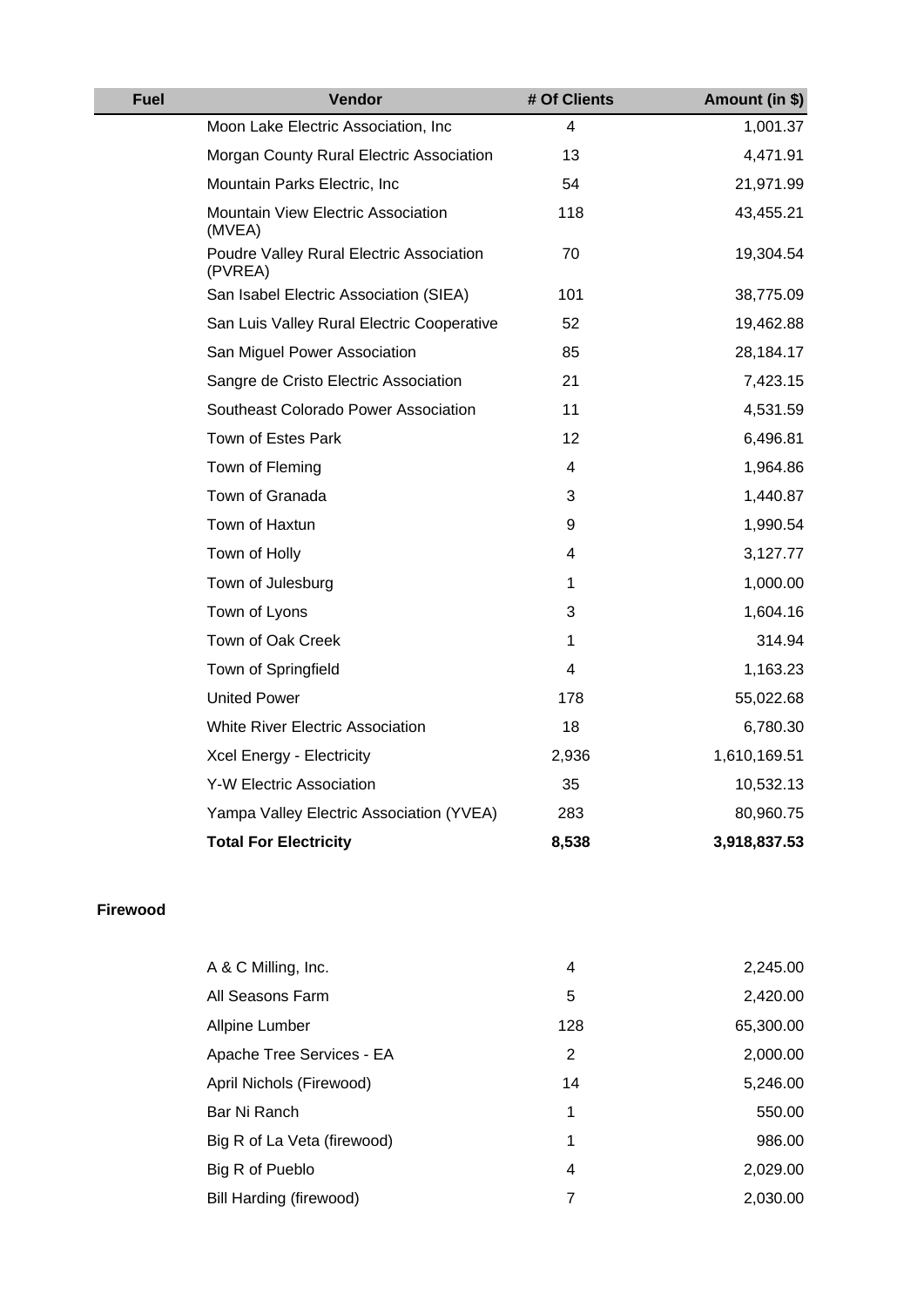| <b>Fuel</b> | Vendor                                      | # Of Clients   | Amount (in \$) |
|-------------|---------------------------------------------|----------------|----------------|
|             | Bug Raby (firewood)                         | $\overline{2}$ | 1,489.45       |
|             | <b>Bustamente Firewood</b>                  | 1              | 855.00         |
|             | Chavez Trucking and Timber                  | $\overline{2}$ | 1,000.00       |
|             | Chris Gurule (firewood)                     | 1              | 675.00         |
|             | Cloud City Carriers Inc.                    | 1              | 700.00         |
|             | Danny Aldrich (Firewood)                    | 14             | 5,600.00       |
|             | Dennis Feister (firewood)                   | 27             | 20,980.00      |
|             | Divide Timber                               | 3              | 760.00         |
|             | DNT Consulting Services, Inc.               | 1              | 500.00         |
|             | DO NOT USE - Kieran W. Burge (firewood)     | 1              | 250.00         |
|             | Evergreen Property Services (firewood)      | 8              | 6,500.00       |
|             | <b>Gary Bennett</b>                         | 5              | 2,000.00       |
|             | Gary Mestas (firewood)                      | $\overline{2}$ | 620.00         |
|             | Gary R. Daniels                             | 7              | 3,600.00       |
|             | Greg's Empire of Dirt (firewood)            | 1              | 1,000.00       |
|             | Harold Cerda (firewood)                     | 3              | 3,000.00       |
|             | High Timber Firewood & Logging Co.          | $\overline{2}$ | 1,500.00       |
|             | Jacob Witherell - EA                        | $\overline{2}$ | 1,000.00       |
|             | Jamshid Drakhti (firewood)                  | $\mathbf{2}$   | 2,000.00       |
|             | Joe Phillips - Mystic T Ranch (firewood)    | $\mathbf{2}$   | 1,518.56       |
|             | John Ridges (firewood)                      | 1              | 675.00         |
|             | <b>JUST LTD (firewood)</b>                  | 1              | 750.00         |
|             | Justin David Inc                            | 4              | 1,600.00       |
|             | K & K Tree Service                          | 1              | 500.00         |
|             | Lonny DuFrene (firewood)                    | 1              | 175.00         |
|             | Michael Romine (firewood) - EA              | 5              | 2,450.00       |
|             | Noble Timber LLC                            | 17             | 11,071.09      |
|             | Odom Timber & Excavation LLC - EA           | 5              | 4,000.00       |
|             | Old-Time Timber Works LLC                   | 5              | 1,670.00       |
|             | Randy Dose Firewood                         | $\overline{2}$ | 1,500.00       |
|             | Robert E. Lockwood, Jr. (firewood)          | 58             | 28,500.00      |
|             | Rodney David (firewood)                     | 6              | 3,500.00       |
|             | Seed Snow Plowing LLC                       | 3              | 1,600.00       |
|             | The OMG (firewood)                          | 13             | 5,200.00       |
|             | Tiffany Clifton (firewood)                  | 5              | 2,600.00       |
|             | <b>TNT Forest Products and Tree Service</b> | 13             | 12,708.21      |
|             | Tom Vigil (firewood)                        | 4              | 4,000.00       |
|             | VAV Cattle Company - EA                     | 1              | 1,000.00       |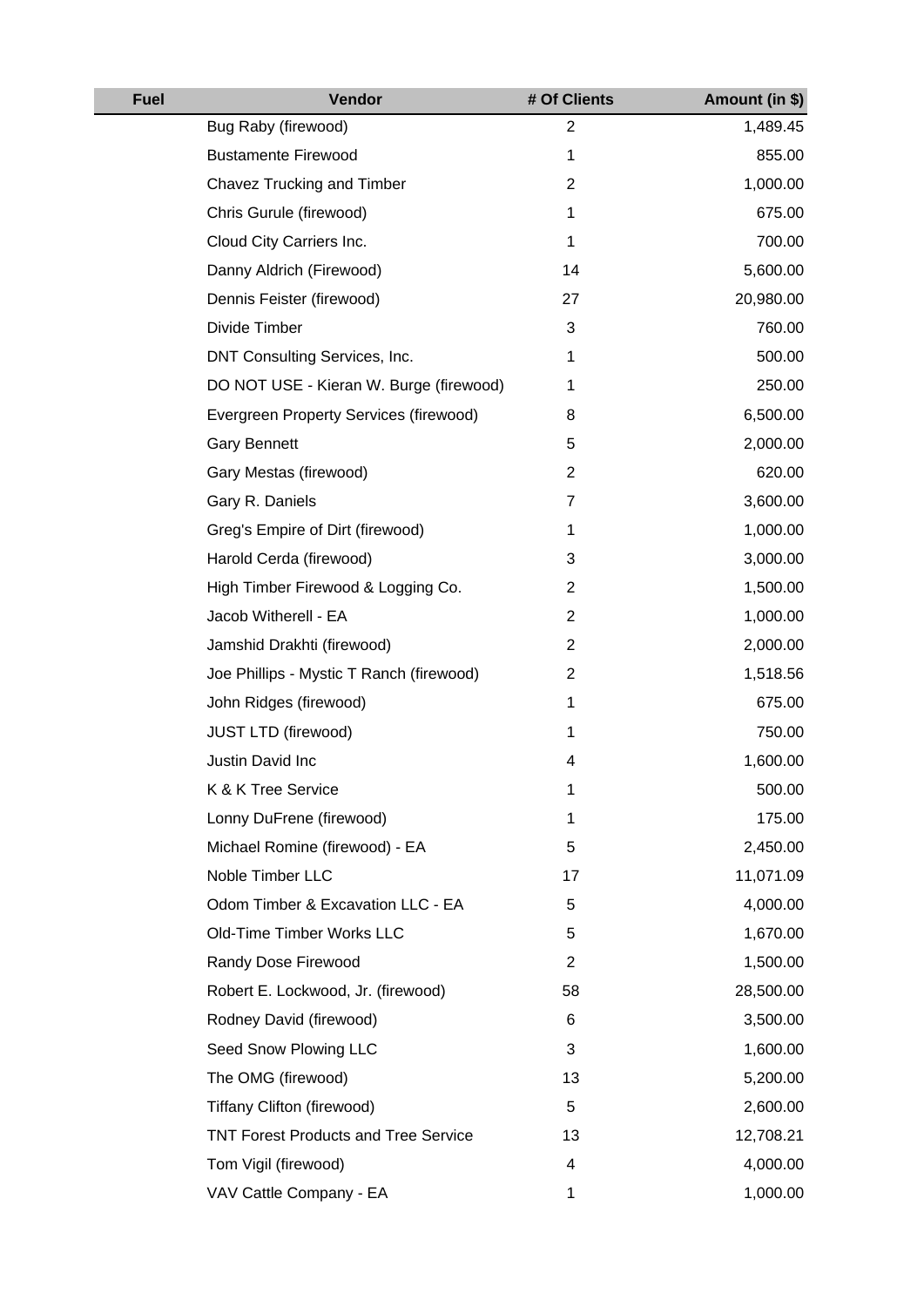| <b>Fuel</b>         | Vendor                                  | # Of Clients   | Amount (in \$) |
|---------------------|-----------------------------------------|----------------|----------------|
|                     | Victoria Barajas (firewood)             | 1              | 500.00         |
|                     | <b>Total For Firewood</b>               | 399            | 222,353.31     |
|                     |                                         |                |                |
| <b>Fuel Oil</b>     |                                         |                |                |
|                     |                                         |                |                |
|                     | Jones Oil                               | 9              | 3,632.50       |
|                     | Monte Vista Co-op - Fuel Oil            | 6              | 5,009.06       |
|                     | Wallace Oil Co. (La Junta/Fuel Oil)     | 1              | 757.19         |
|                     | <b>Total For Fuel Oil</b>               | 16             | 9,398.75       |
|                     |                                         |                |                |
| <b>Fuel Pellets</b> |                                         |                |                |
|                     |                                         |                |                |
|                     | Big R of Alamosa (pellets)              | 1              | 560.00         |
|                     | Big R of La Veta (pellets)              | 1              | 1,000.00       |
|                     | Big R of Trinidad                       | $\overline{2}$ | 1,079.67       |
|                     | Coop Country                            | 5              | 1,432.50       |
|                     | Foxworth Galbraith Lumber Company       | 1              | 559.00         |
|                     | Fullmer's Ace Hardware (pellets)        | 1              | 84.10          |
|                     | <b>H&amp;H Bolt</b>                     | 1              | 756.98         |
|                     | Inglenook Energy Center (Stove Pellets) | 15             | 7,672.00       |
|                     | Kroegers Ace Hardware (pellets)         | 4              | 1,907.65       |
|                     | La Jara Trading Post                    | 3              | 1,234.50       |
|                     | Monte Vista Co-op - Pellets             | 2              | 1,148.10       |
|                     | Moore Lumber & Hardware                 | 1              | 334.56         |
|                     | Nucla Country Co-op                     | 3              | 766.00         |
|                     | Silverton Hardware                      | $\overline{2}$ | 1,147.01       |
|                     | Slavens True Value Hardware (pellets)   | 5              | 3,445.00       |
|                     | Sonny's Ace Home Center                 | 1              | 349.80         |
|                     | Sporleder Feeds                         | 5              | 3,685.00       |
|                     | <b>Timberline Building Supply</b>       | 1              | 730.80         |
|                     | <b>Total For Fuel Pellets</b>           | 54             | 27,892.67      |
|                     |                                         |                |                |

## **Gas**

| Atmos Energy             | 561 | 184,119.38 |
|--------------------------|-----|------------|
| Black Hills Energy - Gas | 289 | 78,053.55  |
| City of Trinidad         | 108 | 51,824.96  |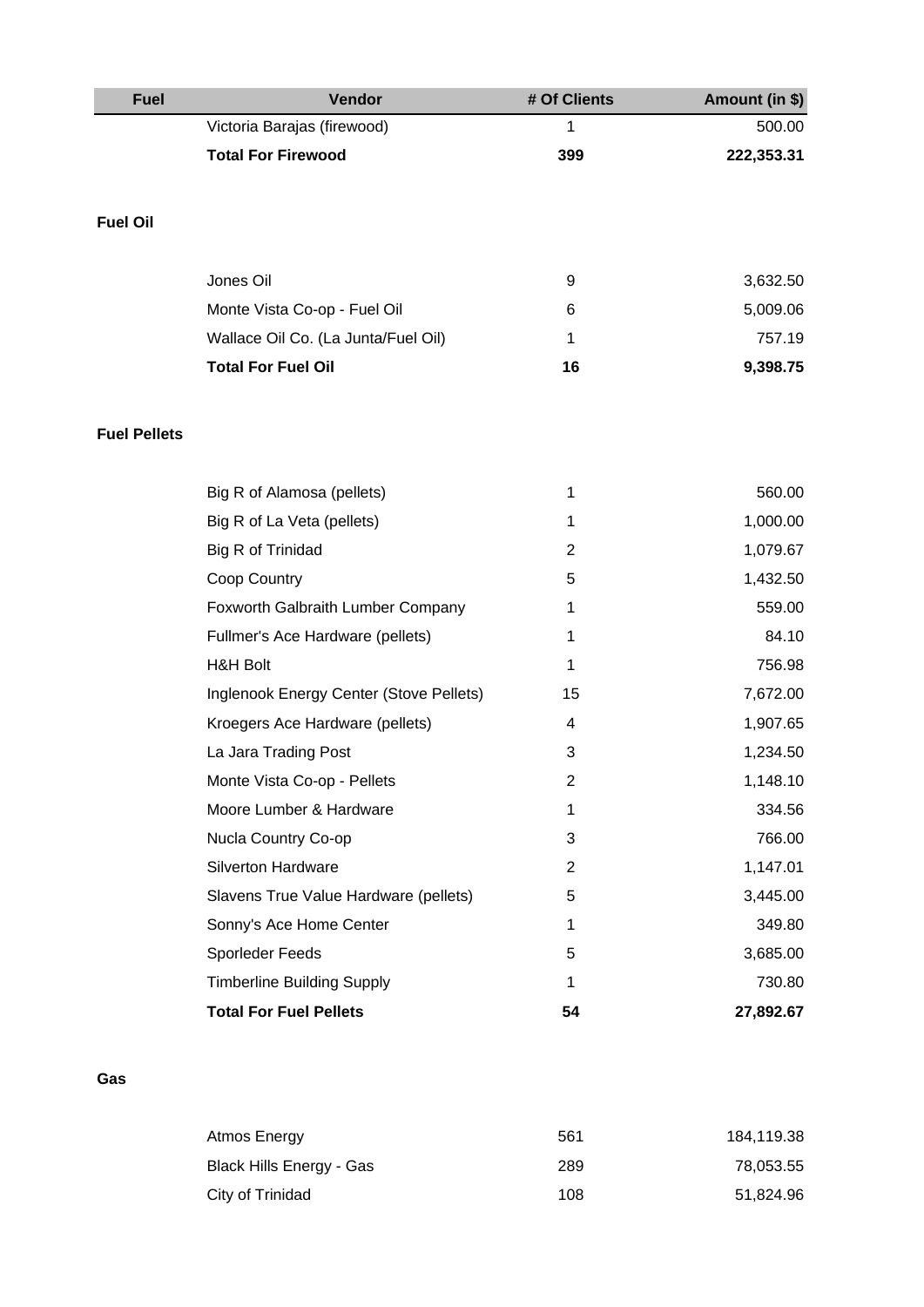| <b>Fuel</b>         | Vendor                                      | # Of Clients   | Amount (in \$) |
|---------------------|---------------------------------------------|----------------|----------------|
|                     | City of Walsenburg                          | 24             | 8,693.02       |
|                     | <b>Colorado Natural Gas</b>                 | 45             | 17,467.21      |
|                     | <b>Southern Ute Utilities</b>               | 4              | 1,669.90       |
|                     | Town of Aguilar                             | $\overline{2}$ | 603.17         |
|                     | Town of Ignacio                             | 4              | 1,634.33       |
|                     | Town of Rangely                             | 6              | 2,832.50       |
|                     | Town of Walden - Gas                        | 6              | 2,335.91       |
|                     | Xcel Energy - Gas                           | 827            | 346,410.03     |
|                     | <b>Total For Gas</b>                        | 1,876          | 695,643.96     |
| <b>Gas/Electric</b> |                                             |                |                |
|                     | Black Hills Energy - Gas & Electric         | 23             | 9,629.38       |
|                     | <b>Center Municipal Utilities</b>           | 20             | 7,784.79       |
|                     | City of Fort Morgan - Gas/Electric          | 79             | 35,844.99      |
|                     | Colorado Springs Utilities - Gas & Electric | 1,504          | 1,055,754.31   |
|                     | Xcel Energy - Gas and Electric              | 7,682          | 5,497,565.70   |
|                     | <b>Total For Gas/Electric</b>               | 9,308          | 6,606,579.17   |
| <b>Kerosene</b>     |                                             |                |                |
|                     | Alta Fuels                                  | 17             | 11,491.77      |
|                     | Monte Vista Co-op - Kerosene                | $\mathbf{1}$   | 749.70         |
|                     | <b>Total For Kerosene</b>                   | 18             | 12,241.47      |
| Propane             |                                             |                |                |
|                     | AAA Propane (Pagosa Springs)                | 4              | 2,441.72       |
|                     | AAA Propane (Wheat Ridge)                   | 1              | 425.60         |
|                     | <b>Affordable Fuels</b>                     | 15             | 13,060.67      |
|                     | Affordable Propane                          | $\overline{2}$ | 1,123.25       |
|                     | Agfinity, Inc.                              | 8              | 6,241.28       |
|                     | Al's Gas Service                            | 48             | 28,404.51      |
|                     | All American Propane                        | $\mathbf 1$    | 1,000.00       |
|                     | AmeriGas - Alamosa                          | 25             | 12,922.91      |
|                     | AmeriGas - Bayfield                         | 22             | 12,204.05      |
|                     | AmeriGas - Blanding                         | $\overline{2}$ | 1,530.09       |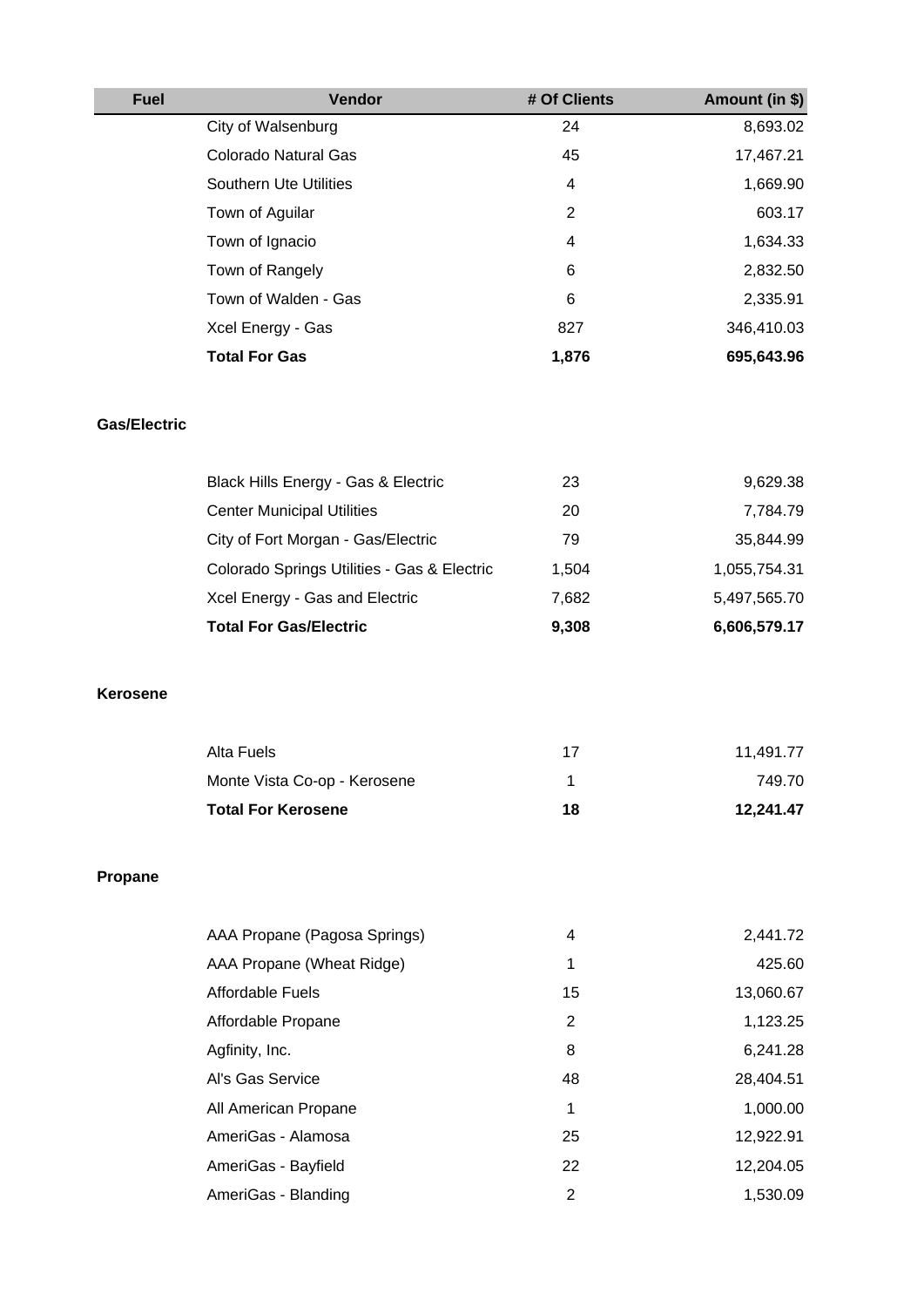| <b>Fuel</b> | Vendor                         | # Of Clients   | Amount (in \$) |
|-------------|--------------------------------|----------------|----------------|
|             | AmeriGas - Colorado Springs    | 11             | 7,612.24       |
|             | AmeriGas - Craig               | $\overline{c}$ | 1,347.51       |
|             | AmeriGas - Delta               | 9              | 6,482.60       |
|             | AmeriGas - Fairplay            | 6              | 3,760.12       |
|             | AmeriGas - Fort Collins        | $\overline{2}$ | 1,842.42       |
|             | AmeriGas - Grand Junction      | 3              | 2,202.00       |
|             | Amerigas - Gunnison            | $\mathbf 1$    | 1,000.00       |
|             | AmeriGas - Pine Bluffs         | $\overline{c}$ | 1,042.21       |
|             | AmeriGas Pueblo West (7673)    | 4              | 2,472.52       |
|             | Apollo Propane                 | 5              | 3,701.72       |
|             | Arkansas Valley Coop           | $\overline{c}$ | 1,439.40       |
|             | Arrowhead Propane Inc          | $\mathbf 1$    | 390.05         |
|             | <b>Bailey Propane</b>          | 11             | 8,756.62       |
|             | Basin Co-op                    | 7              | 3,809.12       |
|             | <b>Blue Flame Gas Inc</b>      | $\mathbf 1$    | 274.05         |
|             | <b>Blue Flame Propane</b>      | 1              | 991.54         |
|             | Bob's LP Gas, Inc.             | 5              | 2,543.12       |
|             | <b>Bud's Propane</b>           | 3              | 2,550.80       |
|             | CHS (formerly M & M Coop)      | 1              | 718.97         |
|             | Comfurt Gas, Inc.              | 6              | 4,092.71       |
|             | Conejos Propane                | 26             | 9,128.55       |
|             | <b>Conley Propane</b>          | 12             | 9,050.00       |
|             | Cook Oil LP Service (propane)  | 4              | 2,701.17       |
|             | <b>Country Gas</b>             | 19             | 7,316.93       |
|             | Deluca Propane                 | 9              | 6,477.80       |
|             | DJ Petroleum                   | 1              | 392.70         |
|             | Eagle Oil Company              | $\mathbf 1$    | 629.86         |
|             | Ed Glaser Propane, Inc.        | $\overline{c}$ | 1,219.00       |
|             | <b>Edison Propane</b>          | 12             | 8,316.78       |
|             | Enviro-Gas                     | $\overline{2}$ | 1,371.26       |
|             | <b>ENXX Propane</b>            | 8              | 5,995.36       |
|             | Ferrellgas - Bayfield          | 14             | 6,405.21       |
|             | Ferrellgas - Colorado Springs  | 18             | 12,813.50      |
|             | Ferrellgas - Cripple Creek     | 4              | 3,367.41       |
|             | Ferrellgas - Grand Junction    | 17             | 9,616.77       |
|             | Ferrellgas - Henderson         | 3              | 1,804.52       |
|             | Ferrellgas - Steamboat Springs | 5              | 2,819.46       |
|             | Flagler Coop                   | 1              | 780.00         |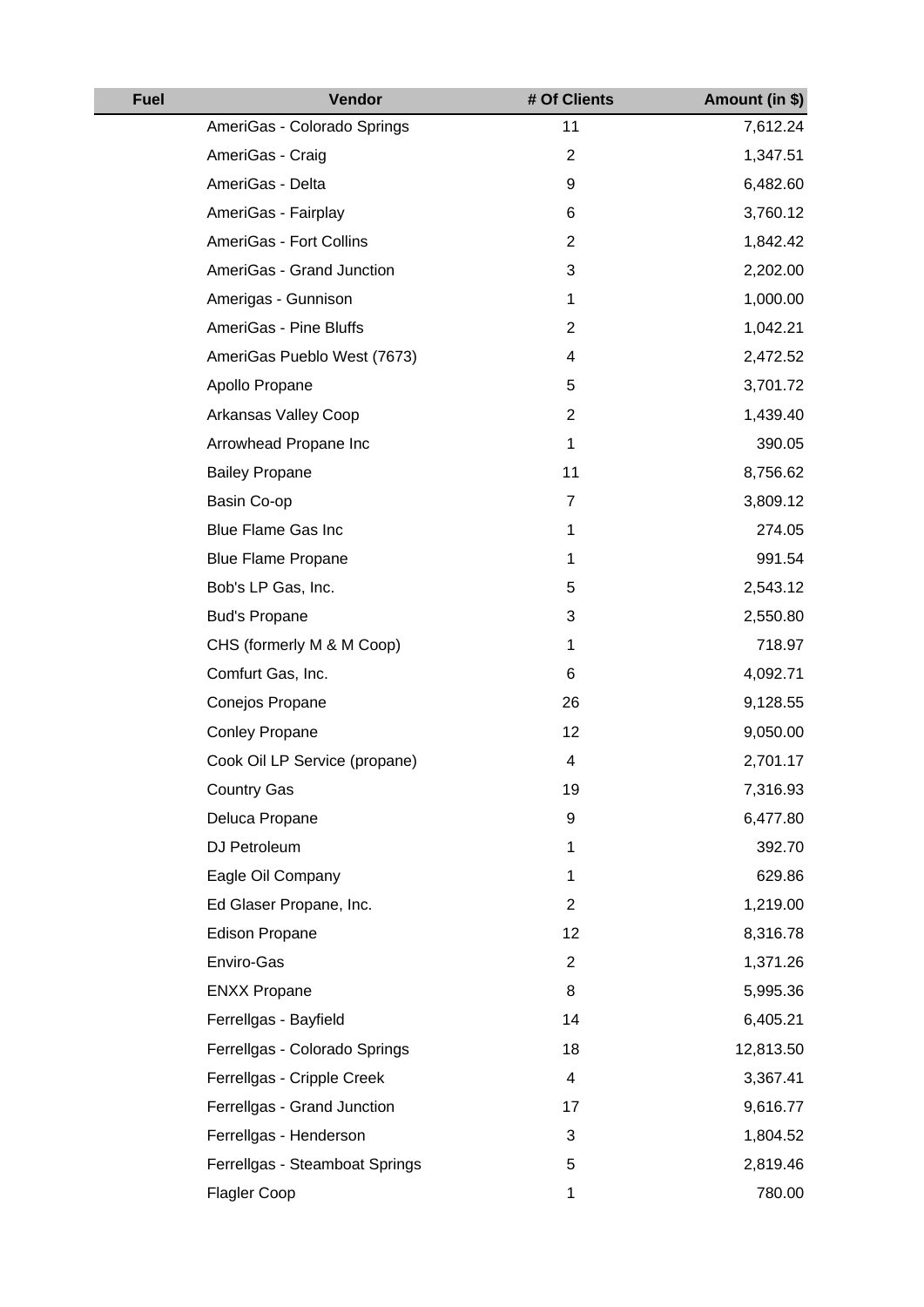| <b>Fuel</b> | Vendor                                          | # Of Clients   | Amount (in \$) |
|-------------|-------------------------------------------------|----------------|----------------|
|             | Fraley Propane LLC                              | 26             | 11,235.96      |
|             | Frank's LP - Las Animas                         | $\mathbf 1$    | 647.50         |
|             | Fred's Propane                                  | 5              | 4,719.67       |
|             | Frontier Propane - EA                           | 7              | 3,640.12       |
|             | <b>Fruita Consumers Cooperative Association</b> | 3              | 1,422.52       |
|             | <b>Gibson Service Station</b>                   | $\mathbf 1$    | 260.00         |
|             | Glaser Energy Group - Divide                    | 16             | 9,047.90       |
|             | Glaser Energy Group, Inc                        | 6              | 3,037.70       |
|             | Glaser Gas & Equipment - Kiowa                  | 1              | 500.00         |
|             | Global Propane                                  | $\mathbf 1$    | 584.70         |
|             | <b>High Plains LP Service</b>                   | 4              | 2,276.23       |
|             | Hill Petroleum                                  | 4              | 2,749.80       |
|             | <b>Hygiene Propane Services</b>                 | 9              | 5,285.87       |
|             | Independent Propane Co.                         | 16             | 7,073.68       |
|             | Ison Oil                                        | 3              | 1,615.00       |
|             | J.C. Propane                                    | 14             | 7,817.10       |
|             | Kuskie Oil                                      | 5              | 3,081.92       |
|             | La Veta Propane                                 | 3              | 1,451.42       |
|             | Monte Vista Co-op - Propane                     | 73             | 34,128.96      |
|             | Mountain West Propane, Inc.                     | 10             | 5,080.90       |
|             | Norup Gas, Inc.                                 | 3              | 1,330.03       |
|             | Peetz Farmers Co-op                             | $\mathbf 1$    | 700.00         |
|             | Pioneer Propane                                 | 12             | 5,779.91       |
|             | Polar Gas                                       | 13             | 8,214.14       |
|             | Pro Gas LLC                                     | 8              | 5,380.09       |
|             | Red's LP Service                                | $\mathbf 1$    | 350.00         |
|             | Rocky Mountain LP Gas                           | 17             | 12,300.88      |
|             | San Isabel Services Propane                     | 7              | 5,307.19       |
|             | San Luis Propane                                | 12             | 5,589.20       |
|             | Sav On Propane (Searle Gas Company<br>lnc)      | $\overline{2}$ | 1,111.20       |
|             | Scholl Oil & Transportation Co.                 | 1              | 445.61         |
|             | Schrader Propane                                | $\overline{2}$ | 1,585.00       |
|             | Selph's Propane                                 | 9              | 2,932.00       |
|             | Silverton LP Gas                                | 12             | 7,864.66       |
|             | South Fork Propane                              | 5              | 2,514.23       |
|             | Spring Valley Gas                               | 1              | 640.97         |
|             | <b>Stratton Equity Coop</b>                     | $\overline{2}$ | 1,100.00       |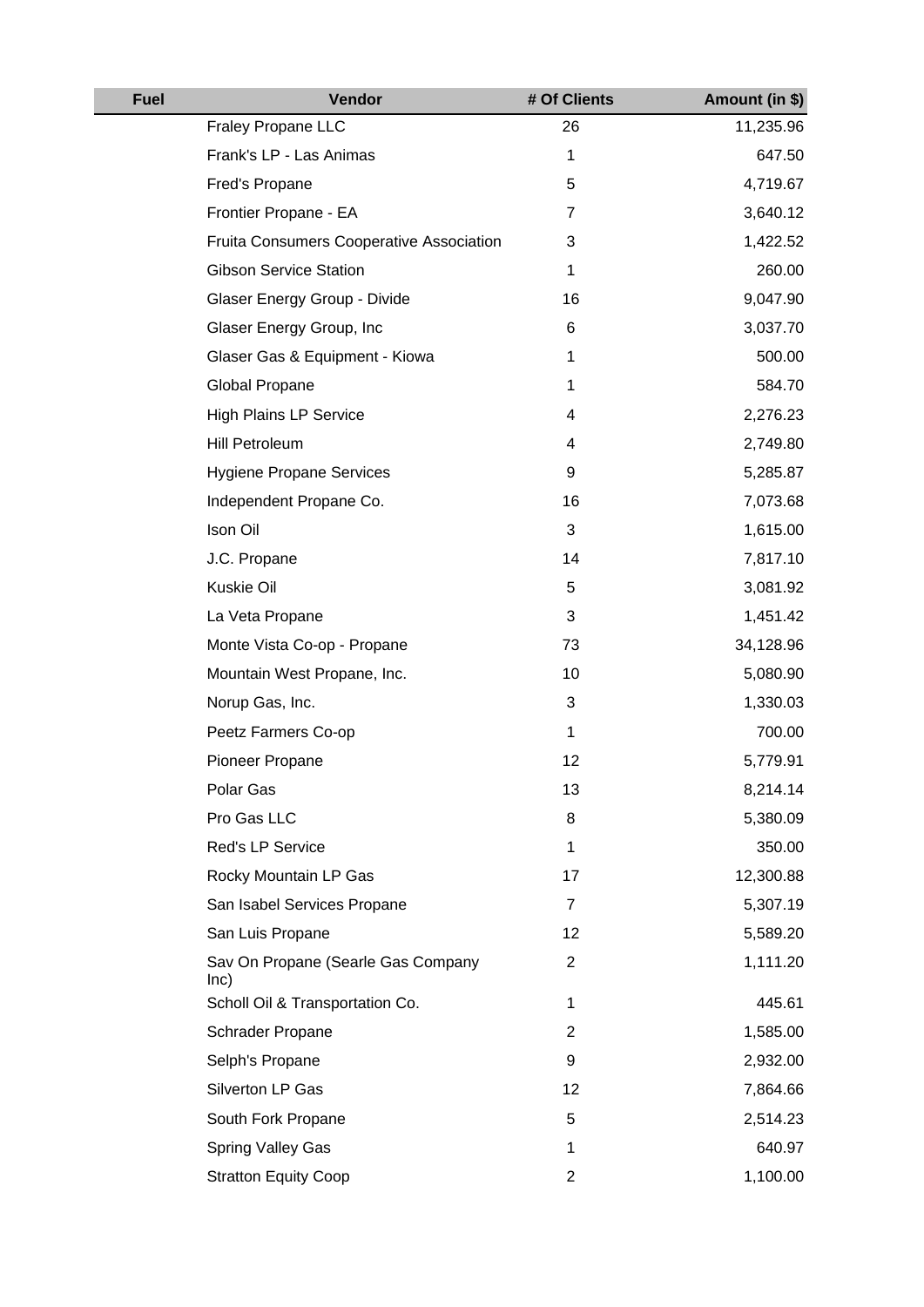| <b>Fuel</b> | <b>Vendor</b>                               | # Of Clients   | Amount (in \$) |
|-------------|---------------------------------------------|----------------|----------------|
|             | Suburban Propane - Cortez                   | 19             | 10,012.08      |
|             | Suburban Propane of Denver                  | 5              | 4,048.27       |
|             | Sunshine Propane, LLC                       | $\overline{2}$ | 1,602.85       |
|             | United Energy, LLC                          | 2              | 1,034.07       |
|             | Ute Mountain Tribe Propane                  | 5              | 1,727.20       |
|             | Weld LP Gas                                 | 3              | 1,708.60       |
|             | <b>White River Energy</b>                   | 6              | 3,967.12       |
|             | <b>Total For Propane</b>                    | 727            | 419,492.33     |
| Water       |                                             |                |                |
|             | Aurora Water                                | 151            | 39,101.27      |
|             | City of Fort Collins Utilities - Water Only | $\overline{2}$ | 800.57         |
|             | DO NOT USE Aurora Water COVID-19            | 174            | 64,200.88      |
|             | <b>Total For Water</b>                      | 327            | 104,102.72     |
|             | <b>Total</b>                                | 21,263         | 12,016,541.91  |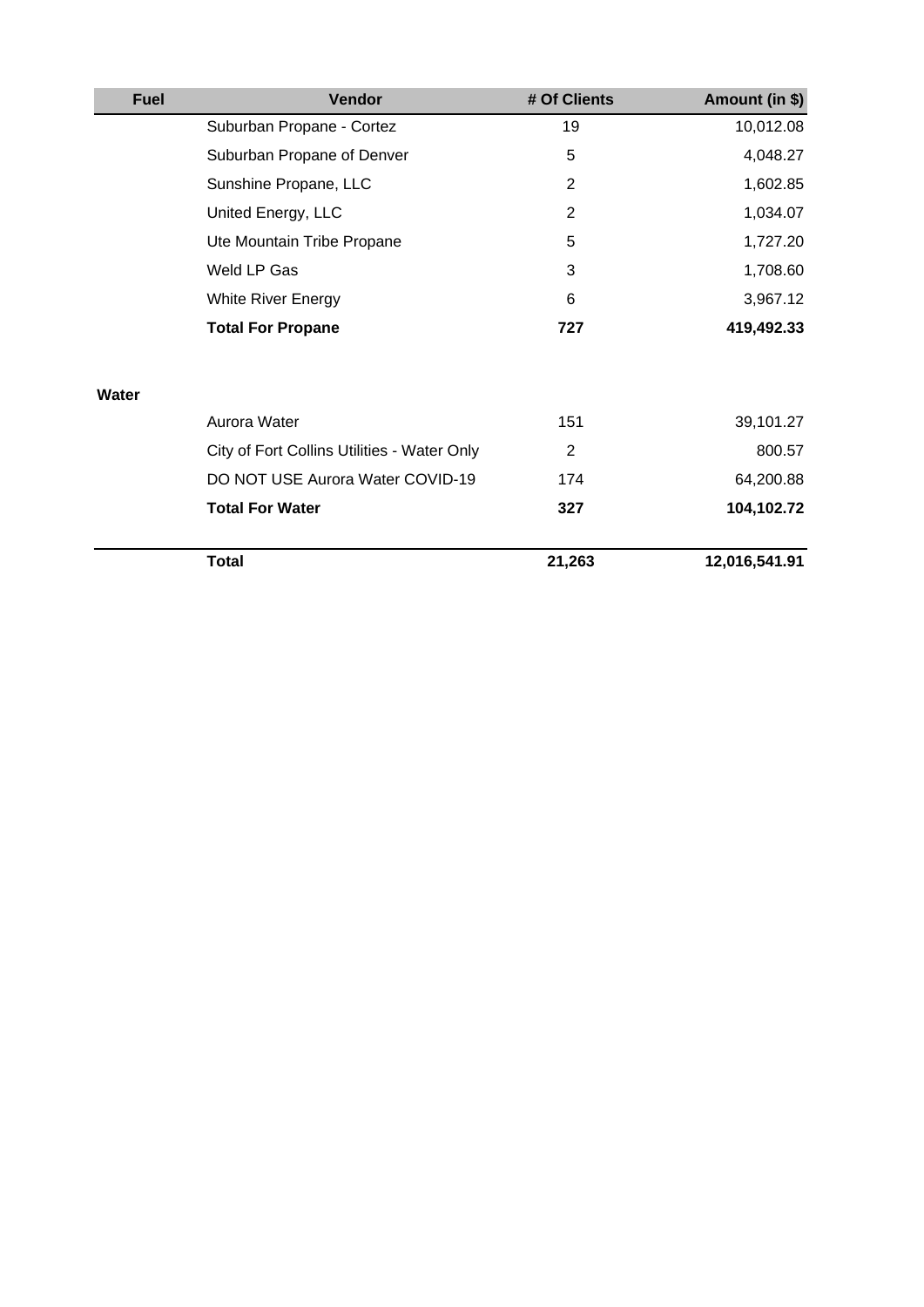

#### **EXPENDITURES BY VENDOR REPORT** 1/1/2021 - 12/31/2021

| Vendor                       | # Of Clients   | Amount (in \$) |
|------------------------------|----------------|----------------|
| A & C Milling, Inc.          | 4              | 2,245.00       |
| AAA Propane (Pagosa Springs) | 4              | 2,441.72       |
| AAA Propane (Wheat Ridge)    | 1              | 425.60         |
| Affordable Fuels             | 15             | 13,060.67      |
| Affordable Propane           | $\overline{2}$ | 1,123.25       |
| Agfinity, Inc.               | 8              | 6,241.28       |
| Al's Gas Service             | 48             | 28,404.51      |
| All American Propane         | 1              | 1,000.00       |
| All Seasons Farm             | 5              | 2,420.00       |
| Allpine Lumber               | 128            | 65,300.00      |
| <b>Alta Fuels</b>            | 17             | 11,491.77      |
| AmeriGas - Alamosa           | 25             | 12,922.91      |
| AmeriGas - Bayfield          | 22             | 12,204.05      |
| AmeriGas - Blanding          | $\overline{2}$ | 1,530.09       |
| AmeriGas - Colorado Springs  | 11             | 7,612.24       |
| AmeriGas - Craig             | $\overline{2}$ | 1,347.51       |
| AmeriGas - Delta             | 9              | 6,482.60       |
| AmeriGas - Fairplay          | 6              | 3,760.12       |
| AmeriGas - Fort Collins      | 2              | 1,842.42       |
| AmeriGas - Grand Junction    | 3              | 2,202.00       |
| Amerigas - Gunnison          | 1              | 1,000.00       |
| AmeriGas - Pine Bluffs       | $\overline{2}$ | 1,042.21       |
| AmeriGas Pueblo West (7673)  | 4              | 2,472.52       |
| Apache Tree Services - EA    | $\overline{2}$ | 2,000.00       |
| Apollo Propane               | 5              | 3,701.72       |
| April Nichols (Firewood)     | 14             | 5,246.00       |
| Arkansas Valley Coop         | $\mathbf 2$    | 1,439.40       |
| Arrowhead Propane Inc        | 1              | 390.05         |
| <b>Atmos Energy</b>          | 561            | 184,119.38     |
| Aurora Water                 | 151            | 39,101.27      |
| <b>Bailey Propane</b>        | 11             | 8,756.62       |
| Bar Ni Ranch                 | 1              | 550.00         |
| Basin Co-op                  | $\overline{7}$ | 3,809.12       |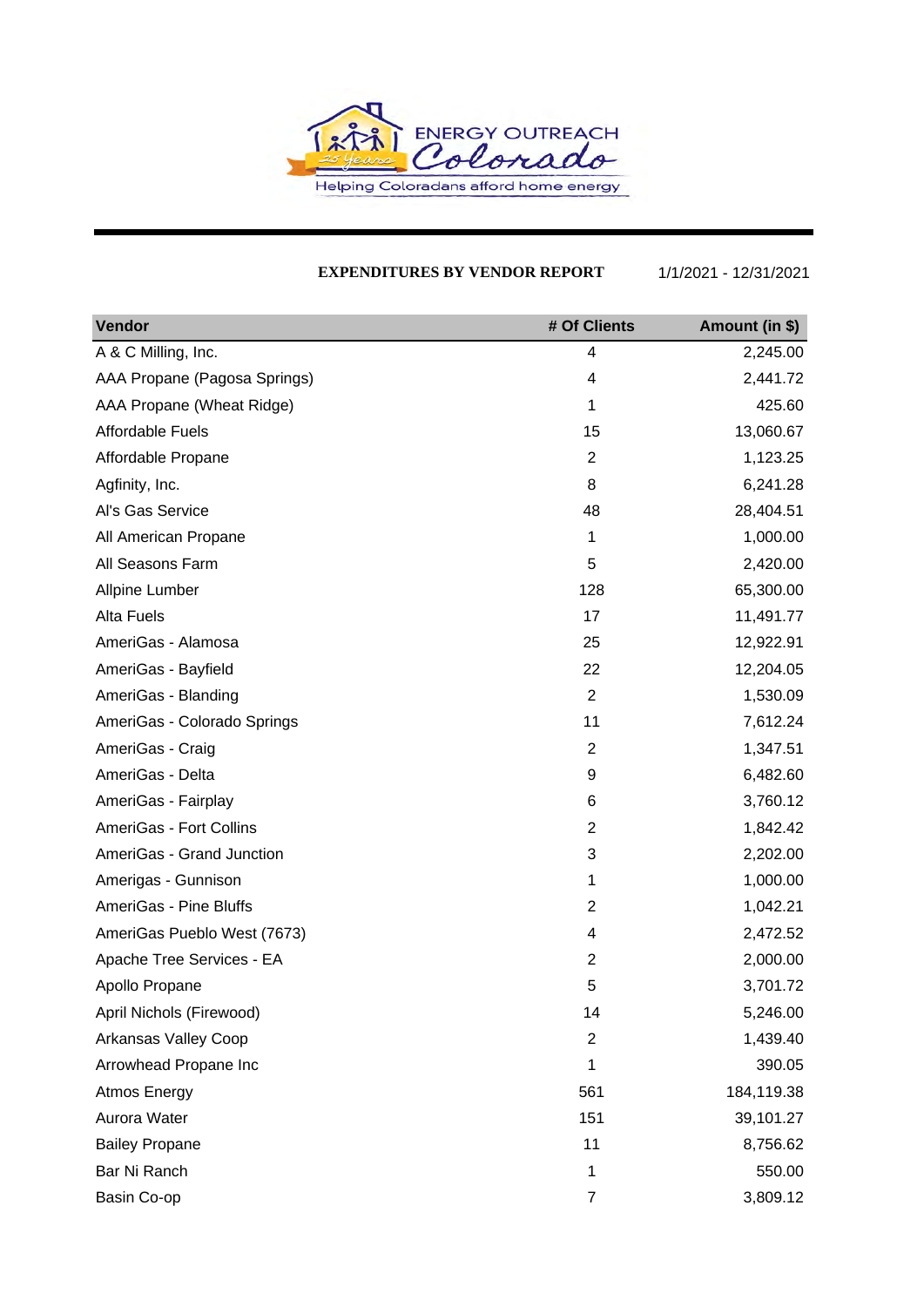| Vendor                                       | # Of Clients   | Amount (in \$) |
|----------------------------------------------|----------------|----------------|
| Big R of Alamosa (pellets)                   | 1              | 560.00         |
| Big R of La Veta (firewood)                  | 1              | 986.00         |
| Big R of La Veta (pellets)                   | 1              | 1,000.00       |
| Big R of Pueblo                              | 4              | 2,029.00       |
| Big R of Trinidad                            | 2              | 1,079.67       |
| Bill Harding (firewood)                      | $\overline{7}$ | 2,030.00       |
| <b>Black Hills Energy - Electric</b>         | 950            | 498,675.87     |
| <b>Black Hills Energy - Gas</b>              | 289            | 78,053.55      |
| Black Hills Energy - Gas & Electric          | 23             | 9,629.38       |
| <b>Blue Flame Gas Inc</b>                    | 1              | 274.05         |
| <b>Blue Flame Propane</b>                    | 1              | 991.54         |
| Bob's LP Gas, Inc.                           | 5              | 2,543.12       |
| <b>Bud's Propane</b>                         | 3              | 2,550.80       |
| Bug Raby (firewood)                          | $\overline{2}$ | 1,489.45       |
| <b>Bustamente Firewood</b>                   | 1              | 855.00         |
| <b>Center Municipal Utilities</b>            | 20             | 7,784.79       |
| Chavez Trucking and Timber                   | $\overline{2}$ | 1,000.00       |
| Chris Gurule (firewood)                      | 1              | 675.00         |
| CHS (formerly M & M Coop)                    | 1              | 718.97         |
| City of Burlington                           | 53             | 16,616.75      |
| City of Delta                                | 61             | 21,851.36      |
| <b>City of Fort Collins Utilities</b>        | 700            | 267,661.88     |
| City of Fort Collins Utilities - Water Only  | $\overline{2}$ | 800.57         |
| City of Fort Morgan - Electric               | $\overline{2}$ | 190.26         |
| City of Fort Morgan - Gas/Electric           | 79             | 35,844.99      |
| <b>City of Fountain Utilities</b>            | 157            | 73,372.48      |
| City of Glenwood Springs Electric Department | 22             | 9,373.17       |
| City of Gunnison                             | 57             | 20,907.12      |
| City of Holyoke                              | 18             | 4,367.58       |
| City of La Junta                             | 57             | 25,332.54      |
| City of Longmont                             | 308            | 197,372.16     |
| City of Loveland                             | 472            | 227,054.59     |
| City of Trinidad                             | 108            | 51,824.96      |
| City of Walsenburg                           | 24             | 8,693.02       |
| City of Wray                                 | 12             | 3,556.13       |
| City of Yuma                                 | 26             | 5,500.91       |
| Cloud City Carriers Inc.                     | 1              | 700.00         |
| Colorado Natural Gas                         | 45             | 17,467.21      |
| Colorado Springs Utilities - Electric        | 211            | 106,989.41     |
| Colorado Springs Utilities - Gas & Electric  | 1,504          | 1,055,754.31   |
| Comfurt Gas, Inc.                            | 6              | 4,092.71       |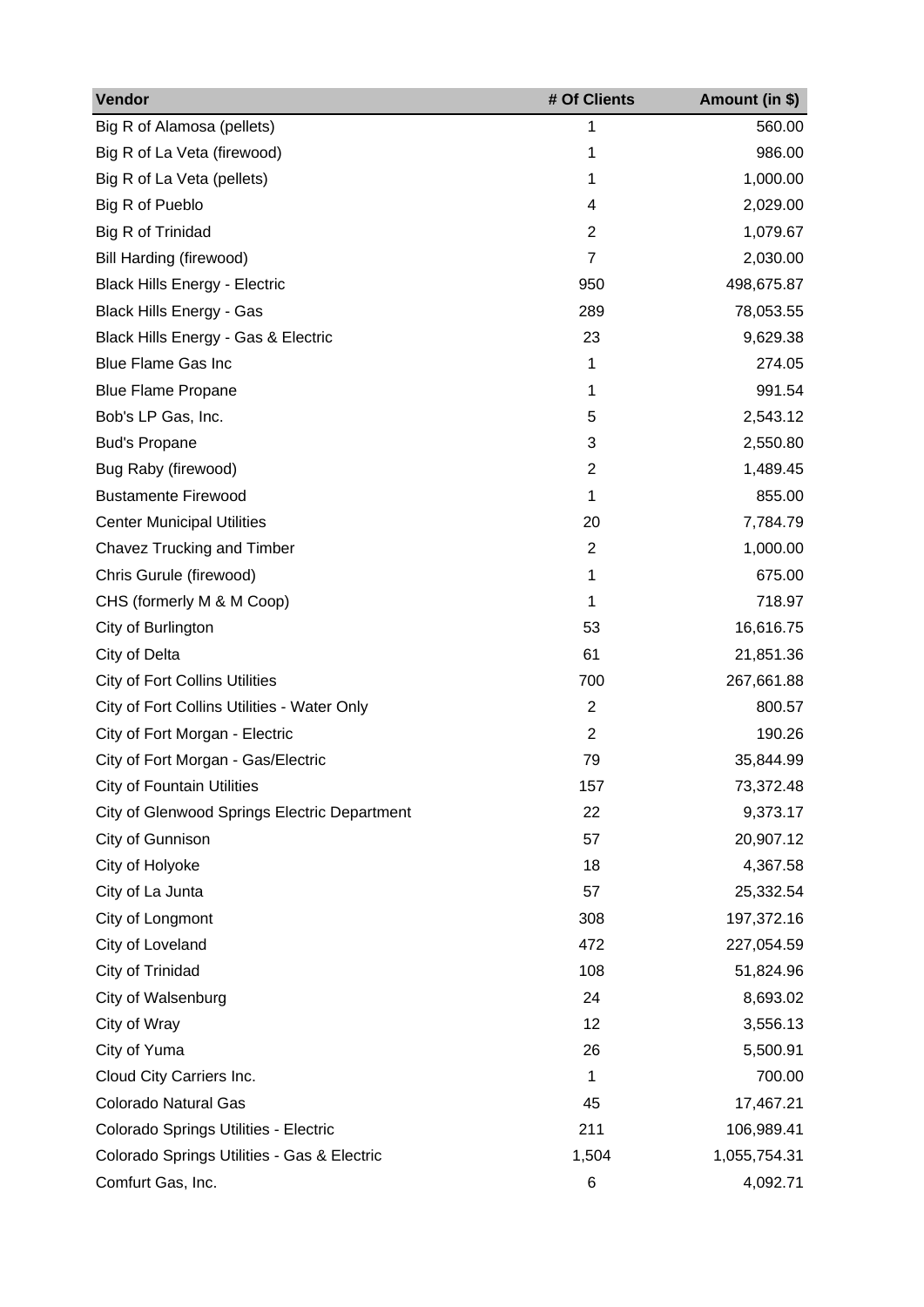| Vendor                                          | # Of Clients   | Amount (in \$) |
|-------------------------------------------------|----------------|----------------|
| Conejos Propane                                 | 26             | 9,128.55       |
| <b>Conley Propane</b>                           | 12             | 9,050.00       |
| Cook Oil LP Service (propane)                   | 4              | 2,701.17       |
| Coop Country                                    | 5              | 1,432.50       |
| <b>CORE Electric Cooperative (former IREA)</b>  | 428            | 149,253.43     |
| <b>Country Gas</b>                              | 19             | 7,316.93       |
| Danny Aldrich (Firewood)                        | 14             | 5,600.00       |
| Delta-Montrose Electric Association (DMEA)      | 136            | 48,426.29      |
| Deluca Propane                                  | 9              | 6,477.80       |
| Dennis Feister (firewood)                       | 27             | 20,980.00      |
| Divide Timber                                   | 3              | 760.00         |
| DJ Petroleum                                    | 1              | 392.70         |
| DNT Consulting Services, Inc.                   | 1              | 500.00         |
| DO NOT USE - Kieran W. Burge (firewood)         | 1              | 250.00         |
| DO NOT USE Aurora Water COVID-19                | 174            | 64,200.88      |
| Eagle Oil Company                               | 1              | 629.86         |
| Ed Glaser Propane, Inc.                         | $\overline{2}$ | 1,219.00       |
| <b>Edison Propane</b>                           | 12             | 8,316.78       |
| Empire Electric Association, Inc                | 290            | 76,968.75      |
| Enviro-Gas                                      | $\overline{2}$ | 1,371.26       |
| <b>ENXX Propane</b>                             | 8              | 5,995.36       |
| Evergreen Property Services (firewood)          | 8              | 6,500.00       |
| Ferrellgas - Bayfield                           | 14             | 6,405.21       |
| Ferrellgas - Colorado Springs                   | 18             | 12,813.50      |
| Ferrellgas - Cripple Creek                      | 4              | 3,367.41       |
| Ferrellgas - Grand Junction                     | 17             | 9,616.77       |
| Ferrellgas - Henderson                          | 3              | 1,804.52       |
| Ferrellgas - Steamboat Springs                  | 5              | 2,819.46       |
| <b>Flagler Coop</b>                             | 1              | 780.00         |
| Foxworth Galbraith Lumber Company               | 1              | 559.00         |
| <b>Fraley Propane LLC</b>                       | 26             | 11,235.96      |
| Frank's LP - Las Animas                         | 1              | 647.50         |
| Fred's Propane                                  | 5              | 4,719.67       |
| Frontier Propane - EA                           | $\overline{7}$ | 3,640.12       |
| <b>Fruita Consumers Cooperative Association</b> | 3              | 1,422.52       |
| Fullmer's Ace Hardware (pellets)                | 1              | 84.10          |
| <b>Gary Bennett</b>                             | 5              | 2,000.00       |
| Gary Mestas (firewood)                          | $\overline{2}$ | 620.00         |
| Gary R. Daniels                                 | 7              | 3,600.00       |
| <b>Gibson Service Station</b>                   | 1              | 260.00         |
| Glaser Energy Group - Divide                    | 16             | 9,047.90       |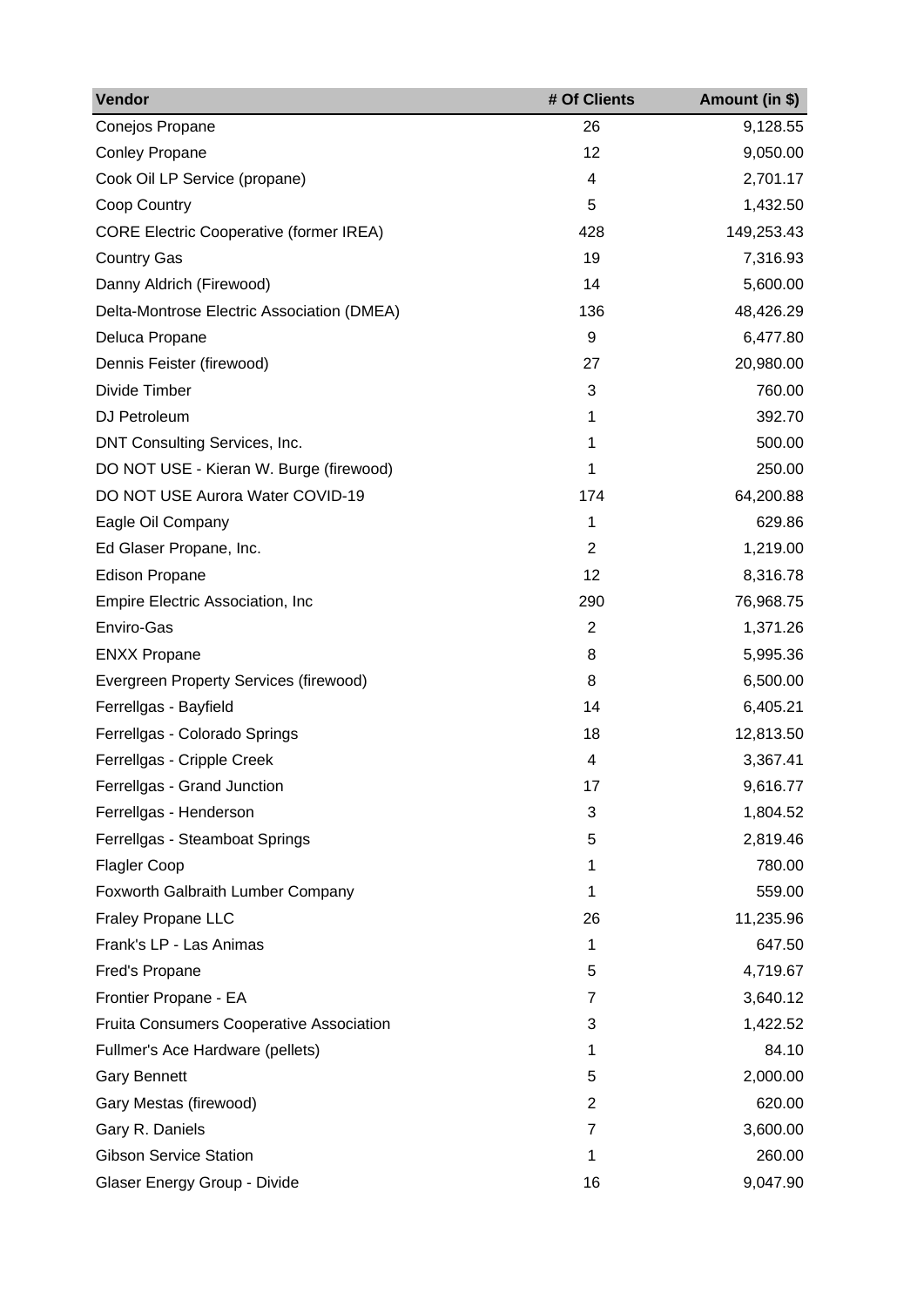| Vendor                                      | # Of Clients   | Amount (in \$) |
|---------------------------------------------|----------------|----------------|
| Glaser Energy Group, Inc                    | 6              | 3,037.70       |
| Glaser Gas & Equipment - Kiowa              | 1              | 500.00         |
| Global Propane                              | 1              | 584.70         |
| <b>Grand Valley Power</b>                   | 74             | 21,876.21      |
| Greg's Empire of Dirt (firewood)            | 1              | 1,000.00       |
| <b>Gunnison County Electric Association</b> | 13             | 5,199.78       |
| <b>H&amp;H Bolt</b>                         | 1              | 756.98         |
| Harold Cerda (firewood)                     | 3              | 3,000.00       |
| <b>High Plains LP Service</b>               | 4              | 2,276.23       |
| High Timber Firewood & Logging Co.          | 2              | 1,500.00       |
| <b>High West Energy</b>                     | 3              | 1,471.12       |
| <b>Highline Electric Association</b>        | 20             | 5,030.44       |
| Hill Petroleum                              | 4              | 2,749.80       |
| <b>Holy Cross Energy</b>                    | 50             | 21,332.56      |
| <b>Hygiene Propane Services</b>             | 9              | 5,285.87       |
| Independent Propane Co.                     | 16             | 7,073.68       |
| Inglenook Energy Center (Stove Pellets)     | 15             | 7,672.00       |
| Ison Oil                                    | 3              | 1,615.00       |
| J.C. Propane                                | 14             | 7,817.10       |
| Jacob Witherell - EA                        | $\overline{2}$ | 1,000.00       |
| Jamshid Drakhti (firewood)                  | $\overline{2}$ | 2,000.00       |
| Joe Phillips - Mystic T Ranch (firewood)    | $\overline{2}$ | 1,518.56       |
| John Ridges (firewood)                      | 1              | 675.00         |
| Jones Oil                                   | 9              | 3,632.50       |
| <b>JUST LTD (firewood)</b>                  | 1              | 750.00         |
| Justin David Inc                            | 4              | 1,600.00       |
| K & K Tree Service                          | 1              | 500.00         |
| <b>KC Electric Association</b>              | 19             | 5,950.53       |
| Kroegers Ace Hardware (pellets)             | 4              | 1,907.65       |
| Kuskie Oil                                  | 5              | 3,081.92       |
| La Jara Trading Post                        | 3              | 1,234.50       |
| La Plata Electric Association (LPEA)        | 236            | 70,993.60      |
| La Veta Propane                             | 3              | 1,451.42       |
| Lamar Light & Power                         | 58             | 26,402.44      |
| Las Animas Municipal Utilities              | 85             | 35,959.72      |
| Lonny DuFrene (firewood)                    | 1              | 175.00         |
| Michael Romine (firewood) - EA              | 5              | 2,450.00       |
| Monte Vista Co-op - Fuel Oil                | 6              | 5,009.06       |
| Monte Vista Co-op - Kerosene                | 1              | 749.70         |
| Monte Vista Co-op - Pellets                 | $\overline{2}$ | 1,148.10       |
| Monte Vista Co-op - Propane                 | 73             | 34,128.96      |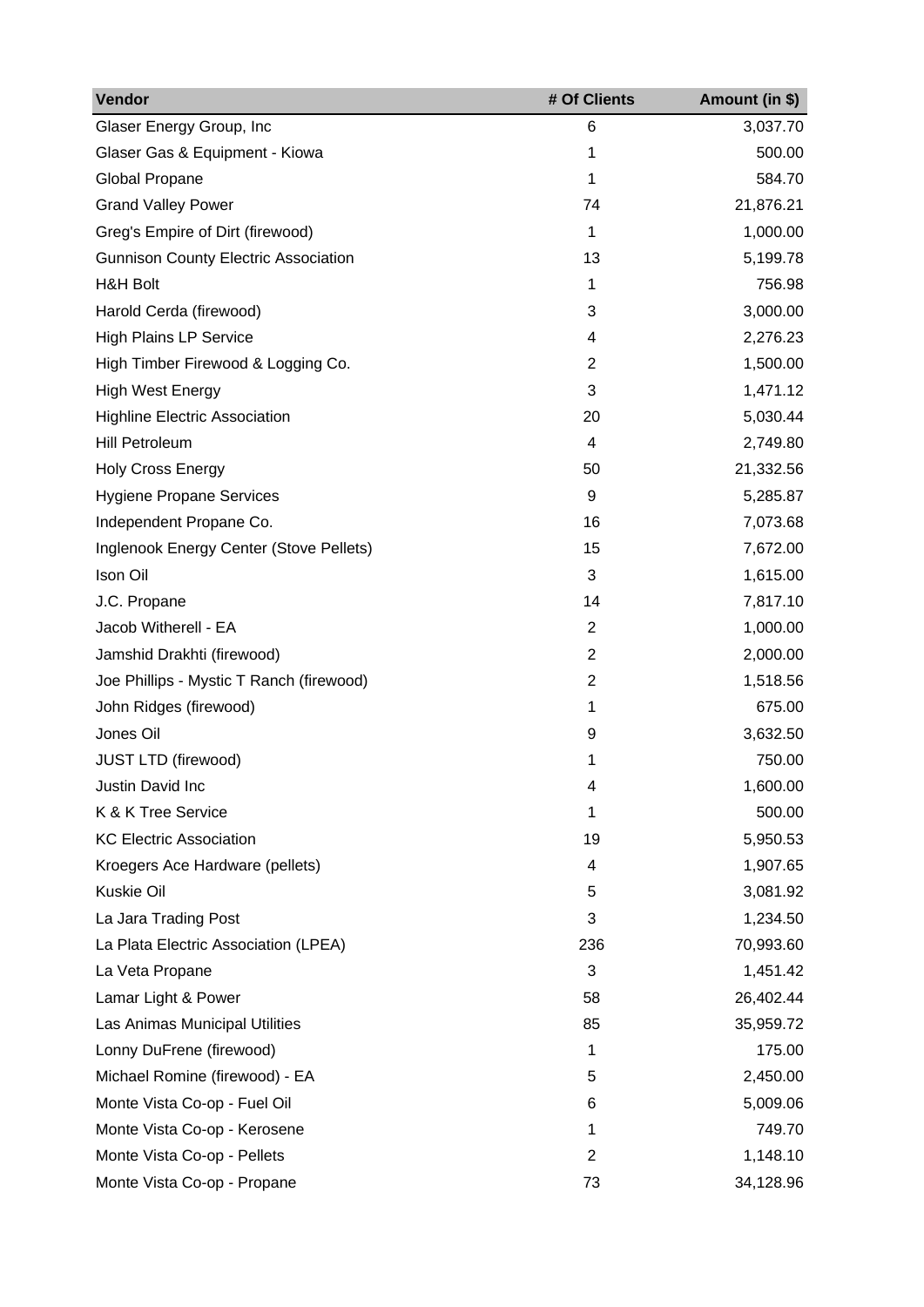| Vendor                                           | # Of Clients   | Amount (in \$) |
|--------------------------------------------------|----------------|----------------|
| Moon Lake Electric Association, Inc              | 4              | 1,001.37       |
| Moore Lumber & Hardware                          | 1              | 334.56         |
| Morgan County Rural Electric Association         | 13             | 4,471.91       |
| Mountain Parks Electric, Inc                     | 54             | 21,971.99      |
| Mountain View Electric Association (MVEA)        | 118            | 43,455.21      |
| Mountain West Propane, Inc.                      | 10             | 5,080.90       |
| Noble Timber LLC                                 | 17             | 11,071.09      |
| Norup Gas, Inc.                                  | 3              | 1,330.03       |
| Nucla Country Co-op                              | 3              | 766.00         |
| Odom Timber & Excavation LLC - EA                | 5              | 4,000.00       |
| Old-Time Timber Works LLC                        | 5              | 1,670.00       |
| Peetz Farmers Co-op                              | 1              | 700.00         |
| Pioneer Propane                                  | 12             | 5,779.91       |
| Polar Gas                                        | 13             | 8,214.14       |
| Poudre Valley Rural Electric Association (PVREA) | 70             | 19,304.54      |
| Pro Gas LLC                                      | 8              | 5,380.09       |
| Randy Dose Firewood                              | $\overline{2}$ | 1,500.00       |
| Red's LP Service                                 | 1              | 350.00         |
| Robert E. Lockwood, Jr. (firewood)               | 58             | 28,500.00      |
| Rocky Mountain LP Gas                            | 17             | 12,300.88      |
| Rodney David (firewood)                          | 6              | 3,500.00       |
| San Isabel Electric Association (SIEA)           | 101            | 38,775.09      |
| San Isabel Services Propane                      | 7              | 5,307.19       |
| San Luis Propane                                 | 12             | 5,589.20       |
| San Luis Valley Rural Electric Cooperative       | 52             | 19,462.88      |
| San Miguel Power Association                     | 85             | 28,184.17      |
| Sangre de Cristo Electric Association            | 21             | 7,423.15       |
| Sav On Propane (Searle Gas Company Inc)          | $\overline{2}$ | 1,111.20       |
| Scholl Oil & Transportation Co.                  | 1              | 445.61         |
| Schrader Propane                                 | 2              | 1,585.00       |
| Seed Snow Plowing LLC                            | 3              | 1,600.00       |
| Selph's Propane                                  | 9              | 2,932.00       |
| <b>Silverton Hardware</b>                        | $\overline{2}$ | 1,147.01       |
| Silverton LP Gas                                 | 12             | 7,864.66       |
| Slavens True Value Hardware (pellets)            | 5              | 3,445.00       |
| Sonny's Ace Home Center                          | 1              | 349.80         |
| South Fork Propane                               | 5              | 2,514.23       |
| Southeast Colorado Power Association             | 11             | 4,531.59       |
| <b>Southern Ute Utilities</b>                    | 4              | 1,669.90       |
| Sporleder Feeds                                  | 5              | 3,685.00       |
| Spring Valley Gas                                | 1              | 640.97         |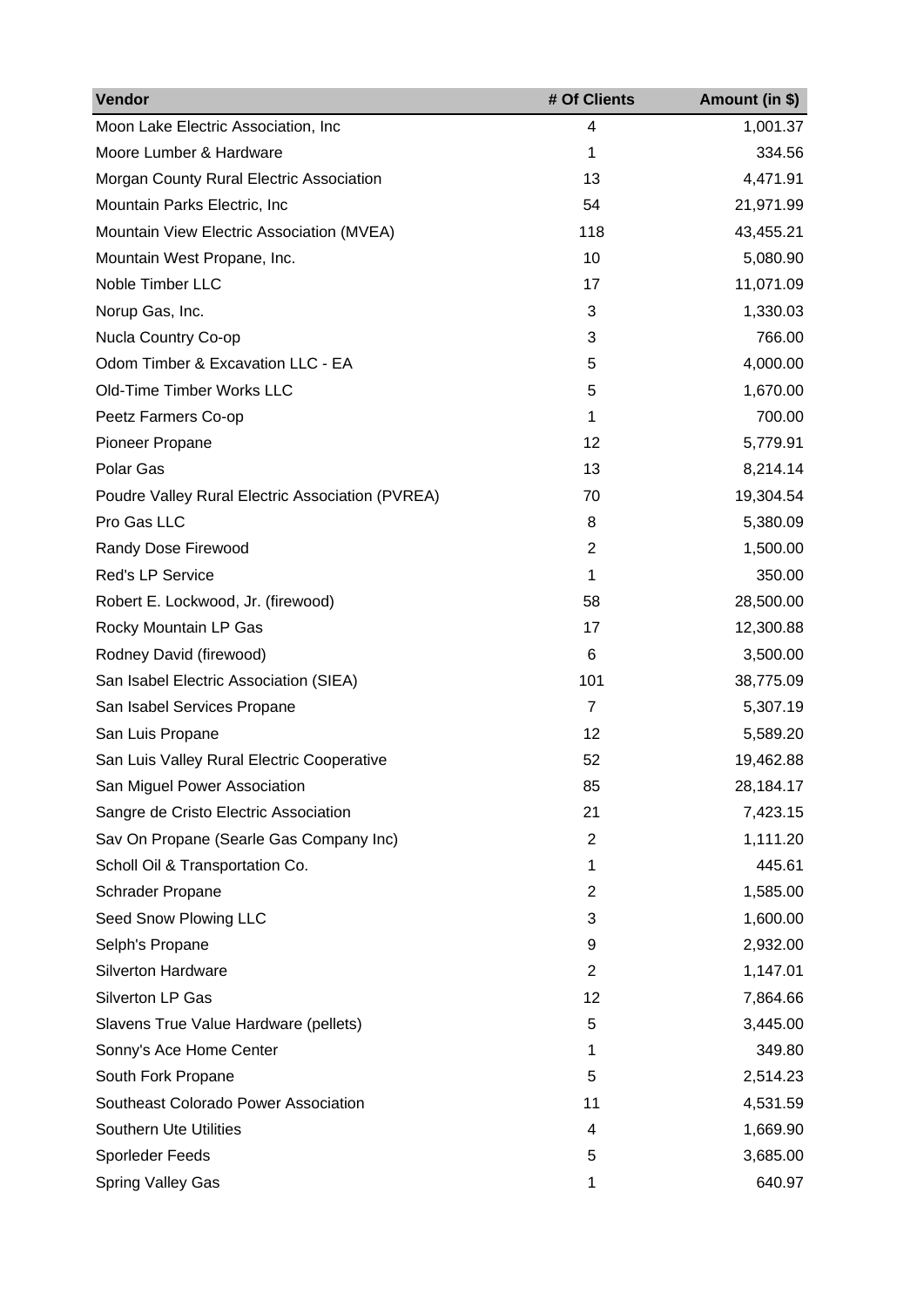| Vendor                                      | # Of Clients   | Amount (in \$) |
|---------------------------------------------|----------------|----------------|
| <b>Stratton Equity Coop</b>                 | $\overline{2}$ | 1,100.00       |
| Suburban Propane - Cortez                   | 19             | 10,012.08      |
| Suburban Propane of Denver                  | 5              | 4,048.27       |
| Sunshine Propane, LLC                       | $\overline{2}$ | 1,602.85       |
| The OMG (firewood)                          | 13             | 5,200.00       |
| Tiffany Clifton (firewood)                  | 5              | 2,600.00       |
| <b>Timberline Building Supply</b>           | 1              | 730.80         |
| <b>TNT Forest Products and Tree Service</b> | 13             | 12,708.21      |
| Tom Vigil (firewood)                        | 4              | 4,000.00       |
| Town of Aguilar                             | $\overline{2}$ | 603.17         |
| Town of Estes Park                          | 12             | 6,496.81       |
| Town of Fleming                             | 4              | 1,964.86       |
| Town of Granada                             | 3              | 1,440.87       |
| Town of Haxtun                              | 9              | 1,990.54       |
| Town of Holly                               | 4              | 3,127.77       |
| Town of Ignacio                             | 4              | 1,634.33       |
| Town of Julesburg                           | 1              | 1,000.00       |
| Town of Lyons                               | 3              | 1,604.16       |
| Town of Oak Creek                           | 1              | 314.94         |
| Town of Rangely                             | 6              | 2,832.50       |
| Town of Springfield                         | 4              | 1,163.23       |
| Town of Walden - Gas                        | 6              | 2,335.91       |
| United Energy, LLC                          | $\overline{2}$ | 1,034.07       |
| <b>United Power</b>                         | 178            | 55,022.68      |
| Ute Mountain Tribe Propane                  | 5              | 1,727.20       |
| VAV Cattle Company - EA                     | 1              | 1,000.00       |
| Victoria Barajas (firewood)                 | 1              | 500.00         |
| Wallace Oil Co. (La Junta/Fuel Oil)         | 1              | 757.19         |
| Weld LP Gas                                 | 3              | 1,708.60       |
| <b>White River Electric Association</b>     | 18             | 6,780.30       |
| White River Energy                          | 6              | 3,967.12       |
| Xcel Energy - Electricity                   | 2,936          | 1,610,169.51   |
| Xcel Energy - Gas                           | 827            | 346,410.03     |
| Xcel Energy - Gas and Electric              | 7,682          | 5,497,565.70   |
| <b>Y-W Electric Association</b>             | 35             | 10,532.13      |
| Yampa Valley Electric Association (YVEA)    | 283            | 80,960.75      |
| <b>Total</b>                                | 21,263         | 12,016,541.91  |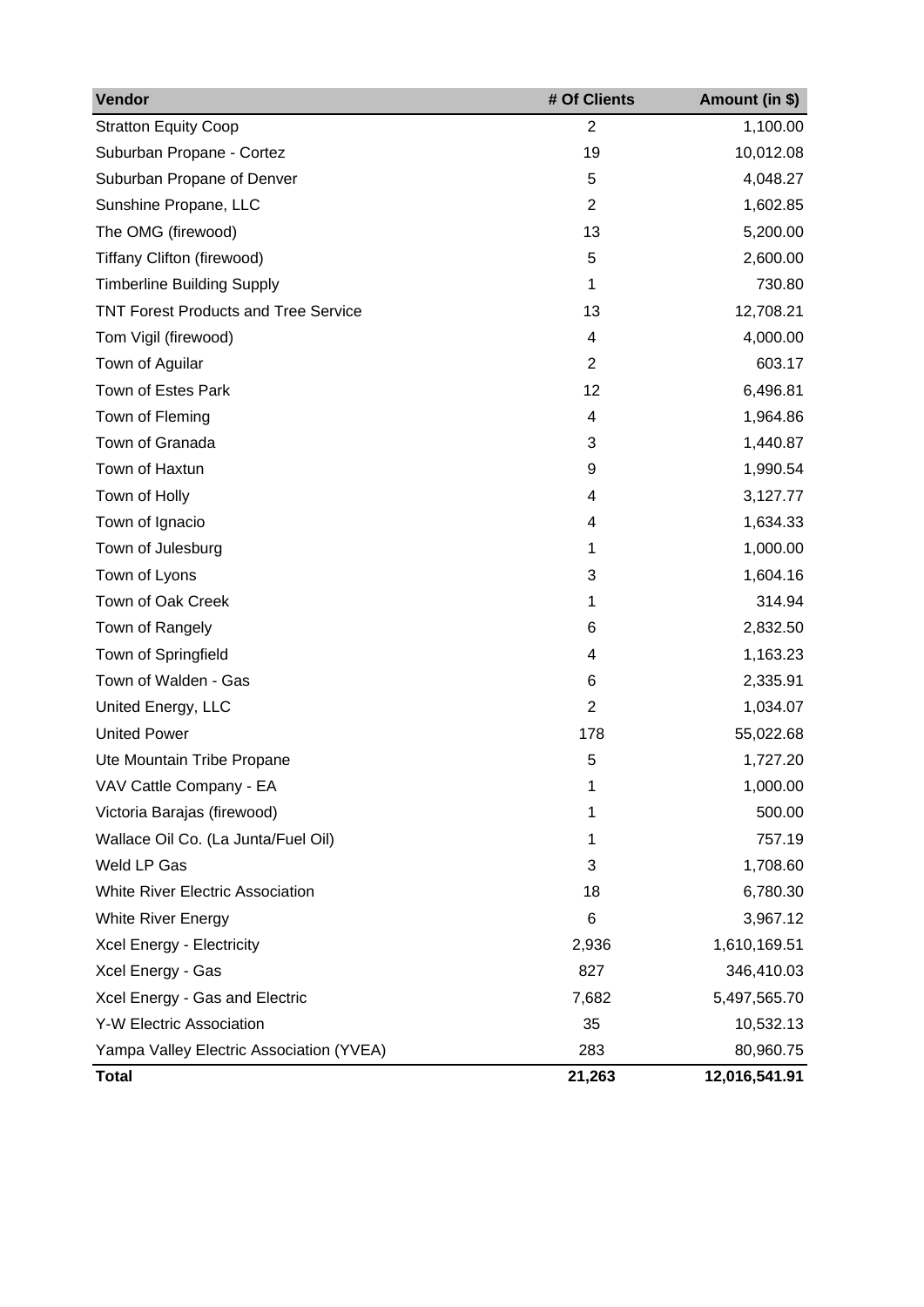

### **EXPENDITURES BY COUNTY REPORT** 5/1/2021 - 10/31/2021

| <b>County</b>     | # Of Clients     | Amount (in \$) |
|-------------------|------------------|----------------|
| Adams             | 417              | 250,214.69     |
| Alamosa           | 57               | 31,100.42      |
| Arapahoe          | 931              | 653,140.35     |
| Archuleta         | 14               | 5,093.83       |
| Baca              | 3                | 807.17         |
| Bent              | 41               | 20,393.00      |
| <b>Boulder</b>    | 214              | 129,329.11     |
| <b>Broomfield</b> | 52               | 32,260.80      |
| Chaffee           | 21               | 9,709.12       |
| Cheyenne          | 1                | 190.50         |
| Clear Creek       | 24               | 14,765.43      |
| Conejos           | 58               | 31,720.86      |
| Costilla          | 100              | 52,351.71      |
| Crowley           | 11               | 3,922.10       |
| Custer            | $\boldsymbol{9}$ | 3,303.75       |
| Delta             | 70               | 21,761.64      |
| Denver            | 1,035            | 703,424.73     |
| Dolores           | 12               | 3,602.49       |
| Douglas           | 119              | 56,195.12      |
| Eagle             | 11               | 4,904.80       |
| El Paso           | 405              | 229,625.44     |
| Elbert            | $\boldsymbol{9}$ | 4,301.40       |
| Fremont           | 101              | 46,656.77      |
| Garfield          | 55               | 33,611.69      |
| Gilpin            | $\,6$            | 4,655.83       |
| Grand             | 16               | 5,088.20       |
| Gunnison          | $\boldsymbol{9}$ | 2,879.72       |
| Huerfano          | 24               | 12,124.36      |
| Jackson           | 6                | 2,325.45       |
| Jefferson         | 623              | 420,386.19     |
| Kit Carson        | 33               | 11,245.76      |
| La Plata          | 103              | 27,463.68      |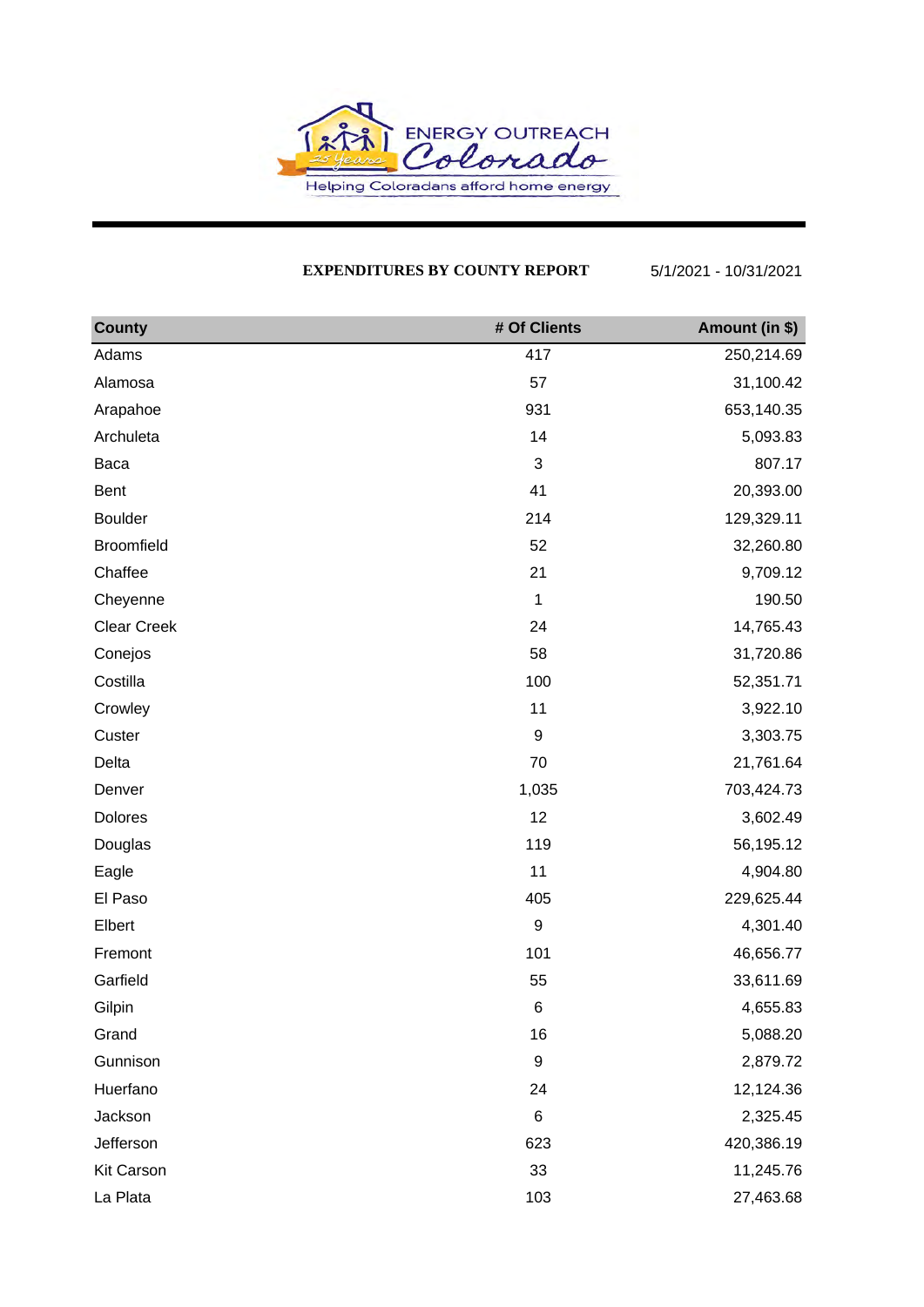| <b>County</b> | # Of Clients             | Amount (in \$) |
|---------------|--------------------------|----------------|
| Lake          | 37                       | 22,089.32      |
| Larimer       | 431                      | 189,305.63     |
| Las Animas    | 62                       | 28,368.47      |
| Lincoln       | $\overline{7}$           | 2,067.83       |
| Logan         | 46                       | 34,074.17      |
| Mesa          | 303                      | 201,159.51     |
| Moffat        | 81                       | 22,534.39      |
| Montezuma     | 169                      | 43,119.93      |
| Montrose      | 86                       | 30,042.67      |
| Morgan        | 33                       | 17,946.07      |
| Not Selected  | $\overline{\mathcal{A}}$ | 3,065.41       |
| Otero         | 38                       | 15,847.60      |
| Ouray         | $\overline{\mathcal{A}}$ | 1,854.63       |
| Park          | 23                       | 11,555.33      |
| Phillips      | 18                       | 4,153.69       |
| Prowers       | 23                       | 11,934.60      |
| Pueblo        | 320                      | 149,318.59     |
| Rio Blanco    | 5                        | 2,541.89       |
| Rio Grande    | 31                       | 15,067.77      |
| Routt         | $\overline{7}$           | 1,909.45       |
| Saguache      | 17                       | 7,696.79       |
| San Juan      | 8                        | 5,053.38       |
| San Miguel    | 19                       | 8,253.86       |
| Summit        | 15                       | 5,833.65       |
| <b>Teller</b> | 63                       | 23,363.58      |
| Washington    | 31                       | 7,277.12       |
| Weld          | 459                      | 242,688.62     |
| Yuma          | 33                       | 7,767.87       |
| <b>Total</b>  | 6,963                    | 3,944,447.93   |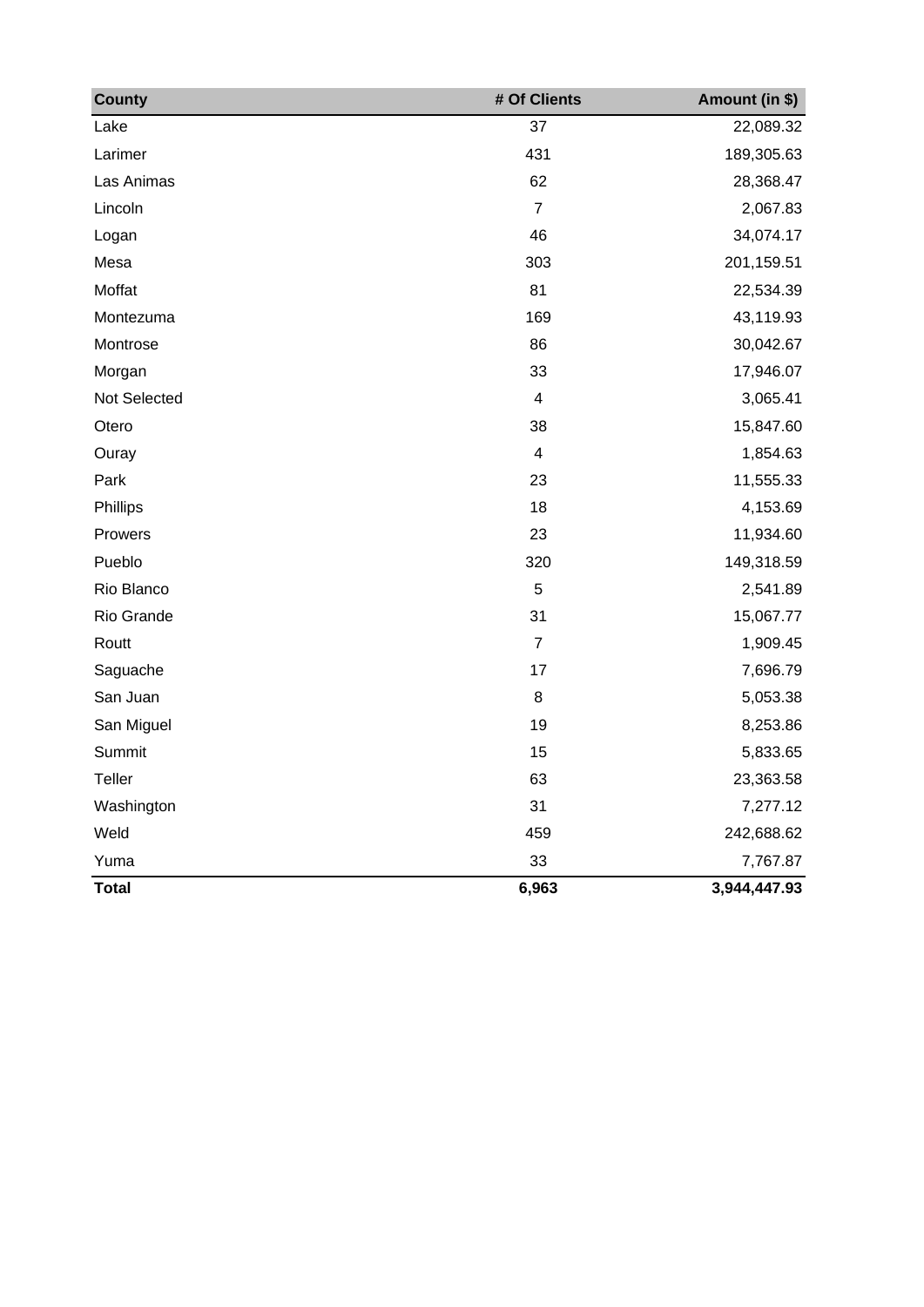

#### **EXPENDITURES BY FUEL TYPE REPORT** 5/1/2021 - 10/31/2021

| <b>Fuel</b>        | <b>Vendor</b>                                          | # Of Clients | Amount (in \$) |
|--------------------|--------------------------------------------------------|--------------|----------------|
| <b>Electricity</b> |                                                        |              |                |
|                    |                                                        |              |                |
|                    | <b>Black Hills Energy - Electric</b>                   | 374          | 171,756.32     |
|                    | City of Burlington                                     | 28           | 10,441.80      |
|                    | City of Delta                                          | 26           | 8,973.55       |
|                    | <b>City of Fort Collins Utilities</b>                  | 220          | 85,733.38      |
|                    | City of Fort Morgan - Electric                         | 1            | 104.64         |
|                    | <b>City of Fountain Utilities</b>                      | 66           | 35,259.53      |
|                    | <b>City of Glenwood Springs Electric</b><br>Department | 8            | 2,681.36       |
|                    | City of Gunnison                                       | 4            | 1,133.24       |
|                    | City of Holyoke                                        | 5            | 1,095.35       |
|                    | City of La Junta                                       | 19           | 8,292.60       |
|                    | City of Longmont                                       | 50           | 31,281.95      |
|                    | City of Loveland                                       | 93           | 45,764.05      |
|                    | City of Wray                                           | 4            | 1,009.42       |
|                    | City of Yuma                                           | 17           | 3,634.72       |
|                    | Colorado Springs Utilities - Electric                  | 31           | 12,380.03      |
|                    | <b>CORE Electric Cooperative (former IREA)</b>         | 125          | 42,565.57      |
|                    | Delta-Montrose Electric Association<br>(DMEA)          | 44           | 13,689.53      |
|                    | Empire Electric Association, Inc.                      | 126          | 29,670.69      |
|                    | <b>Grand Valley Power</b>                              | 21           | 5,136.86       |
|                    | <b>Gunnison County Electric Association</b>            | 3            | 650.53         |
|                    | <b>Highline Electric Association</b>                   | 9            | 2,298.33       |
|                    | <b>Holy Cross Energy</b>                               | 13           | 4,651.51       |
|                    | <b>KC Electric Association</b>                         | 3            | 581.77         |
|                    | La Plata Electric Association (LPEA)                   | 76           | 17,132.86      |
|                    | Lamar Light & Power                                    | 21           | 10,866.11      |
|                    | Las Animas Municipal Utilities                         | 38           | 18,320.23      |
|                    | Moon Lake Electric Association, Inc                    | 1            | 390.05         |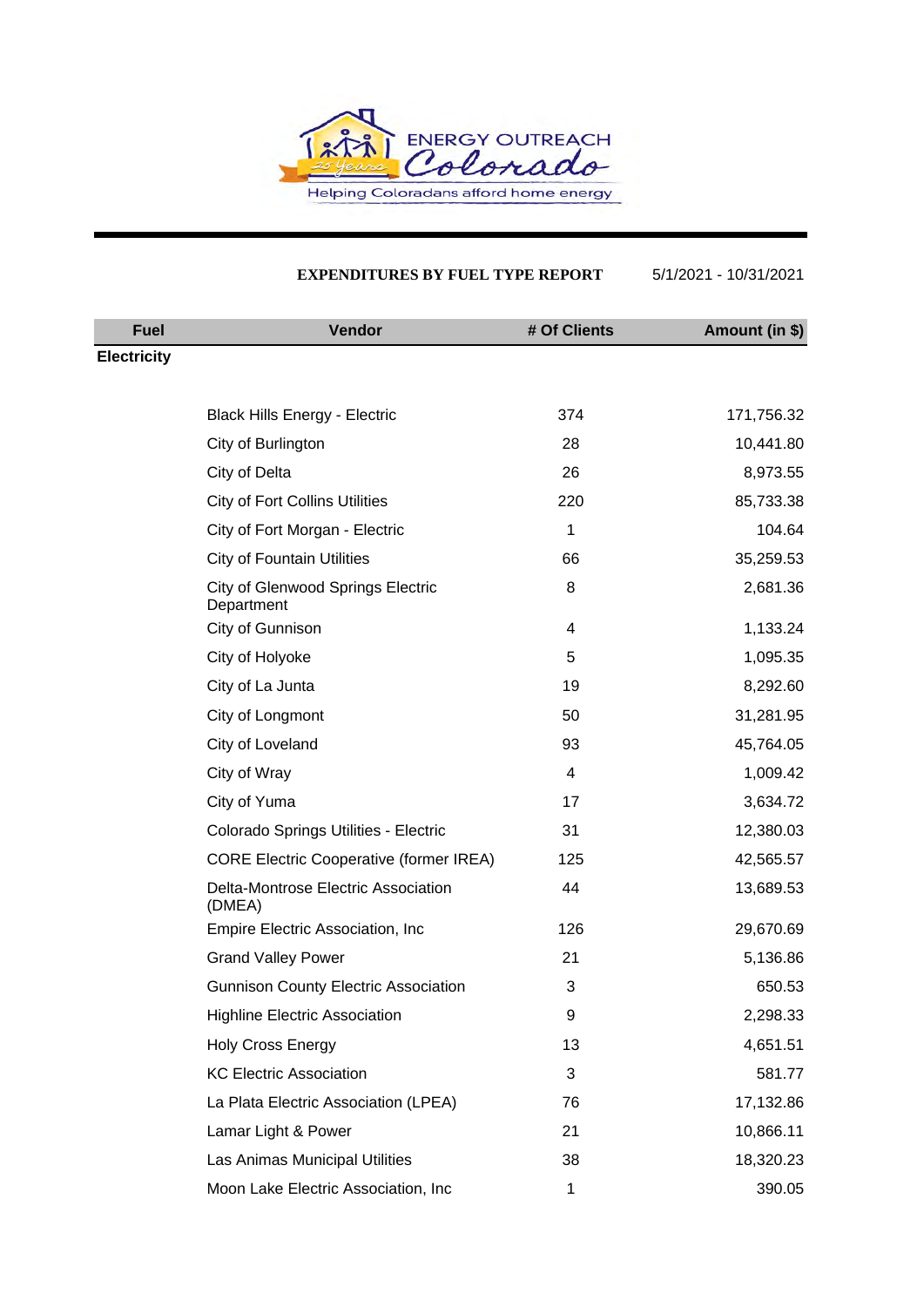| <b>Fuel</b> | <b>Vendor</b>                                       | # Of Clients   | Amount (in \$) |
|-------------|-----------------------------------------------------|----------------|----------------|
|             | Mountain Parks Electric, Inc.                       | 14             | 4,125.86       |
|             | Mountain View Electric Association<br>(MVEA)        | 49             | 15,896.67      |
|             | Poudre Valley Rural Electric Association<br>(PVREA) | 11             | 2,269.75       |
|             | San Isabel Electric Association (SIEA)              | 24             | 8,207.79       |
|             | San Luis Valley Rural Electric Cooperative          | 10             | 2,764.69       |
|             | San Miguel Power Association                        | 34             | 9,207.23       |
|             | Sangre de Cristo Electric Association               | 1              | 327.51         |
|             | Southeast Colorado Power Association                | 3              | 588.46         |
|             | Town of Estes Park                                  | 2              | 1,150.42       |
|             | Town of Fleming                                     | $\overline{2}$ | 742.75         |
|             | Town of Granada                                     | 1              | 409.86         |
|             | Town of Haxtun                                      | 4              | 763.53         |
|             | Town of Holly                                       | 1              | 703.08         |
|             | Town of Springfield                                 | 2              | 456.78         |
|             | <b>United Power</b>                                 | 60             | 19,808.22      |
|             | White River Electric Association                    | $\overline{2}$ | 730.71         |
|             | Xcel Energy - Electricity                           | 1,014          | 548,825.71     |
|             | <b>Y-W Electric Association</b>                     | 21             | 5,379.63       |
|             | Yampa Valley Electric Association (YVEA)            | 70             | 17,534.05      |
|             | <b>Total For Electricity</b>                        | 2,751          | 1,205,388.68   |

#### **Firewood**

| A & C Milling, Inc.                    | 2  | 1,175.00  |
|----------------------------------------|----|-----------|
| <b>Allpine Lumber</b>                  | 60 | 30,000.00 |
| April Nichols (Firewood)               | 4  | 1,272.00  |
| Bar Ni Ranch                           | 1  | 550.00    |
| Big R of Pueblo                        | 2  | 1,043.00  |
| Bug Raby (firewood)                    | 1  | 489.45    |
| <b>Bustamente Firewood</b>             | 1  | 855.00    |
| Cloud City Carriers Inc.               | 1  | 700.00    |
| Danny Aldrich (Firewood)               | 12 | 4,800.00  |
| Dennis Feister (firewood)              | 5  | 3,980.00  |
| Divide Timber                          | 1  | 260.00    |
| Evergreen Property Services (firewood) | 4  | 2,500.00  |
| <b>Gary Bennett</b>                    | 5  | 2,000.00  |
| Gary Mestas (firewood)                 |    | 320.00    |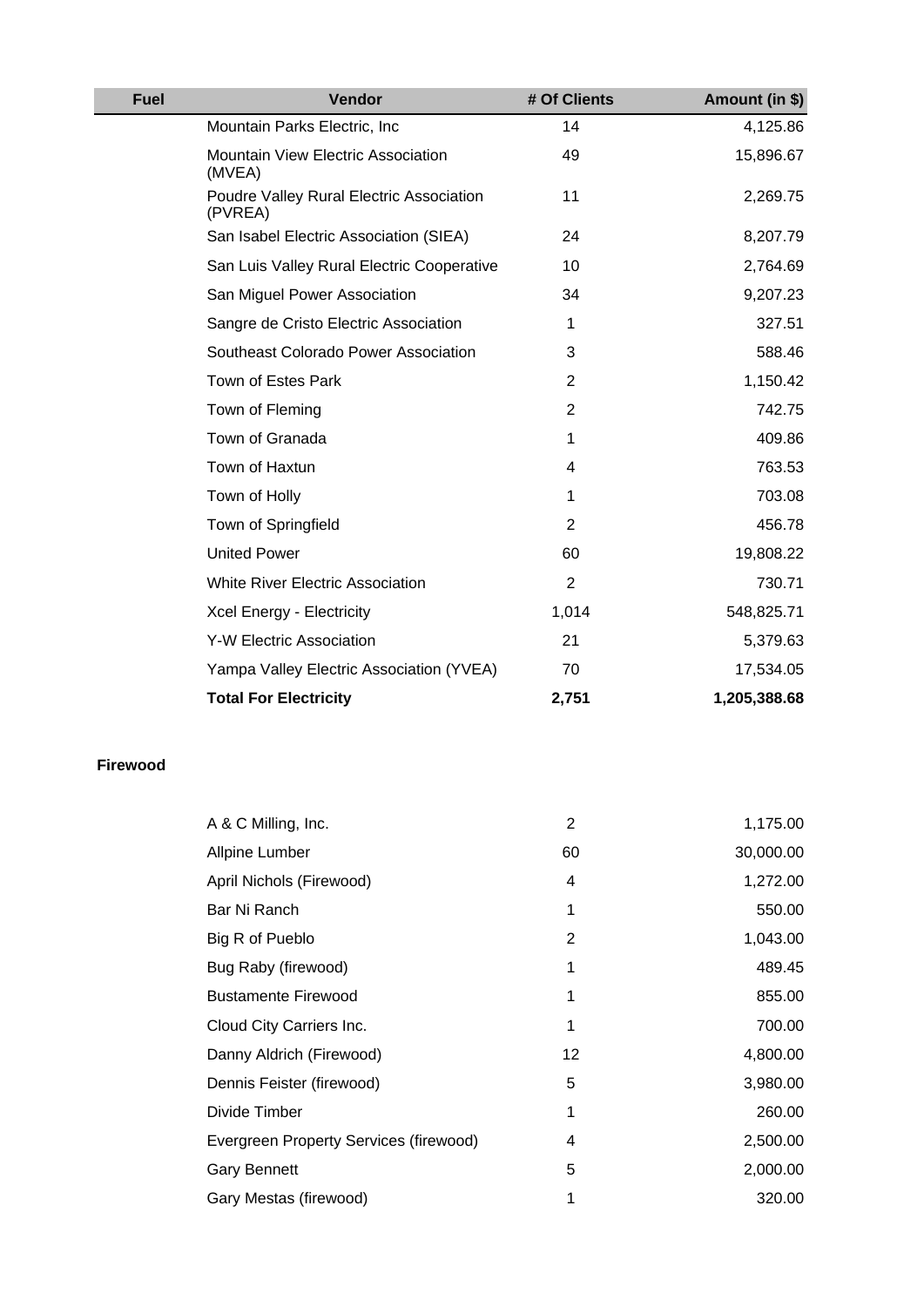| <b>Fuel</b>     | Vendor                                      | # Of Clients   | Amount (in \$) |
|-----------------|---------------------------------------------|----------------|----------------|
|                 | Gary R. Daniels                             | 7              | 3,600.00       |
|                 | High Timber Firewood & Logging Co.          | 1              | 500.00         |
|                 | Jamshid Drakhti (firewood)                  | $\overline{2}$ | 2,000.00       |
|                 | Joe Phillips - Mystic T Ranch (firewood)    | 1              | 588.56         |
|                 | Justin David Inc                            | 4              | 1,600.00       |
|                 | Michael Romine (firewood) - EA              | 4              | 2,000.00       |
|                 | Noble Timber LLC                            | 8              | 5,920.00       |
|                 | Old-Time Timber Works LLC                   | 5              | 1,670.00       |
|                 | Randy Dose Firewood                         | 1              | 500.00         |
|                 | Robert E. Lockwood, Jr. (firewood)          | 23             | 11,500.00      |
|                 | Seed Snow Plowing LLC                       | 3              | 1,600.00       |
|                 | The OMG (firewood)                          | 6              | 2,400.00       |
|                 | Tiffany Clifton (firewood)                  | 5              | 2,600.00       |
|                 | <b>TNT Forest Products and Tree Service</b> | 3              | 2,708.21       |
|                 | Tom Vigil (firewood)                        | 1              | 1,000.00       |
|                 | Victoria Barajas (firewood)                 | 1              | 500.00         |
|                 | <b>Total For Firewood</b>                   | 175            | 90,631.22      |
| <b>Fuel Oil</b> |                                             |                |                |
|                 | Jones Oil                                   | $\overline{2}$ | 877.50         |

| <b>Total For Fuel Oil</b>           | 9 | 6,643.75 |
|-------------------------------------|---|----------|
| Wallace Oil Co. (La Junta/Fuel Oil) |   | 757.19   |
| Monte Vista Co-op - Fuel Oil        | 6 | 5,009.06 |
|                                     |   |          |

## **Fuel Pellets**

| Big R of Alamosa (pellets)              |   | 560.00   |
|-----------------------------------------|---|----------|
| Coop Country                            | 2 | 564.00   |
| Inglenook Energy Center (Stove Pellets) | 9 | 4,626.00 |
| Kroegers Ace Hardware (pellets)         |   | 699.00   |
| La Jara Trading Post                    | 1 | 327.50   |
| Monte Vista Co-op - Pellets             | 1 | 654.10   |
| Nucla Country Co-op                     | 1 | 185.44   |
| <b>Silverton Hardware</b>               | 1 | 764.67   |
| Slavens True Value Hardware (pellets)   | 2 | 1,398.00 |
| Sonny's Ace Home Center                 |   | 349.80   |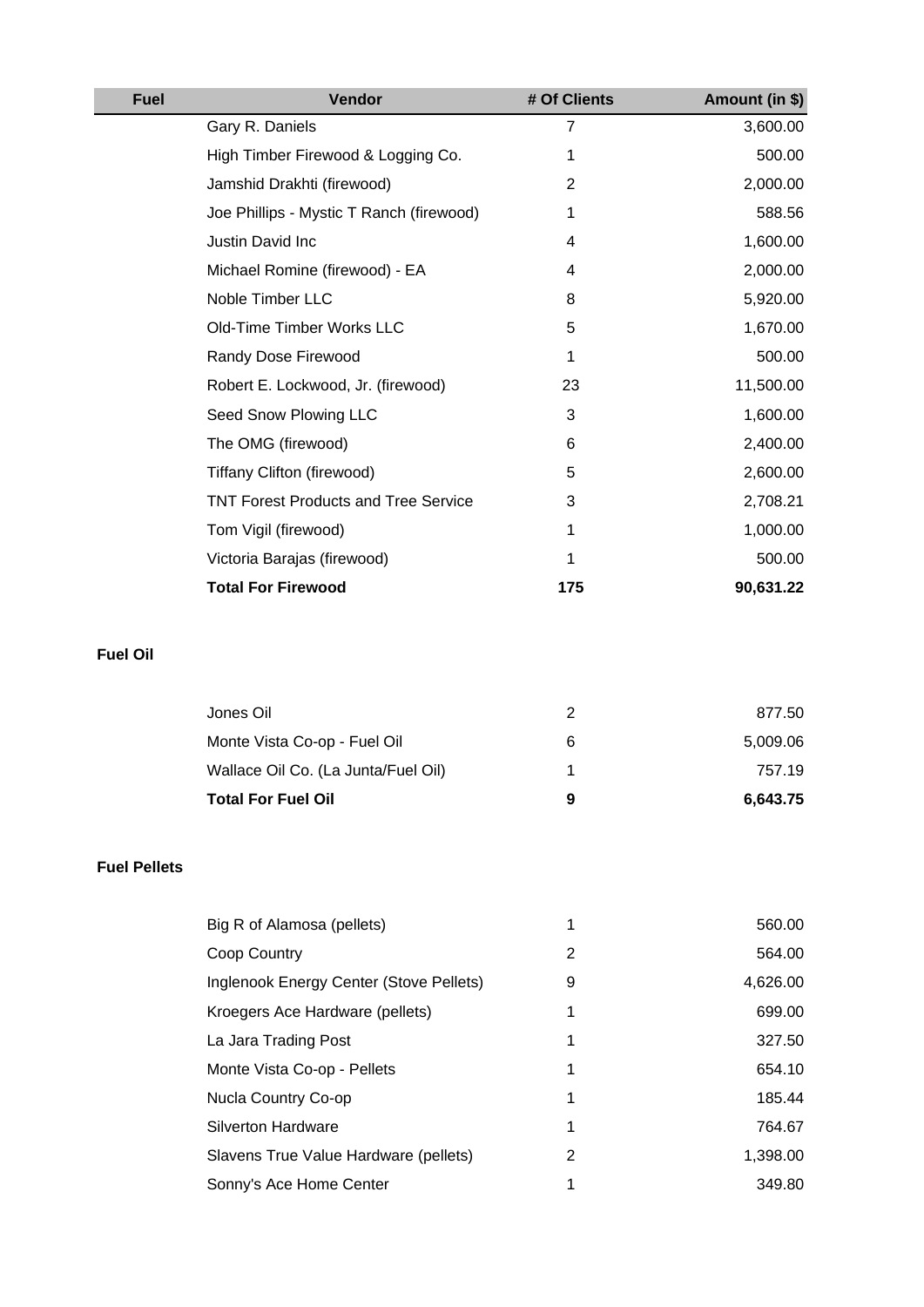| <b>Fuel</b>         | Vendor                                      | # Of Clients   | Amount (in \$) |
|---------------------|---------------------------------------------|----------------|----------------|
|                     | <b>Sporleder Feeds</b>                      | 1              | 855.00         |
|                     | <b>Timberline Building Supply</b>           | 1              | 730.80         |
|                     | <b>Total For Fuel Pellets</b>               | 22             | 11,714.31      |
|                     |                                             |                |                |
| Gas                 |                                             |                |                |
|                     | <b>Atmos Energy</b>                         | 200            | 70,059.18      |
|                     | <b>Black Hills Energy - Gas</b>             | 85             | 21,175.24      |
|                     | City of Trinidad                            | 26             | 11,407.96      |
|                     | City of Walsenburg                          | $\overline{7}$ | 2,608.82       |
|                     | Colorado Natural Gas                        | 14             | 5,518.82       |
|                     | <b>Southern Ute Utilities</b>               | 1              | 248.22         |
|                     | Town of Ignacio                             | $\overline{2}$ | 778.56         |
|                     | Town of Rangely                             | 1              | 421.13         |
|                     | Town of Walden - Gas                        | 1              | 298.13         |
|                     | Xcel Energy - Gas                           | 230            | 102,621.29     |
|                     | <b>Total For Gas</b>                        | 567            | 215, 137. 35   |
| <b>Gas/Electric</b> |                                             |                |                |
|                     | Black Hills Energy - Gas & Electric         | $\overline{7}$ | 3,166.94       |
|                     | <b>Center Municipal Utilities</b>           | 3              | 1,150.29       |
|                     | City of Fort Morgan - Gas/Electric          | 13             | 5,413.12       |
|                     | Colorado Springs Utilities - Gas & Electric | 234            | 152,424.07     |
|                     | Xcel Energy - Gas and Electric              | 2,893          | 2,112,260.14   |
|                     | <b>Total For Gas/Electric</b>               | 3,150          | 2,274,414.56   |
| Kerosene            |                                             |                |                |
|                     | <b>Alta Fuels</b>                           | 12             | 8,590.93       |
|                     | Monte Vista Co-op - Kerosene                | 1              | 749.70         |
|                     | <b>Total For Kerosene</b>                   | 13             | 9,340.63       |
| Propane             |                                             |                |                |
|                     | AAA Propane (Pagosa Springs)                | 1              | 500.00         |
|                     |                                             |                |                |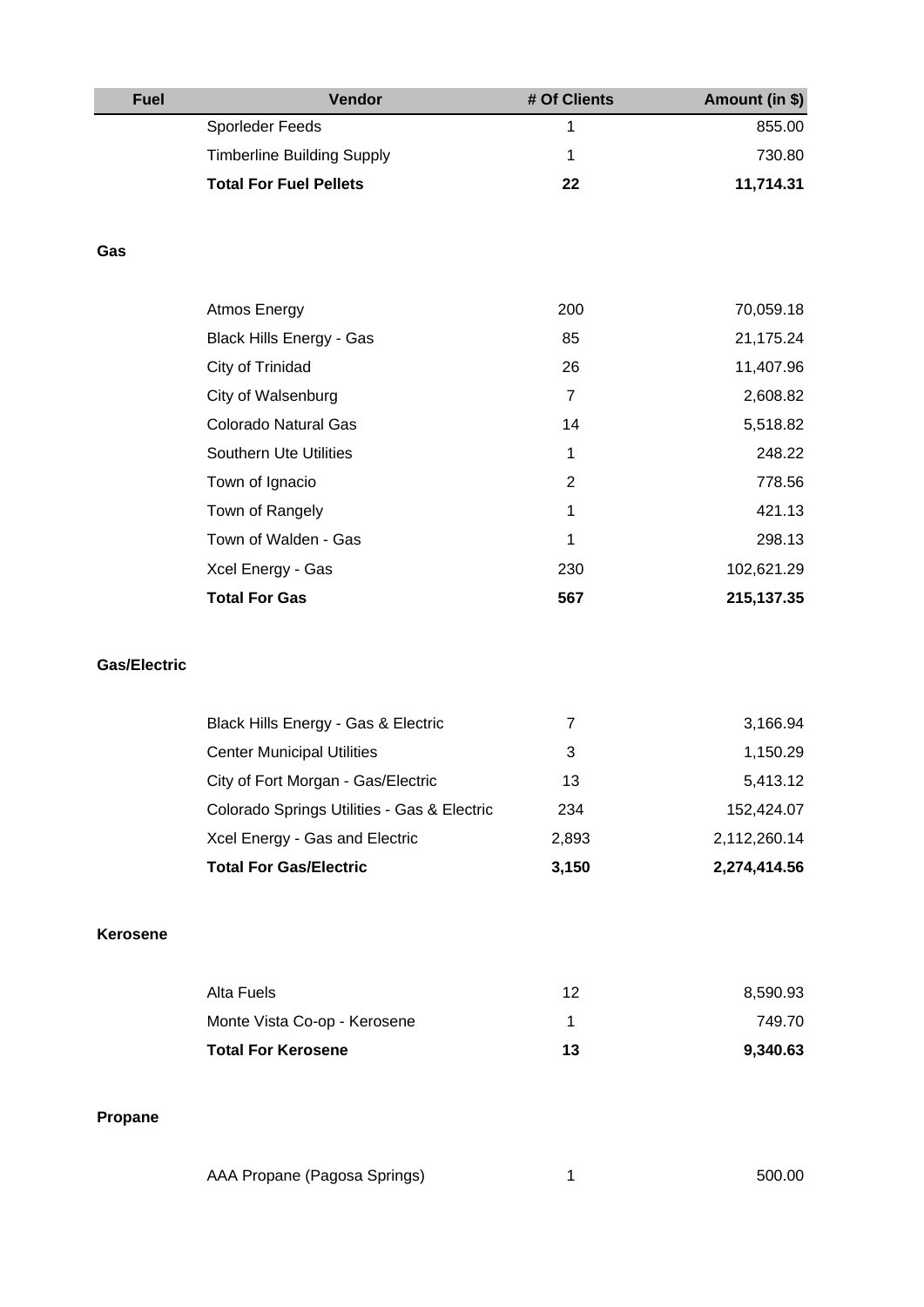| <b>Fuel</b> | <b>Vendor</b>                            | # Of Clients   | Amount (in \$) |
|-------------|------------------------------------------|----------------|----------------|
|             | Affordable Fuels                         | 7              | 6,073.23       |
|             | Agfinity, Inc.                           | 1              | 786.50         |
|             | Al's Gas Service                         | 14             | 7,975.24       |
|             | AmeriGas - Alamosa                       | 14             | 7,157.14       |
|             | AmeriGas - Bayfield                      | 8              | 4,148.61       |
|             | AmeriGas - Colorado Springs              | $\overline{2}$ | 1,190.16       |
|             | AmeriGas - Delta                         | 3              | 2,669.53       |
|             | AmeriGas - Fairplay                      | $\overline{2}$ | 800.50         |
|             | AmeriGas - Fort Collins                  | 1              | 1,000.00       |
|             | AmeriGas - Grand Junction                | 1              | 379.68         |
|             | AmeriGas Pueblo West (7673)              | 1              | 766.20         |
|             | Apollo Propane                           | 1              | 654.22         |
|             | Arkansas Valley Coop                     | 1              | 831.40         |
|             | <b>Bailey Propane</b>                    | $\overline{2}$ | 1,509.56       |
|             | <b>Blue Flame Gas Inc</b>                | 1              | 274.05         |
|             | <b>Blue Flame Propane</b>                | 1              | 991.54         |
|             | Bob's LP Gas, Inc.                       | $\overline{2}$ | 975.18         |
|             | CHS (formerly M & M Coop)                | 1              | 718.97         |
|             | Comfurt Gas, Inc.                        | 2              | 895.25         |
|             | Conejos Propane                          | $\overline{7}$ | 3,137.00       |
|             | <b>Conley Propane</b>                    | $\overline{2}$ | 1,432.00       |
|             | Cook Oil LP Service (propane)            | 1              | 552.83         |
|             | <b>Country Gas</b>                       | $\mathbf{2}$   | 731.00         |
|             | Deluca Propane                           | 1              | 600.00         |
|             | <b>Edison Propane</b>                    | $\overline{c}$ | 1,074.50       |
|             | <b>ENXX Propane</b>                      | $\overline{2}$ | 2,000.00       |
|             | Ferrellgas - Bayfield                    | 3              | 1,024.73       |
|             | Ferrellgas - Colorado Springs            | 5              | 4,216.28       |
|             | Ferrellgas - Cripple Creek               | 1              | 800.00         |
|             | Ferrellgas - Grand Junction              | 5              | 2,067.12       |
|             | Ferrellgas - Henderson                   | 1              | 434.52         |
|             | Fraley Propane LLC                       | 4              | 1,787.98       |
|             | Fred's Propane                           | 1              | 979.09         |
|             | Frontier Propane - EA                    | 3              | 847.43         |
|             | Fruita Consumers Cooperative Association | 1              | 601.60         |
|             | Glaser Energy Group - Divide             | $\overline{2}$ | 666.09         |
|             | Glaser Energy Group, Inc                 | $\mathbf{2}$   | 1,083.21       |
|             | <b>High Plains LP Service</b>            | $\overline{c}$ | 975.23         |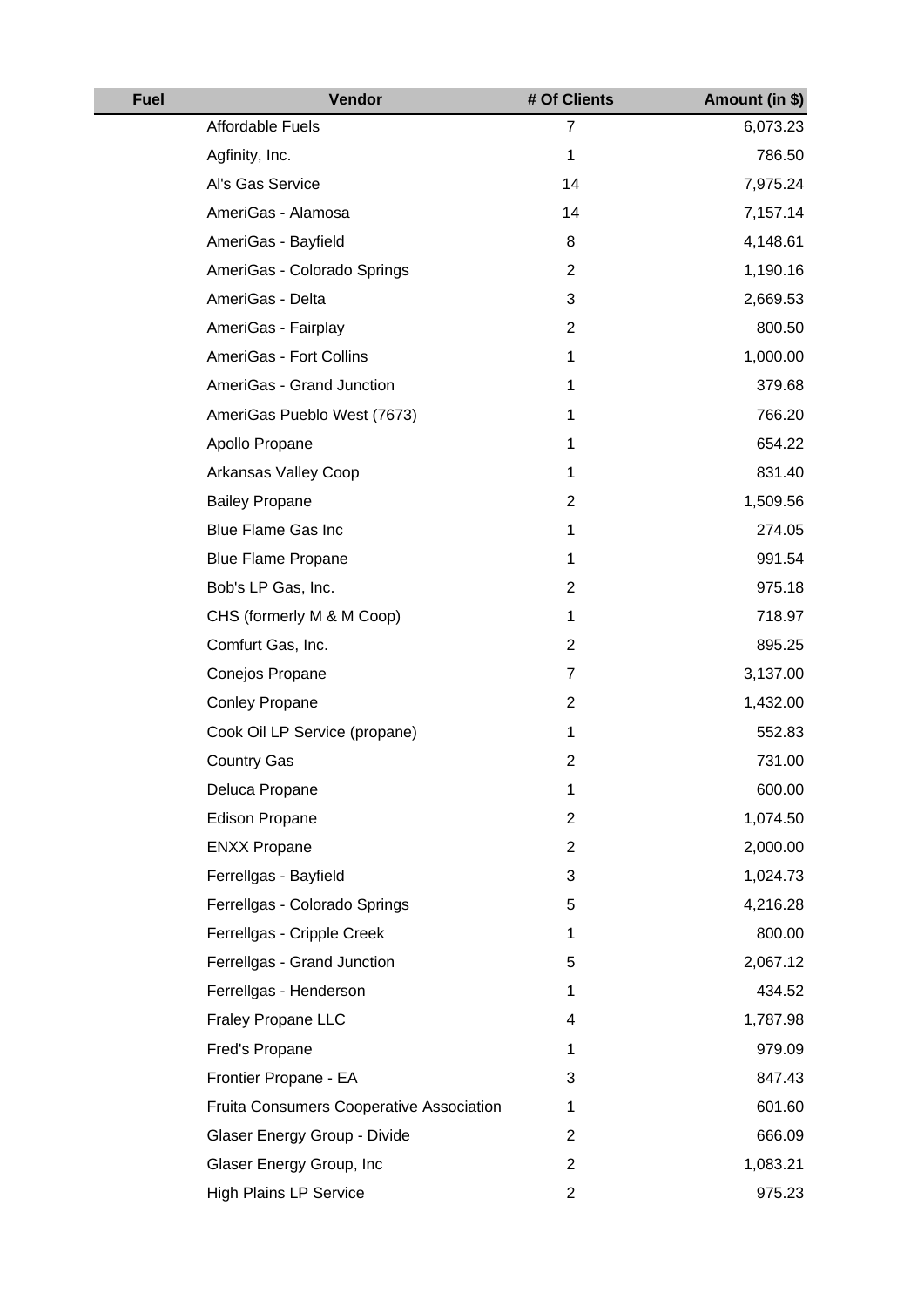| <b>Fuel</b> | Vendor                           | # Of Clients   | Amount (in \$) |
|-------------|----------------------------------|----------------|----------------|
|             | Hill Petroleum                   | 1              | 343.80         |
|             | <b>Hygiene Propane Services</b>  | $\overline{2}$ | 985.35         |
|             | Independent Propane Co.          | 8              | 3,806.27       |
|             | Ison Oil                         | $\overline{2}$ | 615.00         |
|             | J.C. Propane                     | 5              | 2,663.52       |
|             | Kuskie Oil                       | $\mathbf 1$    | 398.92         |
|             | La Veta Propane                  | $\overline{2}$ | 1,215.03       |
|             | Monte Vista Co-op - Propane      | 26             | 13,081.12      |
|             | Mountain West Propane, Inc.      | $\overline{2}$ | 1,266.58       |
|             | Norup Gas, Inc.                  | $\mathbf{1}$   | 398.40         |
|             | Pioneer Propane                  | $\overline{2}$ | 551.71         |
|             | Polar Gas                        | $\mathbf{2}$   | 1,998.70       |
|             | Pro Gas LLC                      | 1              | 1,000.00       |
|             | Rocky Mountain LP Gas            | 5              | 3,123.31       |
|             | San Isabel Services Propane      | $\overline{2}$ | 1,311.80       |
|             | San Luis Propane                 | 5              | 2,039.95       |
|             | Selph's Propane                  | 3              | 1,112.53       |
|             | Silverton LP Gas                 | 5              | 3,570.71       |
|             | South Fork Propane               | 1              | 485.62         |
|             | Suburban Propane - Cortez        | 5              | 2,331.29       |
|             | Suburban Propane of Denver       | 1              | 758.59         |
|             | Ute Mountain Tribe Propane       | $\overline{2}$ | 789.20         |
|             | <b>Total For Propane</b>         | 197            | 109,154.97     |
| Water       |                                  |                |                |
|             | Aurora Water                     | 43             | 10,409.63      |
|             | DO NOT USE Aurora Water COVID-19 | 36             | 11,612.83      |
|             | <b>Total For Water</b>           | 79             | 22,022.46      |
|             | <b>Total</b>                     | 6,963          | 3,944,447.93   |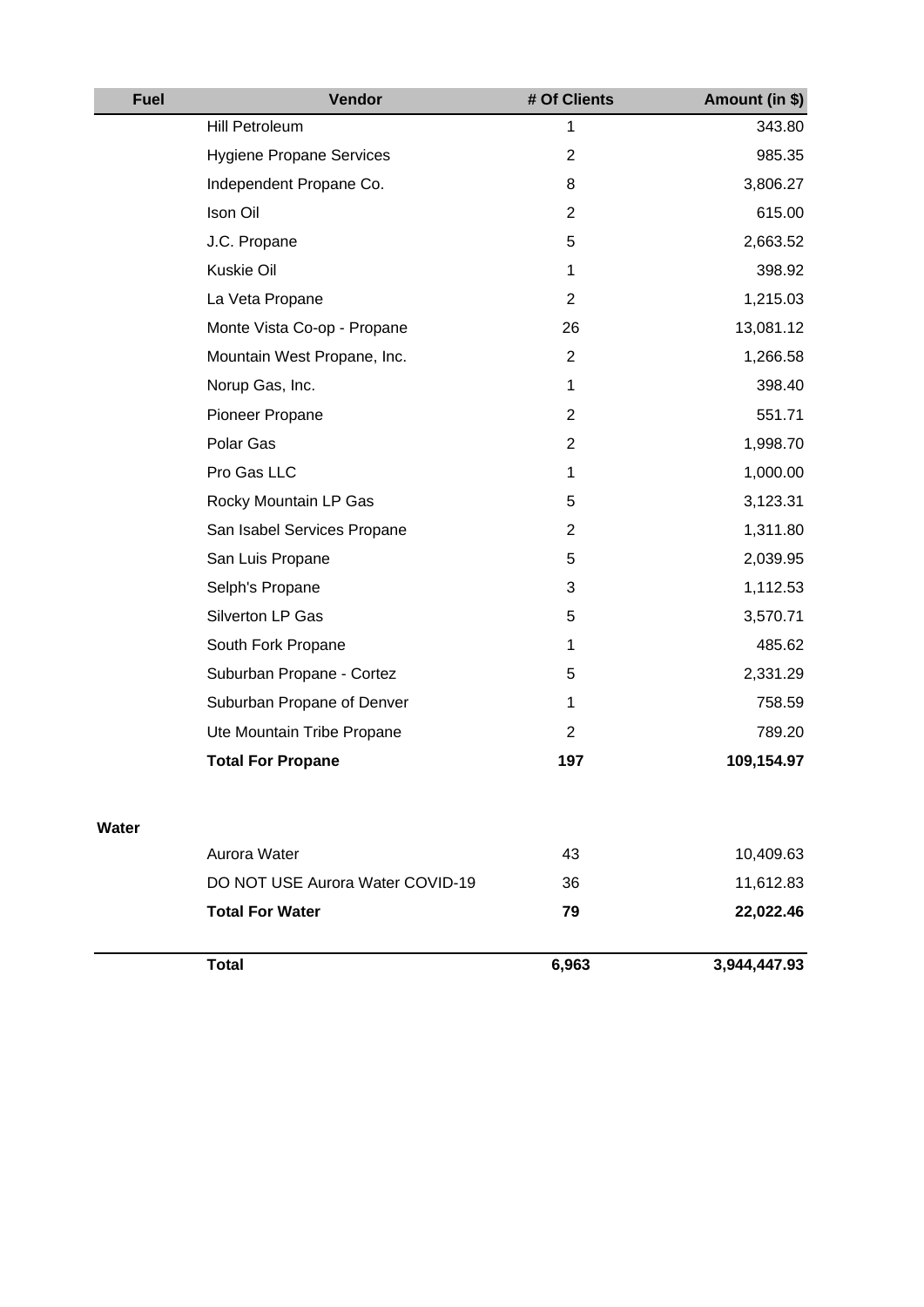

#### **EXPENDITURES BY VENDOR REPORT** 5/1/2021 - 10/31/2021

| Vendor                               | # Of Clients   | Amount (in \$) |
|--------------------------------------|----------------|----------------|
| A & C Milling, Inc.                  | $\overline{2}$ | 1,175.00       |
| AAA Propane (Pagosa Springs)         | 1              | 500.00         |
| <b>Affordable Fuels</b>              | $\overline{7}$ | 6,073.23       |
| Agfinity, Inc.                       | 1              | 786.50         |
| Al's Gas Service                     | 14             | 7,975.24       |
| Allpine Lumber                       | 60             | 30,000.00      |
| <b>Alta Fuels</b>                    | 12             | 8,590.93       |
| AmeriGas - Alamosa                   | 14             | 7,157.14       |
| AmeriGas - Bayfield                  | 8              | 4,148.61       |
| AmeriGas - Colorado Springs          | $\overline{2}$ | 1,190.16       |
| AmeriGas - Delta                     | 3              | 2,669.53       |
| AmeriGas - Fairplay                  | $\overline{2}$ | 800.50         |
| AmeriGas - Fort Collins              | 1              | 1,000.00       |
| AmeriGas - Grand Junction            | 1              | 379.68         |
| AmeriGas Pueblo West (7673)          | 1              | 766.20         |
| Apollo Propane                       | 1              | 654.22         |
| April Nichols (Firewood)             | 4              | 1,272.00       |
| Arkansas Valley Coop                 | 1              | 831.40         |
| Atmos Energy                         | 200            | 70,059.18      |
| Aurora Water                         | 43             | 10,409.63      |
| <b>Bailey Propane</b>                | $\overline{2}$ | 1,509.56       |
| Bar Ni Ranch                         | 1              | 550.00         |
| Big R of Alamosa (pellets)           | 1              | 560.00         |
| Big R of Pueblo                      | $\overline{2}$ | 1,043.00       |
| <b>Black Hills Energy - Electric</b> | 374            | 171,756.32     |
| Black Hills Energy - Gas             | 85             | 21,175.24      |
| Black Hills Energy - Gas & Electric  | $\overline{7}$ | 3,166.94       |
| <b>Blue Flame Gas Inc</b>            | 1              | 274.05         |
| <b>Blue Flame Propane</b>            | 1              | 991.54         |
| Bob's LP Gas, Inc.                   | 2              | 975.18         |
| Bug Raby (firewood)                  | 1              | 489.45         |
| <b>Bustamente Firewood</b>           | 1              | 855.00         |
| <b>Center Municipal Utilities</b>    | 3              | 1,150.29       |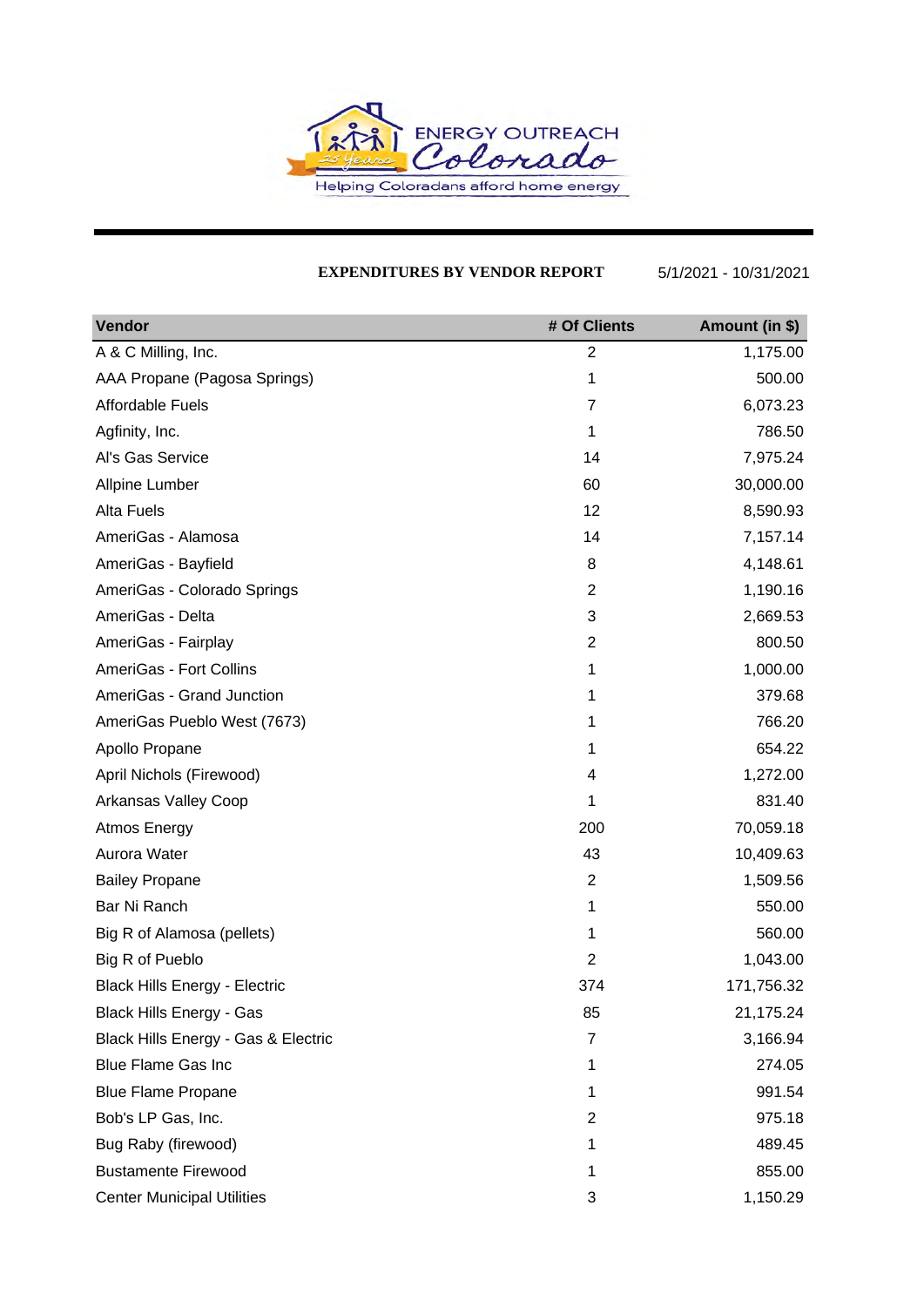| Vendor                                         | # Of Clients   | Amount (in \$) |
|------------------------------------------------|----------------|----------------|
| CHS (formerly M & M Coop)                      | 1              | 718.97         |
| City of Burlington                             | 28             | 10,441.80      |
| City of Delta                                  | 26             | 8,973.55       |
| <b>City of Fort Collins Utilities</b>          | 220            | 85,733.38      |
| City of Fort Morgan - Electric                 | 1              | 104.64         |
| City of Fort Morgan - Gas/Electric             | 13             | 5,413.12       |
| <b>City of Fountain Utilities</b>              | 66             | 35,259.53      |
| City of Glenwood Springs Electric Department   | 8              | 2,681.36       |
| City of Gunnison                               | 4              | 1,133.24       |
| City of Holyoke                                | 5              | 1,095.35       |
| City of La Junta                               | 19             | 8,292.60       |
| City of Longmont                               | 50             | 31,281.95      |
| City of Loveland                               | 93             | 45,764.05      |
| City of Trinidad                               | 26             | 11,407.96      |
| City of Walsenburg                             | $\overline{7}$ | 2,608.82       |
| City of Wray                                   | 4              | 1,009.42       |
| City of Yuma                                   | 17             | 3,634.72       |
| Cloud City Carriers Inc.                       | 1              | 700.00         |
| <b>Colorado Natural Gas</b>                    | 14             | 5,518.82       |
| Colorado Springs Utilities - Electric          | 31             | 12,380.03      |
| Colorado Springs Utilities - Gas & Electric    | 234            | 152,424.07     |
| Comfurt Gas, Inc.                              | $\overline{2}$ | 895.25         |
| Conejos Propane                                | $\overline{7}$ | 3,137.00       |
| <b>Conley Propane</b>                          | $\overline{2}$ | 1,432.00       |
| Cook Oil LP Service (propane)                  | 1              | 552.83         |
| Coop Country                                   | 2              | 564.00         |
| <b>CORE Electric Cooperative (former IREA)</b> | 125            | 42,565.57      |
| <b>Country Gas</b>                             | $\overline{2}$ | 731.00         |
| Danny Aldrich (Firewood)                       | 12             | 4,800.00       |
| Delta-Montrose Electric Association (DMEA)     | 44             | 13,689.53      |
| Deluca Propane                                 | 1              | 600.00         |
| Dennis Feister (firewood)                      | 5              | 3,980.00       |
| Divide Timber                                  | 1              | 260.00         |
| DO NOT USE Aurora Water COVID-19               | 36             | 11,612.83      |
| <b>Edison Propane</b>                          | $\overline{2}$ | 1,074.50       |
| Empire Electric Association, Inc.              | 126            | 29,670.69      |
| <b>ENXX Propane</b>                            | $\overline{2}$ | 2,000.00       |
| Evergreen Property Services (firewood)         | 4              | 2,500.00       |
| Ferrellgas - Bayfield                          | 3              | 1,024.73       |
| Ferrellgas - Colorado Springs                  | 5              | 4,216.28       |
| Ferrellgas - Cripple Creek                     | 1              | 800.00         |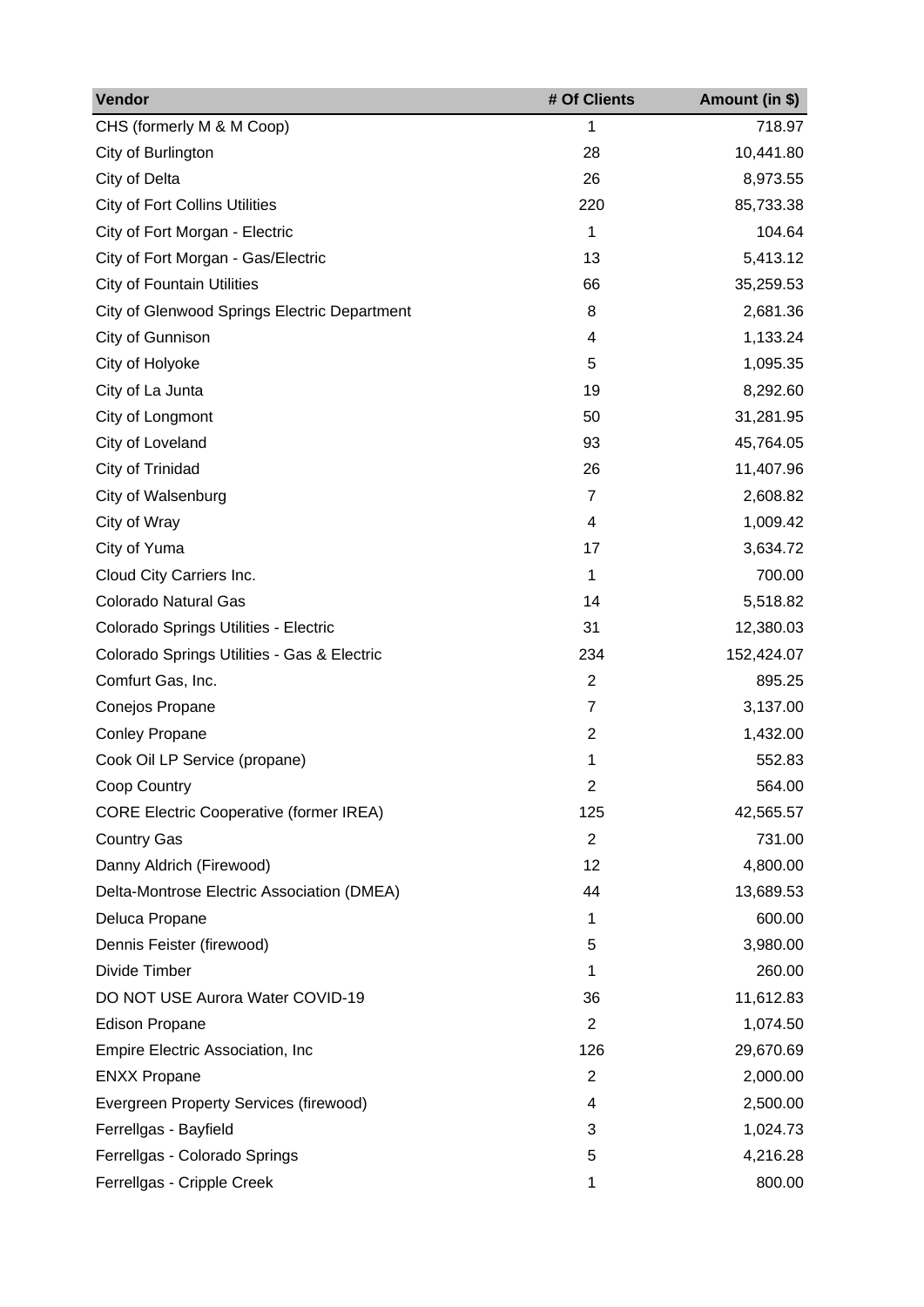| Vendor                                          | # Of Clients   | Amount (in \$) |
|-------------------------------------------------|----------------|----------------|
| Ferrellgas - Grand Junction                     | 5              | 2,067.12       |
| Ferrellgas - Henderson                          | 1              | 434.52         |
| <b>Fraley Propane LLC</b>                       | 4              | 1,787.98       |
| Fred's Propane                                  | 1              | 979.09         |
| Frontier Propane - EA                           | 3              | 847.43         |
| <b>Fruita Consumers Cooperative Association</b> | 1              | 601.60         |
| <b>Gary Bennett</b>                             | 5              | 2,000.00       |
| Gary Mestas (firewood)                          | 1              | 320.00         |
| Gary R. Daniels                                 | 7              | 3,600.00       |
| Glaser Energy Group - Divide                    | $\overline{2}$ | 666.09         |
| Glaser Energy Group, Inc                        | $\overline{2}$ | 1,083.21       |
| <b>Grand Valley Power</b>                       | 21             | 5,136.86       |
| <b>Gunnison County Electric Association</b>     | 3              | 650.53         |
| <b>High Plains LP Service</b>                   | $\overline{2}$ | 975.23         |
| High Timber Firewood & Logging Co.              | 1              | 500.00         |
| <b>Highline Electric Association</b>            | 9              | 2,298.33       |
| <b>Hill Petroleum</b>                           | 1              | 343.80         |
| <b>Holy Cross Energy</b>                        | 13             | 4,651.51       |
| <b>Hygiene Propane Services</b>                 | 2              | 985.35         |
| Independent Propane Co.                         | 8              | 3,806.27       |
| Inglenook Energy Center (Stove Pellets)         | 9              | 4,626.00       |
| Ison Oil                                        | $\overline{2}$ | 615.00         |
| J.C. Propane                                    | 5              | 2,663.52       |
| Jamshid Drakhti (firewood)                      | $\overline{2}$ | 2,000.00       |
| Joe Phillips - Mystic T Ranch (firewood)        | 1              | 588.56         |
| Jones Oil                                       | 2              | 877.50         |
| Justin David Inc                                | 4              | 1,600.00       |
| <b>KC Electric Association</b>                  | 3              | 581.77         |
| Kroegers Ace Hardware (pellets)                 | 1              | 699.00         |
| Kuskie Oil                                      | 1              | 398.92         |
| La Jara Trading Post                            | 1              | 327.50         |
| La Plata Electric Association (LPEA)            | 76             | 17,132.86      |
| La Veta Propane                                 | $\overline{2}$ | 1,215.03       |
| Lamar Light & Power                             | 21             | 10,866.11      |
| Las Animas Municipal Utilities                  | 38             | 18,320.23      |
| Michael Romine (firewood) - EA                  | 4              | 2,000.00       |
| Monte Vista Co-op - Fuel Oil                    | 6              | 5,009.06       |
| Monte Vista Co-op - Kerosene                    | 1              | 749.70         |
| Monte Vista Co-op - Pellets                     | 1              | 654.10         |
| Monte Vista Co-op - Propane                     | 26             | 13,081.12      |
| Moon Lake Electric Association, Inc             | 1              | 390.05         |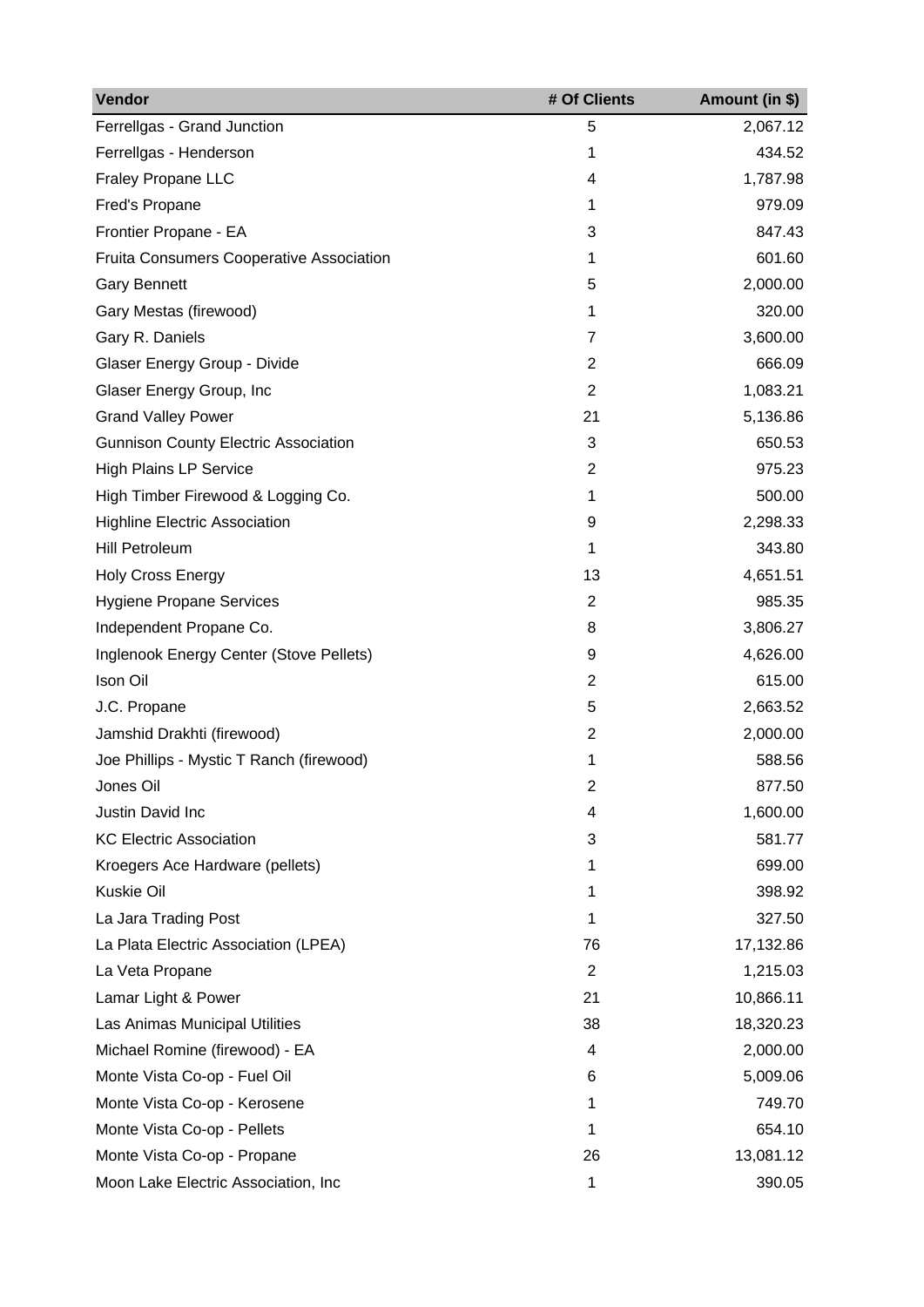| Vendor                                           | # Of Clients   | Amount (in \$) |
|--------------------------------------------------|----------------|----------------|
| Mountain Parks Electric, Inc                     | 14             | 4,125.86       |
| Mountain View Electric Association (MVEA)        | 49             | 15,896.67      |
| Mountain West Propane, Inc.                      | $\overline{2}$ | 1,266.58       |
| Noble Timber LLC                                 | 8              | 5,920.00       |
| Norup Gas, Inc.                                  | 1              | 398.40         |
| Nucla Country Co-op                              | 1              | 185.44         |
| Old-Time Timber Works LLC                        | 5              | 1,670.00       |
| Pioneer Propane                                  | $\overline{2}$ | 551.71         |
| Polar Gas                                        | $\overline{2}$ | 1,998.70       |
| Poudre Valley Rural Electric Association (PVREA) | 11             | 2,269.75       |
| Pro Gas LLC                                      | 1              | 1,000.00       |
| Randy Dose Firewood                              | 1              | 500.00         |
| Robert E. Lockwood, Jr. (firewood)               | 23             | 11,500.00      |
| Rocky Mountain LP Gas                            | 5              | 3,123.31       |
| San Isabel Electric Association (SIEA)           | 24             | 8,207.79       |
| San Isabel Services Propane                      | $\overline{2}$ | 1,311.80       |
| San Luis Propane                                 | 5              | 2,039.95       |
| San Luis Valley Rural Electric Cooperative       | 10             | 2,764.69       |
| San Miguel Power Association                     | 34             | 9,207.23       |
| Sangre de Cristo Electric Association            | 1              | 327.51         |
| Seed Snow Plowing LLC                            | 3              | 1,600.00       |
| Selph's Propane                                  | 3              | 1,112.53       |
| <b>Silverton Hardware</b>                        | 1              | 764.67         |
| Silverton LP Gas                                 | 5              | 3,570.71       |
| Slavens True Value Hardware (pellets)            | $\overline{2}$ | 1,398.00       |
| Sonny's Ace Home Center                          |                | 349.80         |
| South Fork Propane                               | 1              | 485.62         |
| Southeast Colorado Power Association             | 3              | 588.46         |
| <b>Southern Ute Utilities</b>                    | 1              | 248.22         |
| Sporleder Feeds                                  | 1              | 855.00         |
| Suburban Propane - Cortez                        | 5              | 2,331.29       |
| Suburban Propane of Denver                       | 1              | 758.59         |
| The OMG (firewood)                               | 6              | 2,400.00       |
| Tiffany Clifton (firewood)                       | 5              | 2,600.00       |
| <b>Timberline Building Supply</b>                | 1              | 730.80         |
| <b>TNT Forest Products and Tree Service</b>      | 3              | 2,708.21       |
| Tom Vigil (firewood)                             | 1              | 1,000.00       |
| Town of Estes Park                               | 2              | 1,150.42       |
| Town of Fleming                                  | $\overline{2}$ | 742.75         |
| Town of Granada                                  | 1              | 409.86         |
| Town of Haxtun                                   | 4              | 763.53         |